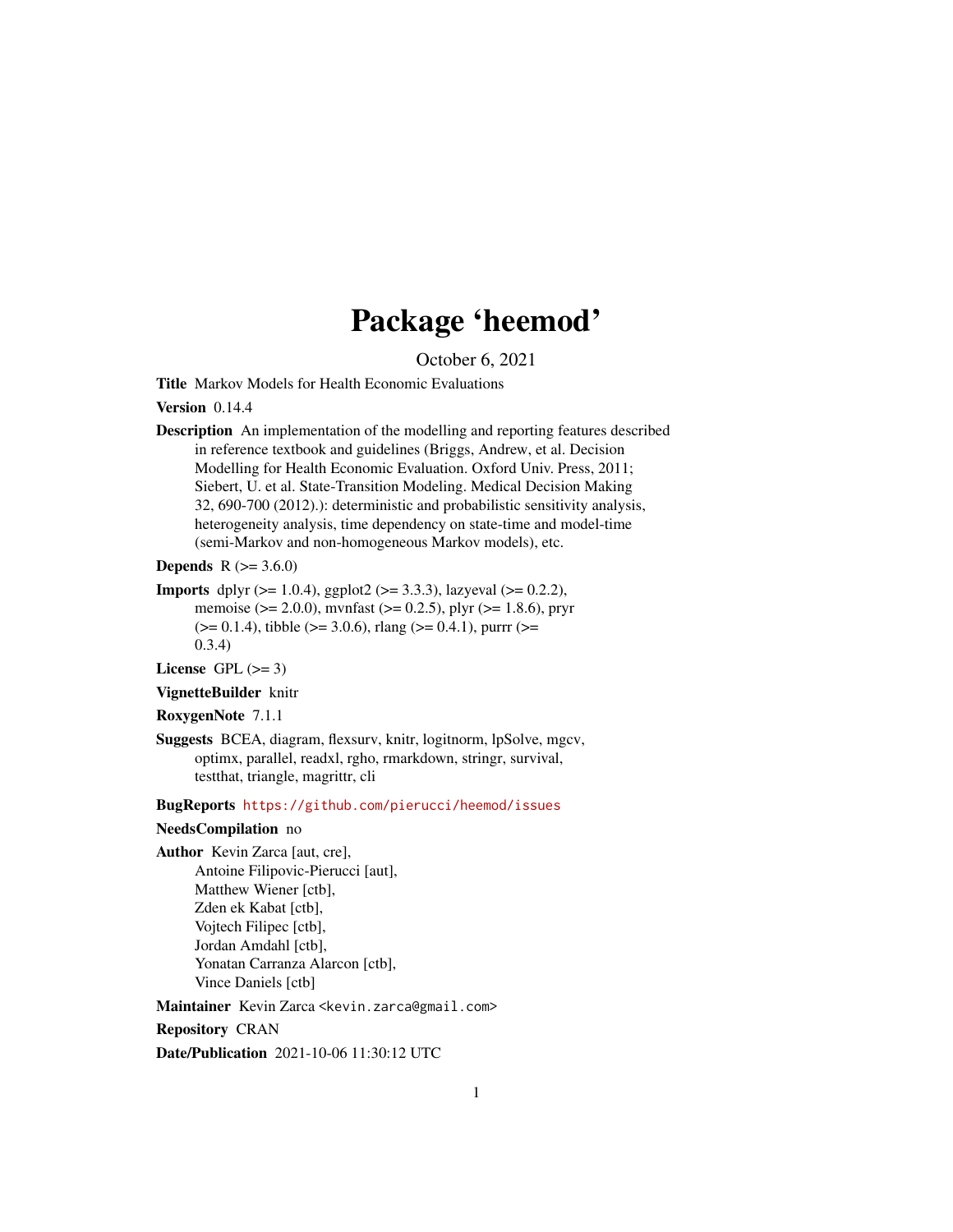# R topics documented:

|                                                                                                                            | 3              |
|----------------------------------------------------------------------------------------------------------------------------|----------------|
|                                                                                                                            | $\overline{4}$ |
|                                                                                                                            | $\overline{4}$ |
|                                                                                                                            | 5              |
|                                                                                                                            | 6              |
|                                                                                                                            | 6              |
|                                                                                                                            | 8              |
|                                                                                                                            | 9              |
|                                                                                                                            | 10             |
|                                                                                                                            | 11             |
|                                                                                                                            | 11             |
|                                                                                                                            | 12             |
|                                                                                                                            | 13             |
|                                                                                                                            | 14             |
|                                                                                                                            | 14             |
|                                                                                                                            | 15             |
|                                                                                                                            | 17             |
|                                                                                                                            | 18             |
|                                                                                                                            | 19             |
|                                                                                                                            | 20             |
|                                                                                                                            | 21             |
|                                                                                                                            | 22             |
|                                                                                                                            | 23             |
|                                                                                                                            | 24             |
|                                                                                                                            | 24             |
|                                                                                                                            | 27             |
|                                                                                                                            | 27             |
|                                                                                                                            | 29             |
|                                                                                                                            | 30             |
|                                                                                                                            | 31             |
|                                                                                                                            | 31             |
|                                                                                                                            | 32             |
|                                                                                                                            | 32             |
|                                                                                                                            | 33             |
|                                                                                                                            | 34             |
|                                                                                                                            | 35             |
|                                                                                                                            | 36             |
| plot.dsa<br>a dia kaominina mpikambana amin'ny fivondronan-kaominin'i Nouvelle-Aquitaine, ao amin'ny faritr'i Nouvelle-Aqu | 36             |
| plot.psa                                                                                                                   | 38             |
| plot.run model $\ldots \ldots \ldots \ldots \ldots \ldots \ldots \ldots \ldots \ldots \ldots \ldots \ldots$                | 39             |
| plot.surv_obj                                                                                                              | 40             |
|                                                                                                                            | 41             |
| reindent transition                                                                                                        | 42             |
|                                                                                                                            | 43             |
| run bcea.                                                                                                                  | 43             |
| run_dsa                                                                                                                    | 44             |
|                                                                                                                            |                |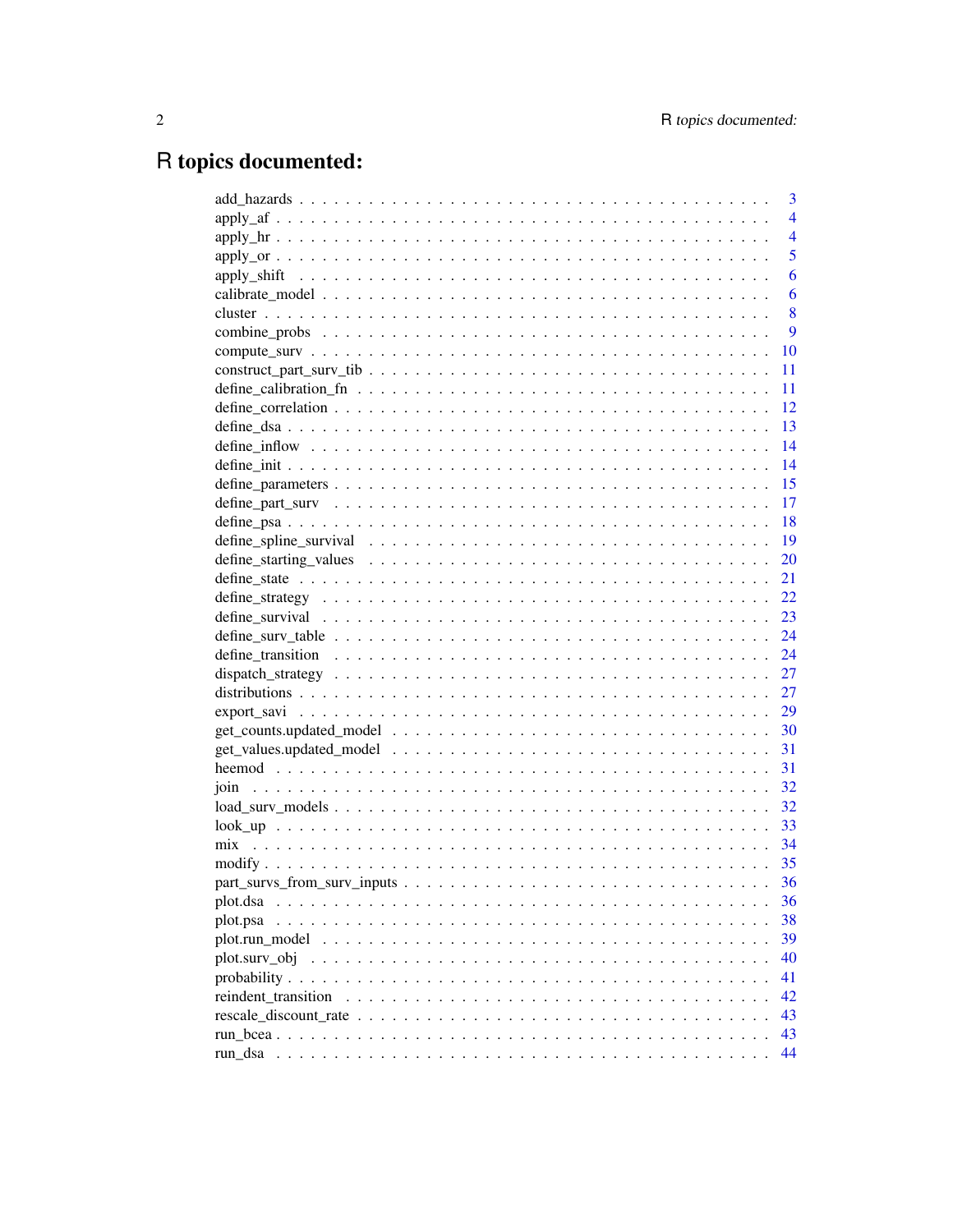## <span id="page-2-0"></span>add\_hazards 3

| Index |  |
|-------|--|
|       |  |
|       |  |
|       |  |
|       |  |
|       |  |
|       |  |
|       |  |
|       |  |

add\_hazards *Add Hazards*

## Description

Get a survival distribution reflecting the independent hazards from two or more survival distributions.

#### Usage

```
add_hazards(...)
add_hazards_(dots)
```
## Arguments

| .    | Survival distributions to be used in the projection. |
|------|------------------------------------------------------|
| dots | Used to work around non-standard evaluation.         |

## Value

A surv\_add\_haz object.

```
dist1 <- define_survival(distribution = "exp", rate = .125)
dist2 <- define_survival(distribution = "weibull", shape = 1.2, scale = 50)
combined_dist <- add_hazards(dist1, dist2)
```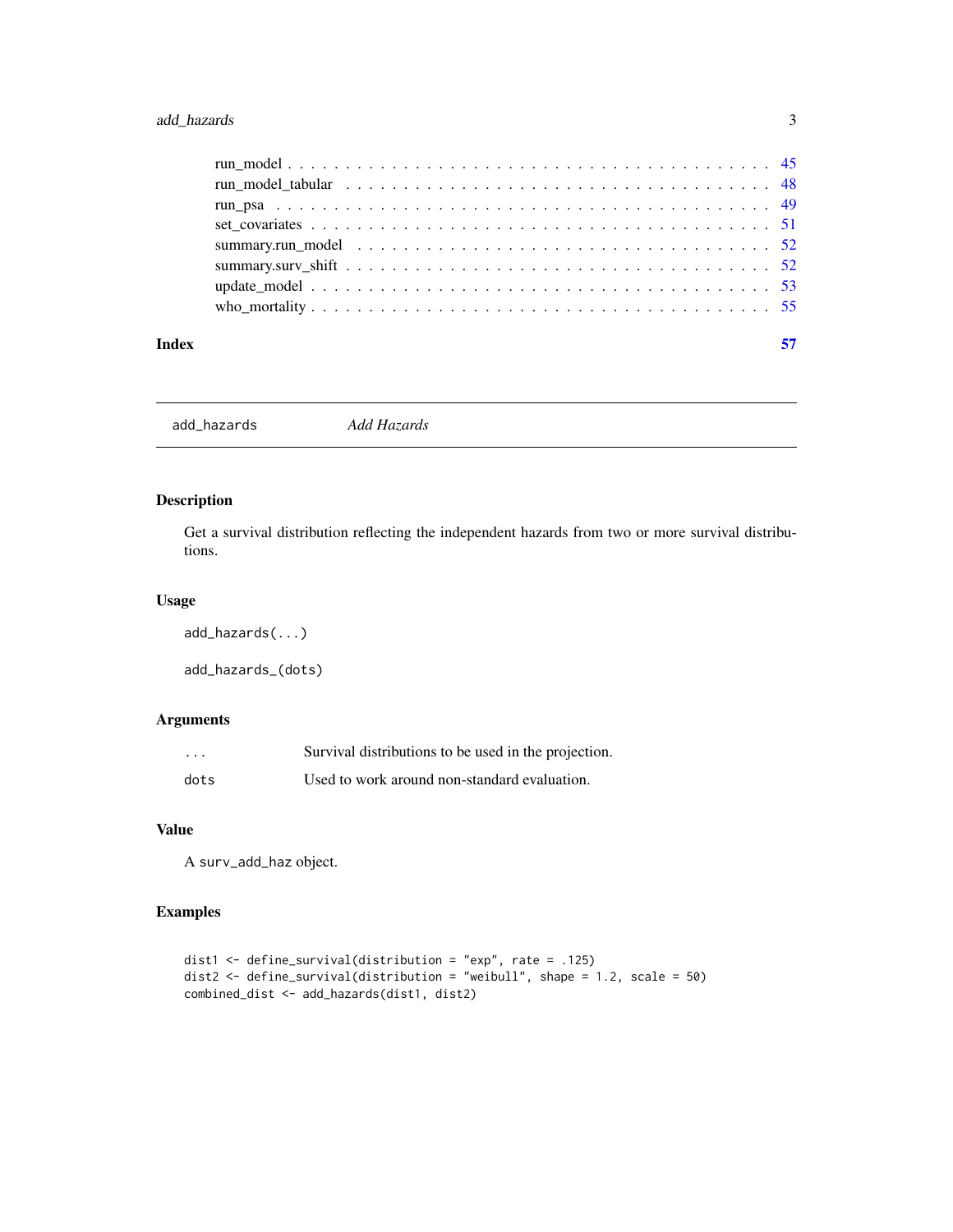<span id="page-3-0"></span>

## Description

Proportionally increase or reduce the time to event of a survival distribution.

#### Usage

apply\_af(dist, af, log\_af = FALSE)

## Arguments

| dist    | A survival distribution.                                               |
|---------|------------------------------------------------------------------------|
| af      | An acceleration factor to be applied.                                  |
| $log_a$ | If TRUE, the accleration factor is exponentiated before being applied. |

## Value

A surv\_aft object.

## Examples

dist1 <- define\_survival(distribution = "exp", rate = .25) aft\_dist <- apply\_af(dist1, 1.5)

apply\_hr *Apply a Hazard Ratio*

## Description

Proportional reduce or increase the hazard rate of a distribution.

## Usage

apply\_hr(dist, hr, log\_hr = FALSE)

#### Arguments

| dist   | A survival distribution.                                         |
|--------|------------------------------------------------------------------|
| hr     | A hazard ratio to be applied.                                    |
| log_hr | If TRUE, the hazard ratio is exponentiated before being applied. |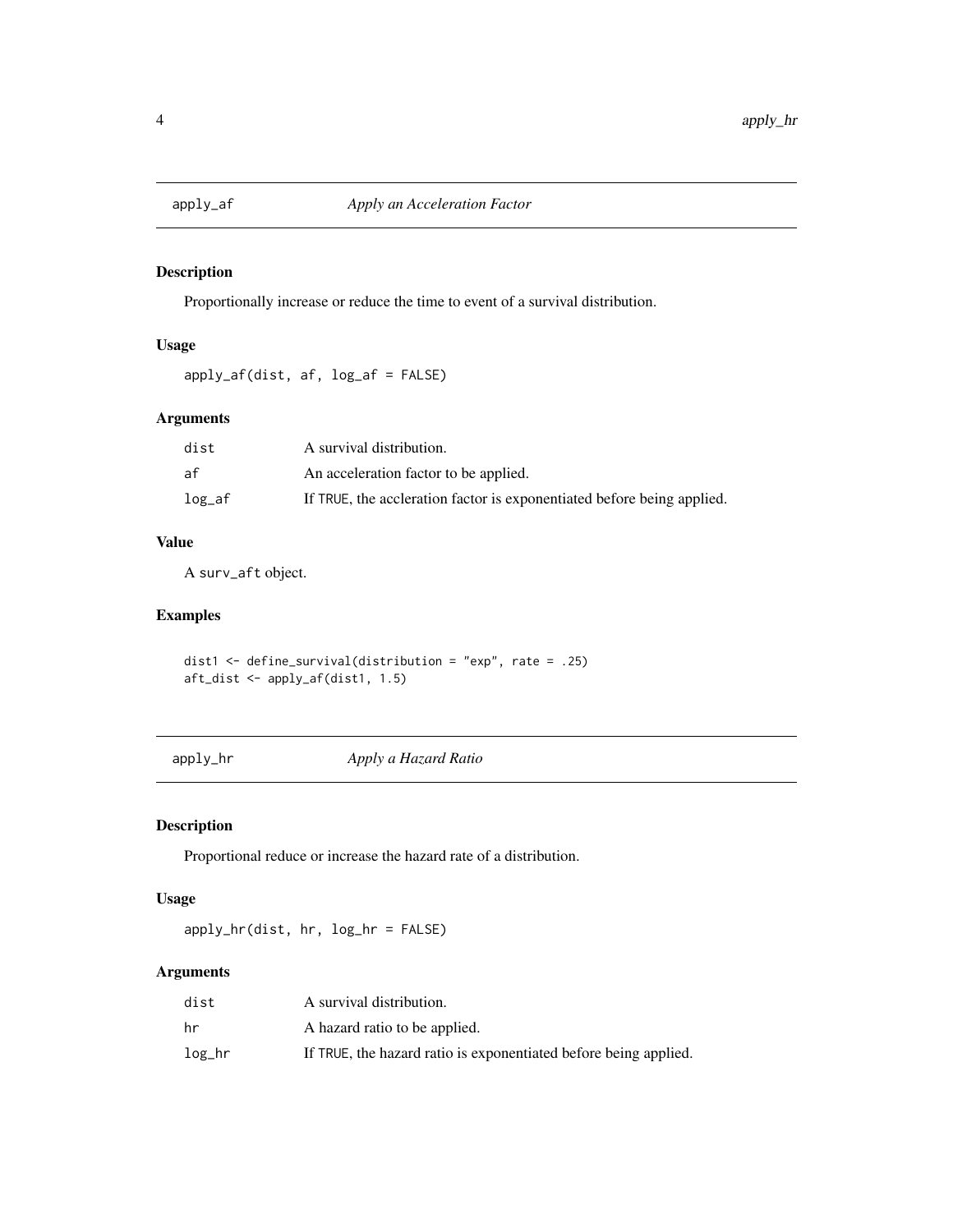<span id="page-4-0"></span>apply\_or 5

## Value

A surv\_ph object.

## Examples

```
dist1 <- define_survival(distribution = "exp", rate = .25)
ph_dist <- apply_hr(dist1, 0.5)
```
apply\_or *Apply an Odds Ratio*

## Description

Proportionally increase or reduce the odds of an event of a survival distribution.

#### Usage

apply\_or(dist, or, log\_or = FALSE)

#### Arguments

| dist   | A survival distribution.                                       |
|--------|----------------------------------------------------------------|
| ٥r     | An odds ratio to be applied.                                   |
| log_or | If TRUE, the odds ratio is exponentiated before being applied. |

## Value

A surv\_po object.

```
dist1 <- define_survival(distribution = "exp", rate = .25)
po_dist <- apply_or(dist1, 1.2)
```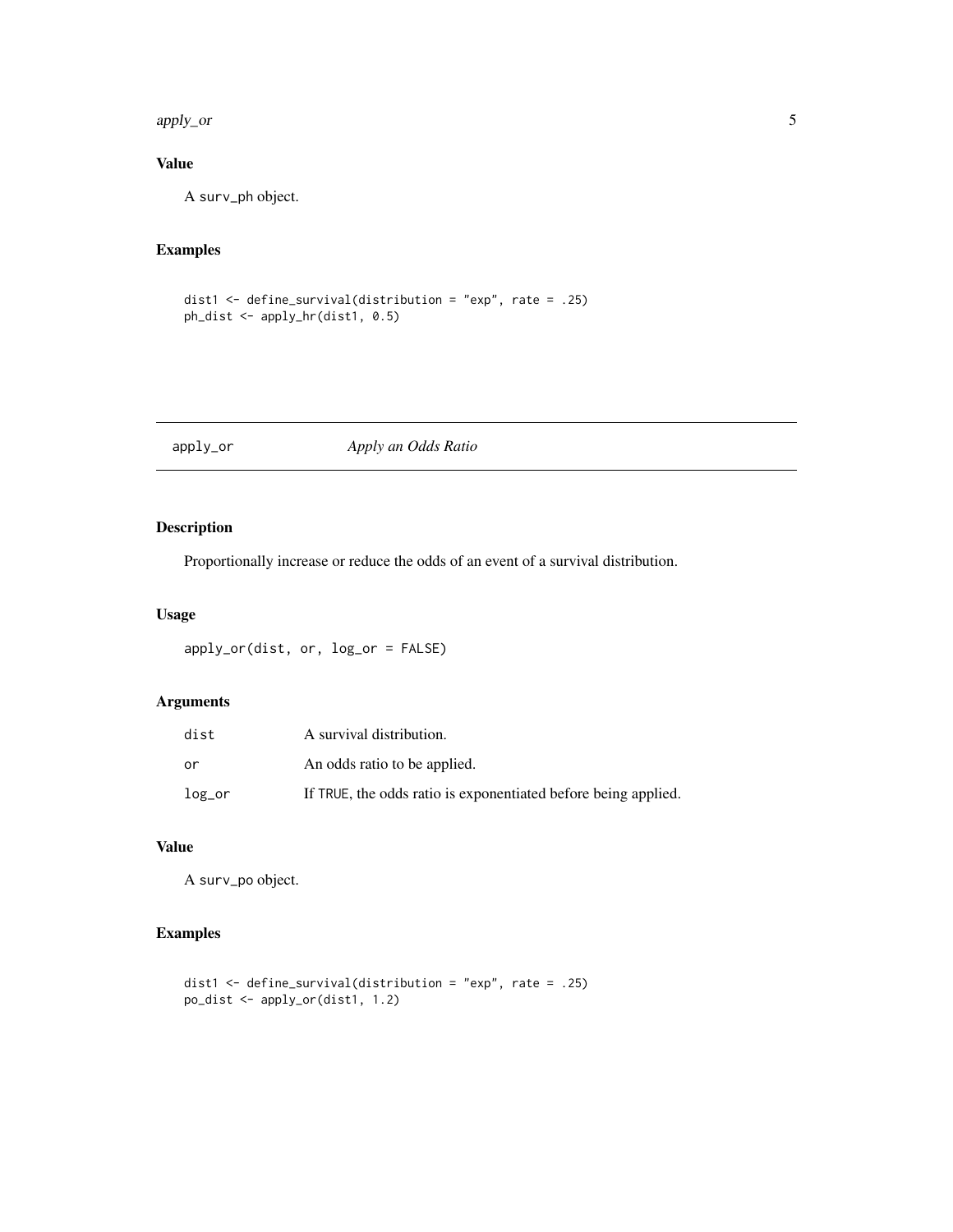<span id="page-5-0"></span>

#### Description

Apply a time shift to a survival distribution

#### Usage

apply\_shift(dist, shift)

#### Arguments

| dist  | A survival distribution.    |
|-------|-----------------------------|
| shift | A time shift to be applied. |

#### Details

A positive shift moves the fit backwards in time. That is, a shift of 4 will cause time 5 to be evaluated as time 1, and so on. If shift  $== 0$ , dist is returned unchanged.

#### Value

A surv\_shift object.

#### Examples

```
dist1 <- define_survival(distribution = "gamma", rate = 0.25, shape = 3)
shift_dist <- apply_shift(dist1, 4)
compute_surv(dist1, 1:10)
compute_surv(shift_dist, 1:10)
```
<span id="page-5-1"></span>calibrate\_model *Calibrate Model Parameters*

## Description

Search for the appropriate value of unknown parameters to obtain specific model results.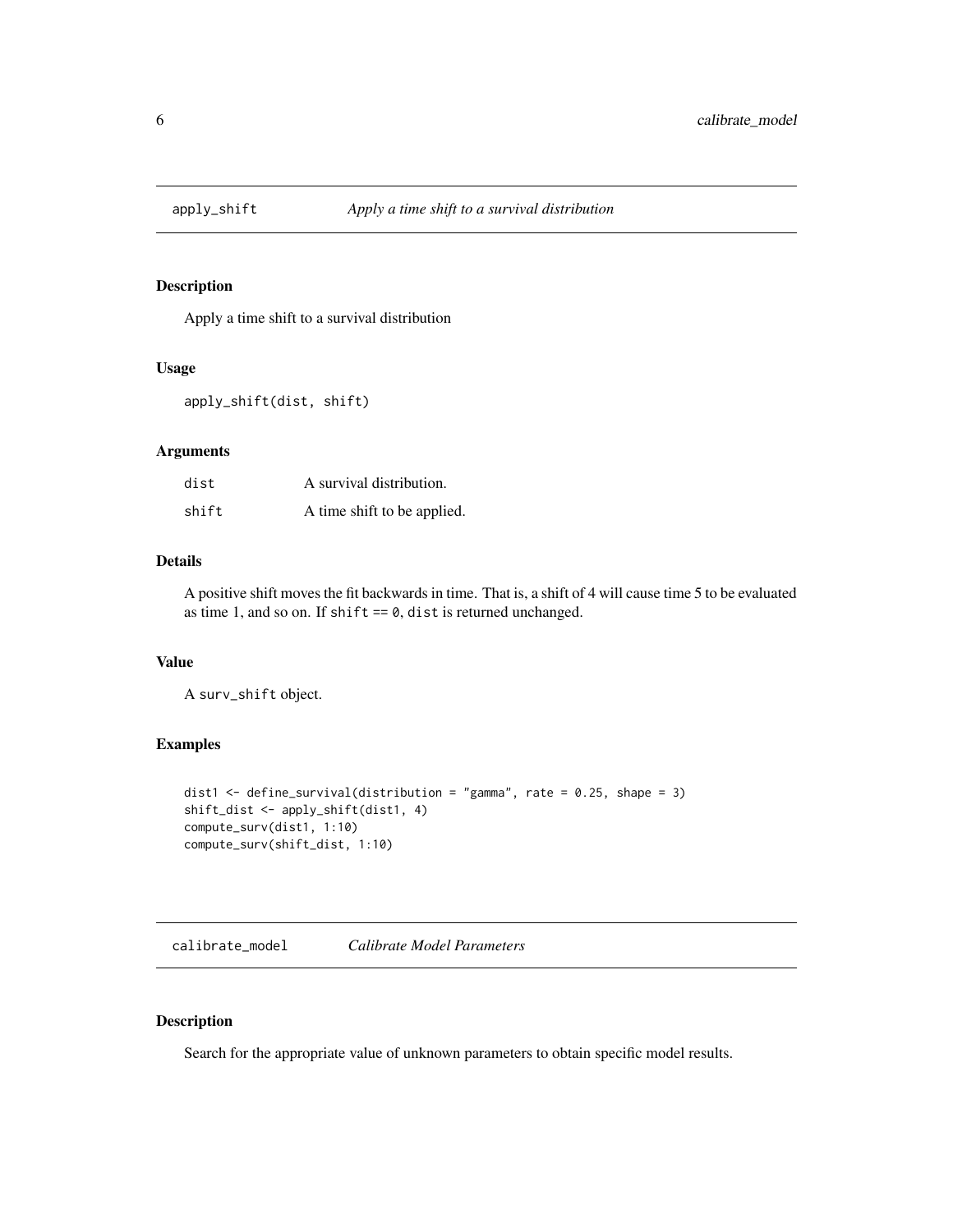<span id="page-6-0"></span>calibrate\_model 7 7

#### Usage

```
calibrate_model(
  x,
  parameter_names,
  fn_values,
  target_values,
  initial_values = NULL,
  method = c("Nelder-Mead", "BFGS", "L-BFGS-B"),
  ...
)
```
#### Arguments

| X               | Result from run_model() or update().                                                      |
|-----------------|-------------------------------------------------------------------------------------------|
| parameter_names |                                                                                           |
|                 | Names of the parameters to calibrate.                                                     |
| fn_values       | Function applied to the model that returns the values of interest as a numeric<br>vector. |
| target_values   | Values to match, same length as the output from fn_values.                                |
|                 | initial values Optional starting values. See details.                                     |
| method          | Optimisation method (Nelder-Mead, BFGS, or L-BFGS-B).                                     |
| $\cdot$         | Optional arguments passed to optimx::optimx().                                            |

## Details

Parameters not being optimized are unchanged from the values in the model run. If initial\_values is NULL, the initial parameter values will also be taken from the model run.

initial\_values can be a vector or a table. In the second case each row corresponds to a set of initial parameter values: the calibration will be run once per set.

Passing in multiple initial values allows (among other things) the user to check whether the calibration gets the same results from different starting points.

Multi-dimensional problems are optimized with [optimx::optimx\(\)](#page-0-0), 1-dimensional problems with [stats::optimise\(\)](#page-0-0) (except when a method is given). convcode is always NA with [stats::optimise\(\)](#page-0-0).

Running [calibrate\\_model\(\)](#page-5-1) does not change the model parameters; the user must create a new model and run it if desired.

See also vignette("k-calibration").

#### Value

A data frame in which each row has the calibrated values of parameters given in parameter\_names, for the corresponding row of initial\_values, along with the convergence code for each run.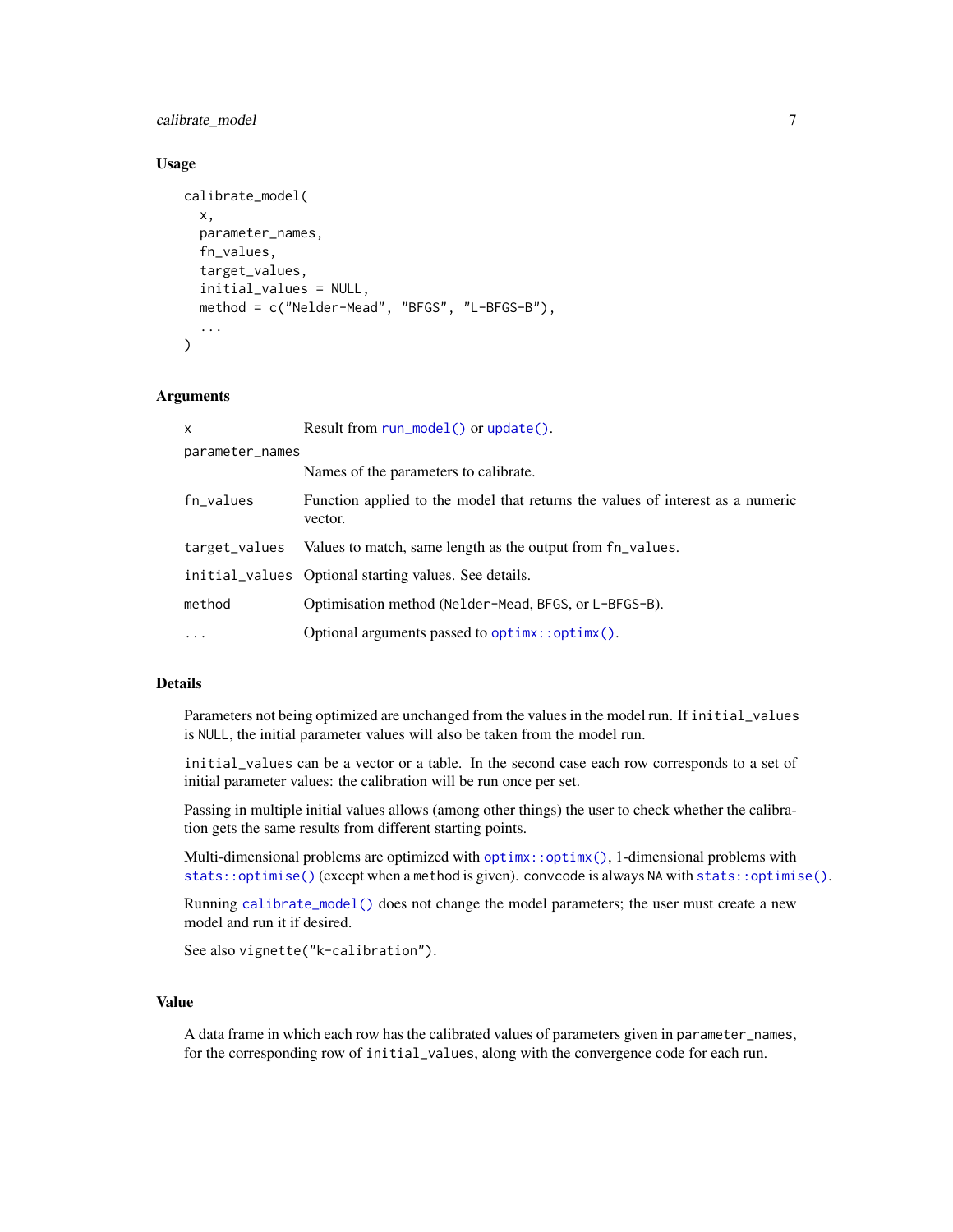8 cluster and the contract of the contract of the contract of the contract of the contract of the contract of the contract of the contract of the contract of the contract of the contract of the contract of the contract of

## Examples

```
param \leq define_parameters(p = 0.8)
mat <- define_transition(
  p, C,
  0, 1
\lambdamod <- define_strategy(
  transition = mat,
 A = define\_state(cost=10, effect = 0.5),
 B = define\_state(cost = 5, effect = 0.8)\lambdares_mod <- run_model(
 mod = mod,
 parameters = param,
 init = c(1000L, 0L),
  cycles = 10,cost = cost,effect = effect,
  method = "end")
f \leftarrow function(x) {
 dplyr::filter(
    get_counts(x),
    state_names == "A" & markov_cycle == 10
  )$count
}
f(res_mod)
calibrate_model(
  res_mod,
  parameter_names = "p",
  fn_values = f,
  target_values = 130,
  initial_values = data.frame(p = c(0.5, 0.9)),
  lower = 0, upper = 1
\lambda
```
cluster *Run* heemod *on a Cluster*

## <span id="page-7-1"></span>Description

These functions create or delete a cluster for heemod. When the cluster is created it is automagically used by heemod functions.

<span id="page-7-0"></span>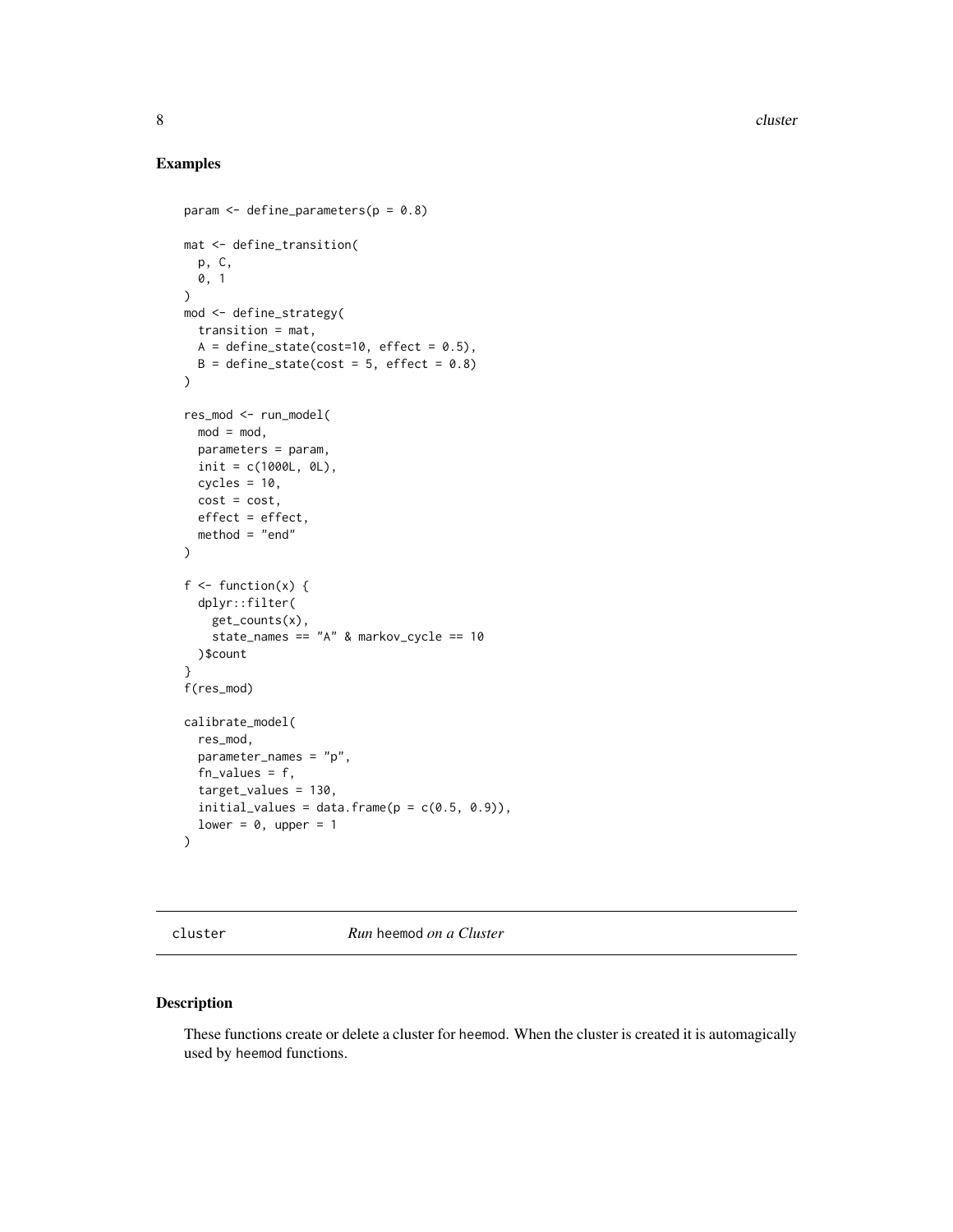## <span id="page-8-0"></span>combine\_probs 9

#### Usage

```
use_cluster(num_cores, cluster = NULL, close = TRUE)
status_cluster(verbose = TRUE)
```
close\_cluster()

## Arguments

| num_cores | Number of core.                                   |
|-----------|---------------------------------------------------|
| cluster   | A custom cluster. See details.                    |
| close     | Close existing cluster before defining a new one? |
| verbose   | Print cluster info.                               |

#### Details

The usual wokflow is to create the cluster with use\_cluster, then run functions such as [run\\_psa\(\)](#page-48-1) that make use of the cluster. To stop using the cluster run [close\\_cluster\(\)](#page-7-1).

The cluster status is given by status\_cluster.

A custom cluster can be passed to use\_cluster with the cluster argument. This custom custer needs to work with [parallel::parLapply\(\)](#page-0-0).

#### Value

use\_cluster and close\_cluster return TRUE invisibly in case of success. status\_cluster returns TRUE if a cluster is defined, FALSE otherwise.

combine\_probs *Combine Probabilities*

#### Description

Given several independent probabilities of an event, return the final probability of the event.

#### Usage

```
combine_probs(...)
```
#### Arguments

... Probability vectors.

#### Details

This function is only correct if the probabilities are independent!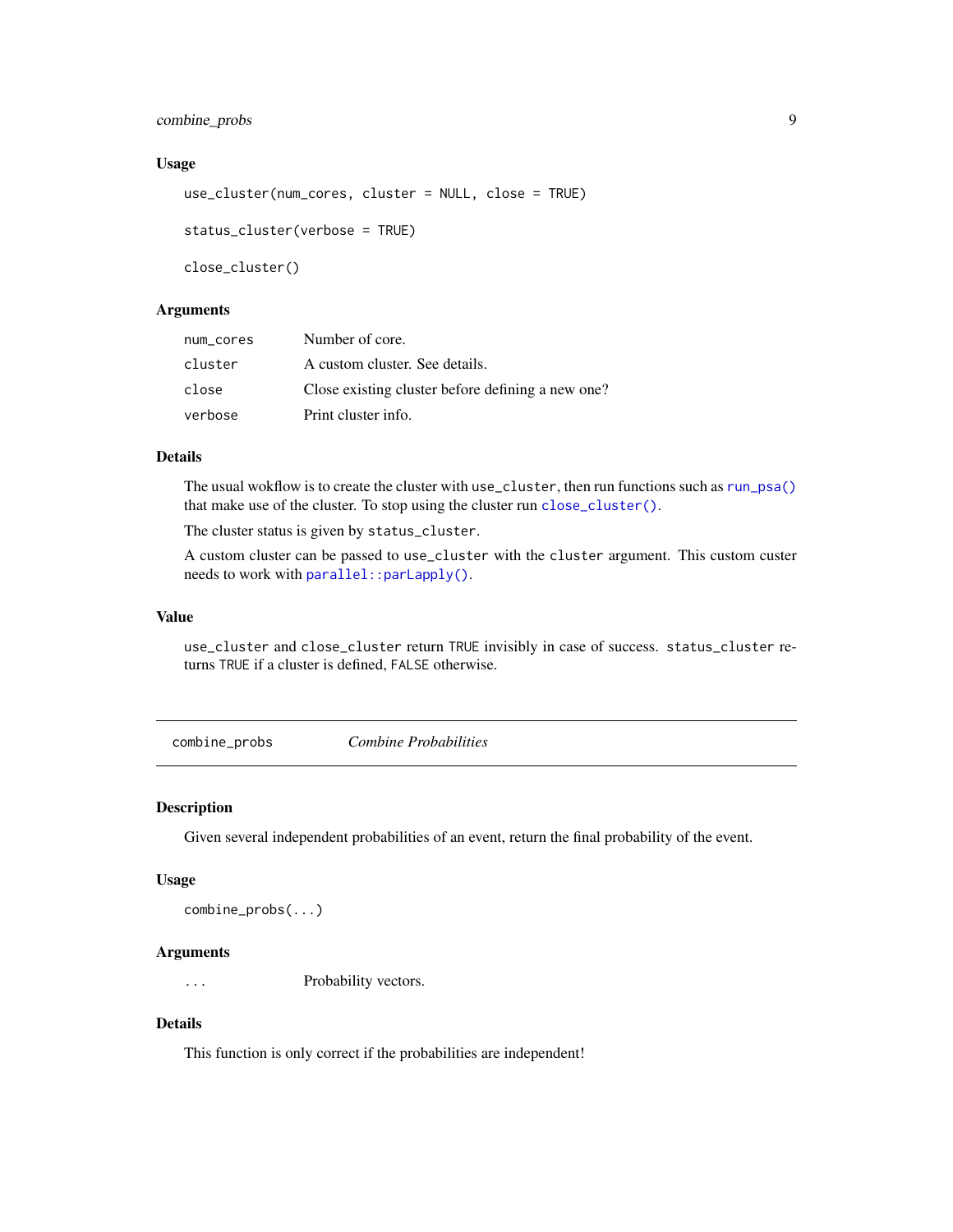## Value

A probability vector.

## Examples

```
(p1 <- runif(5))
(p2 <- runif(5))
combine_probs(p1, p2)
```
<span id="page-9-1"></span>compute\_surv *Evaluate Survival Distributions*

## Description

Generate either survival probabilities or conditional probabilities of event for each model cycle.

#### Usage

```
compute_surv(x, time, cycle_length = 1, type = c("prob", "survival"), ...)
```
## Arguments

| x            | A survival distribution object                                    |
|--------------|-------------------------------------------------------------------|
| time         | The model_time or state_time for which to predict.                |
| cycle_length | The value of a Markov cycle in absolute time units.               |
| type         | Either prob, for transition probabilities, or surv, for survival. |
| $\ddotsc$    | arguments passed to methods.                                      |

#### Details

The results of compute\_surv() are memoised for options("heemod.memotime") (default: 1 hour) to increase resampling performance.

## Value

Returns either the survival probalities or conditional probabilities of event for each cycle.

<span id="page-9-0"></span>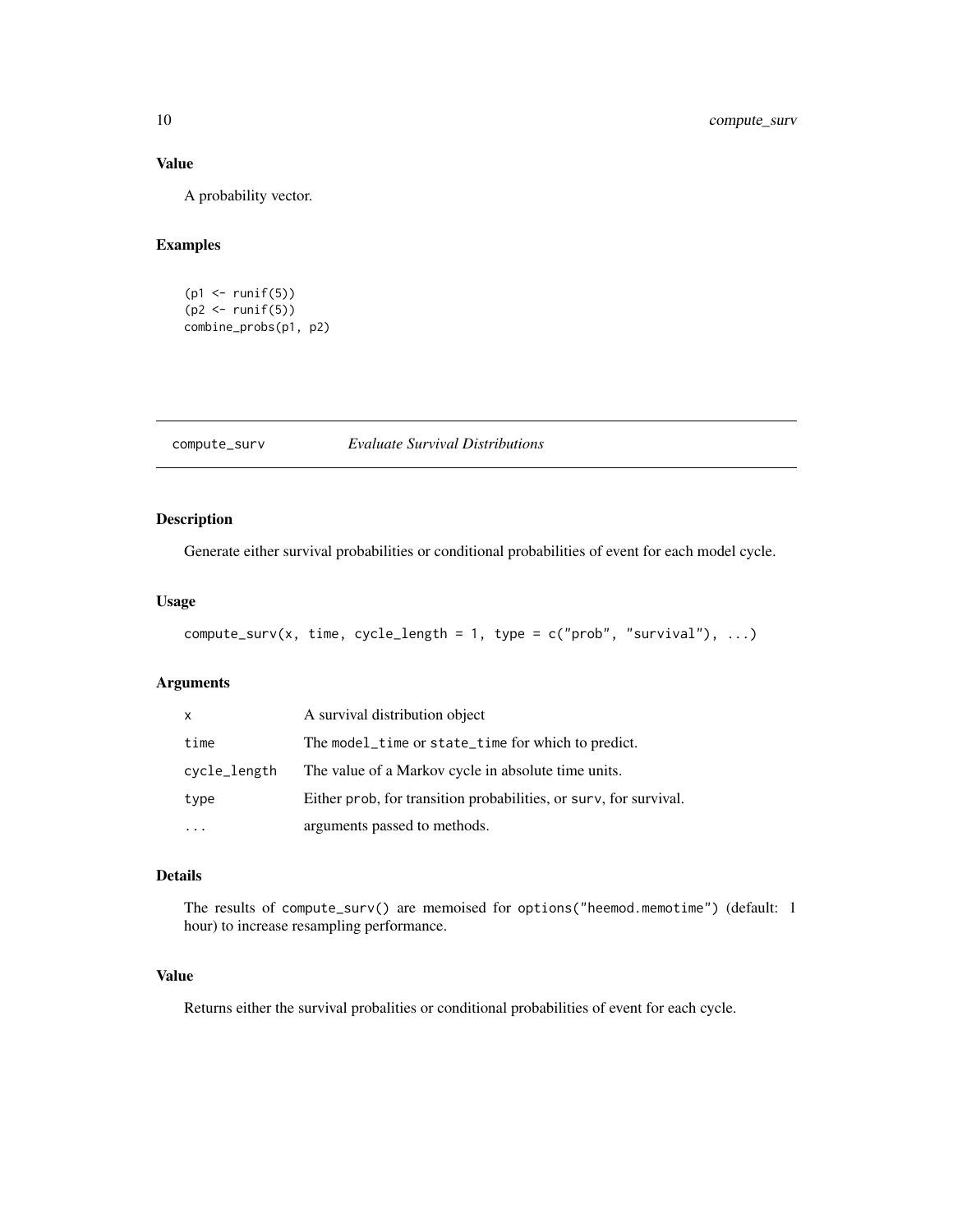<span id="page-10-0"></span>construct\_part\_surv\_tib

*construct a survival object from tabular specification*

#### Description

construct a survival object from tabular specification

#### Usage

```
construct_part_surv_tib(surv_def, ref, state_names, env = new.env())
```
#### Arguments

| surv def    | a data frame with the specification. See details. |
|-------------|---------------------------------------------------|
| ref         | data frame with information about the fits.       |
| state names | names of the model states                         |
| env         | an environment                                    |

#### Details

This function is meant to be used only from within tabular\_input.R. It won't work well otherwise, in that the environment is unlikely to have what you need.

columns of surv\_def: .strategy, .type, .subset, dist, until where dist can be either the name of a distribution along with parameters, or a reference to a fit for example: fit('exp') or  $exp(\text{rate} = 0.5)$ 

#### Value

a list with one element for each strategy. Each element is in turn a part\_surv object, a list with two elements, pfs and os. And those elements are survival objects of various kinds, with the commonality that they can be used in [compute\\_surv\(\)](#page-9-1).

define\_calibration\_fn *Define Calibration Function*

#### Description

Define a function to be passed to the fn\_values argument of [calibrate\\_model\(\)](#page-5-1).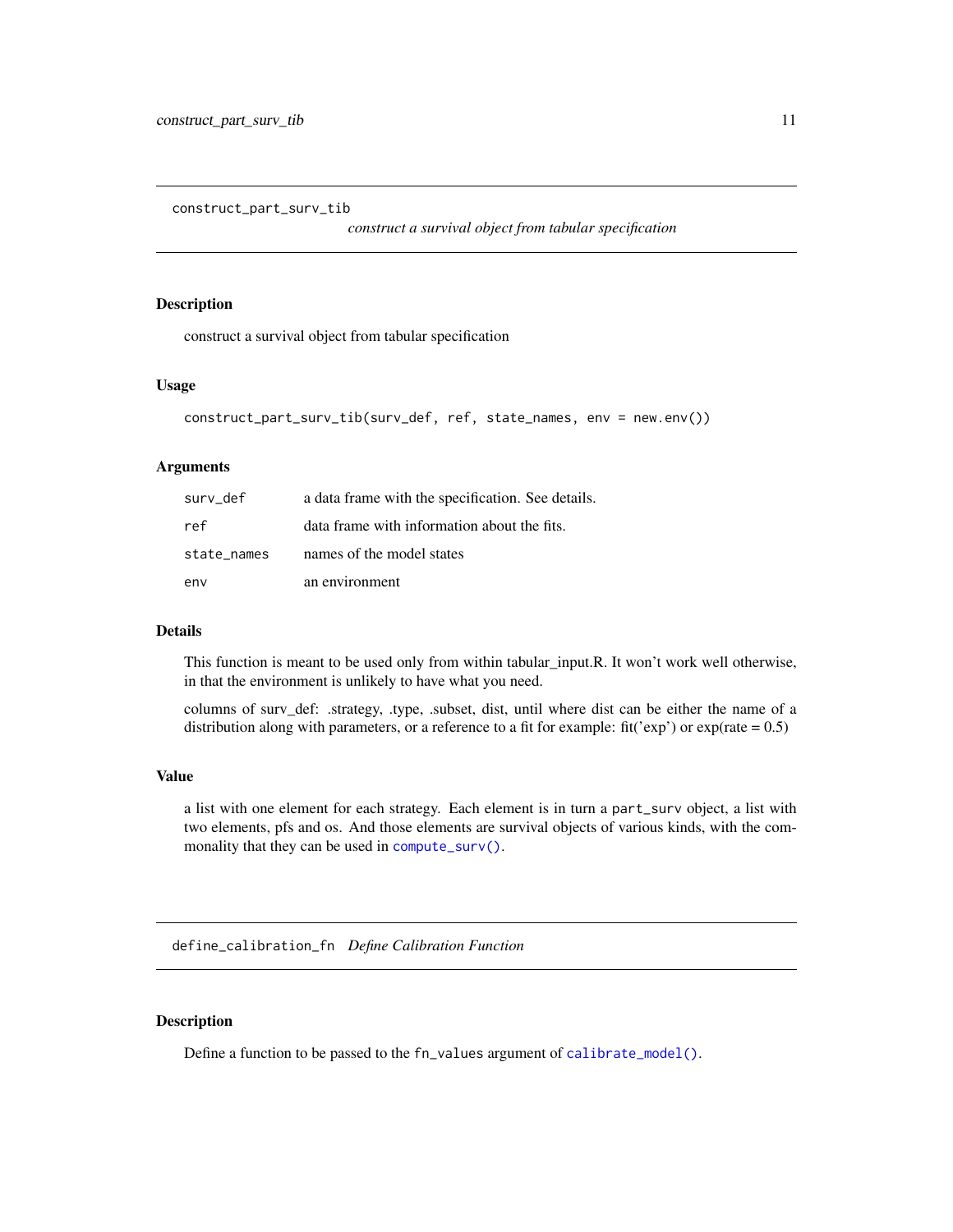## <span id="page-11-0"></span>Usage

```
define_calibration_fn(
  type,
  strategy_names,
  element_names,
  cycles,
  groups = NULL,
  aggreg_fn = sum
\mathcal{L}
```
## Arguments

| type          | Type of model values (count or value).                                     |
|---------------|----------------------------------------------------------------------------|
|               | strategy_names Names of strategies.                                        |
| element_names | Names of states (for counts) or of state values (for values).              |
| cycles        | Cycles of interest.                                                        |
| groups        | Optional grouping of values (values in a same group have the same groups). |
| aggreg_fn     | A function to aggregate values in a same group.                            |

## Value

A numeric vector.

## Examples

```
example("run_model")
```

```
f <- define_calibration_fn(
 type = c("count", "count", "value"),
  strategy_names = c("I", "I", "II"),element_names = c("A", "B", "ly"),cycles = c(3, 5, 9),groups = c(1, 1, 2),
 aggreg_fn = mean
)
```
<span id="page-11-1"></span>define\_correlation *Define a Correlation Structure for Probabilistic Uncertainty Analysis*

## Description

Not all correlation need to be specified for all variable combinations, unspecified correlations are assumed to be 0.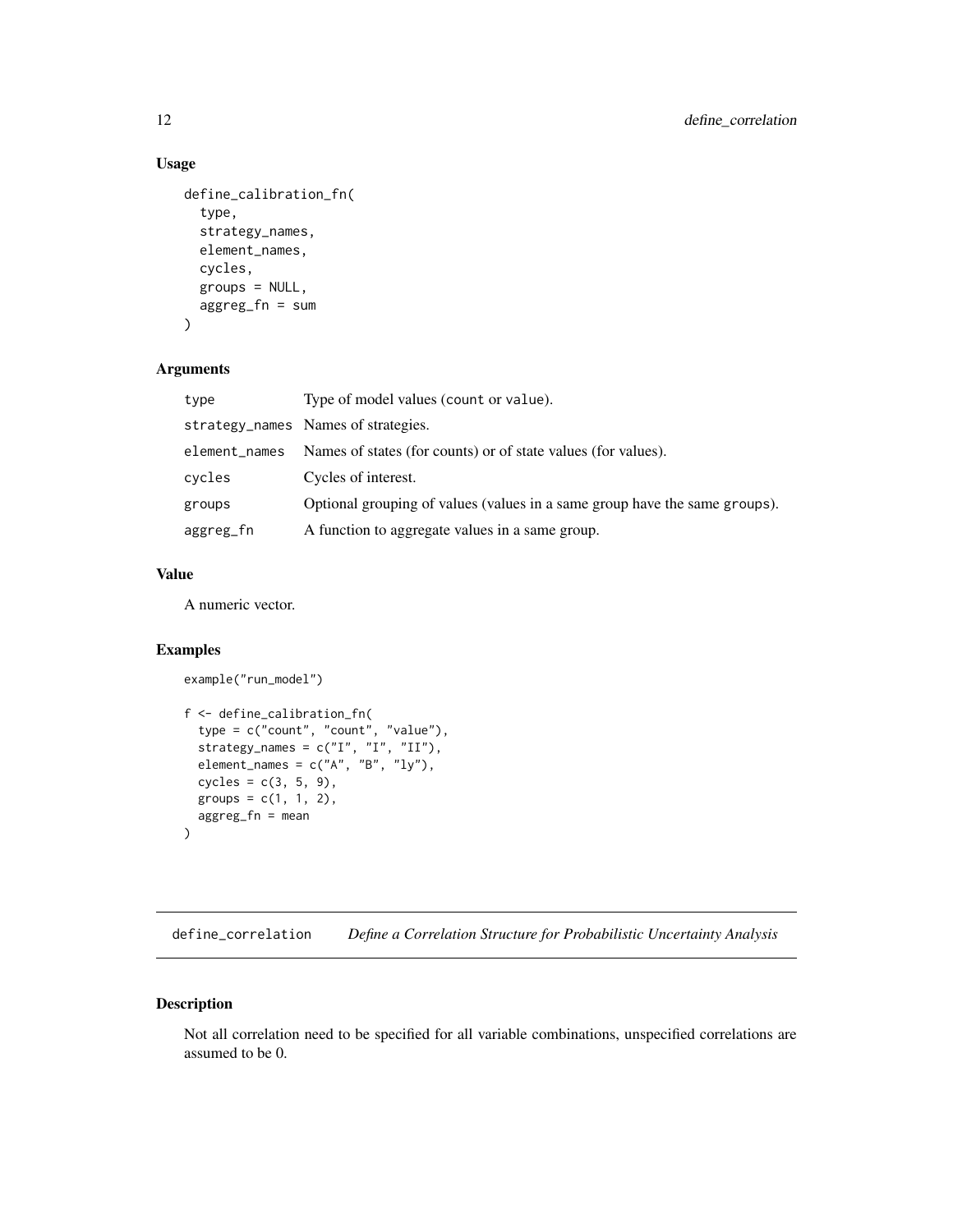## <span id="page-12-0"></span>define\_dsa 13

## Usage

define\_correlation(...)

define\_correlation\_(.dots)

#### Arguments

| $\cdot$ | A list of parameter names and correlation coeficients of the form var 1, var 2, cor (var 1, var 2), var 3, var |
|---------|----------------------------------------------------------------------------------------------------------------|
| .dots   | Used to work around non-standard evaluation.                                                                   |

## Value

An object of class correlation\_matrix.

## Examples

```
cm <- define_correlation(
   var1, var2, .4,
   var1, var3, -.2,
   var2, var3, .1
 )
```
<span id="page-12-1"></span>define\_dsa *Define a Sensitivity Analysis*

## Description

Define parameter variations for a Markov model sensitivity analysis.

#### Usage

```
define_dsa(...)
```
define\_dsa\_(par\_names, low\_dots, high\_dots)

## Arguments

| $\cdots$            | A list of parameter names and min/max values of the form var1, min(var1), max(var1), var2, min(var2 |  |
|---------------------|-----------------------------------------------------------------------------------------------------|--|
| par_names           | String vector of parameter names.                                                                   |  |
| low_dots, high_dots |                                                                                                     |  |

Used to work around non-standard evaluation.

## Value

A sensitivity object.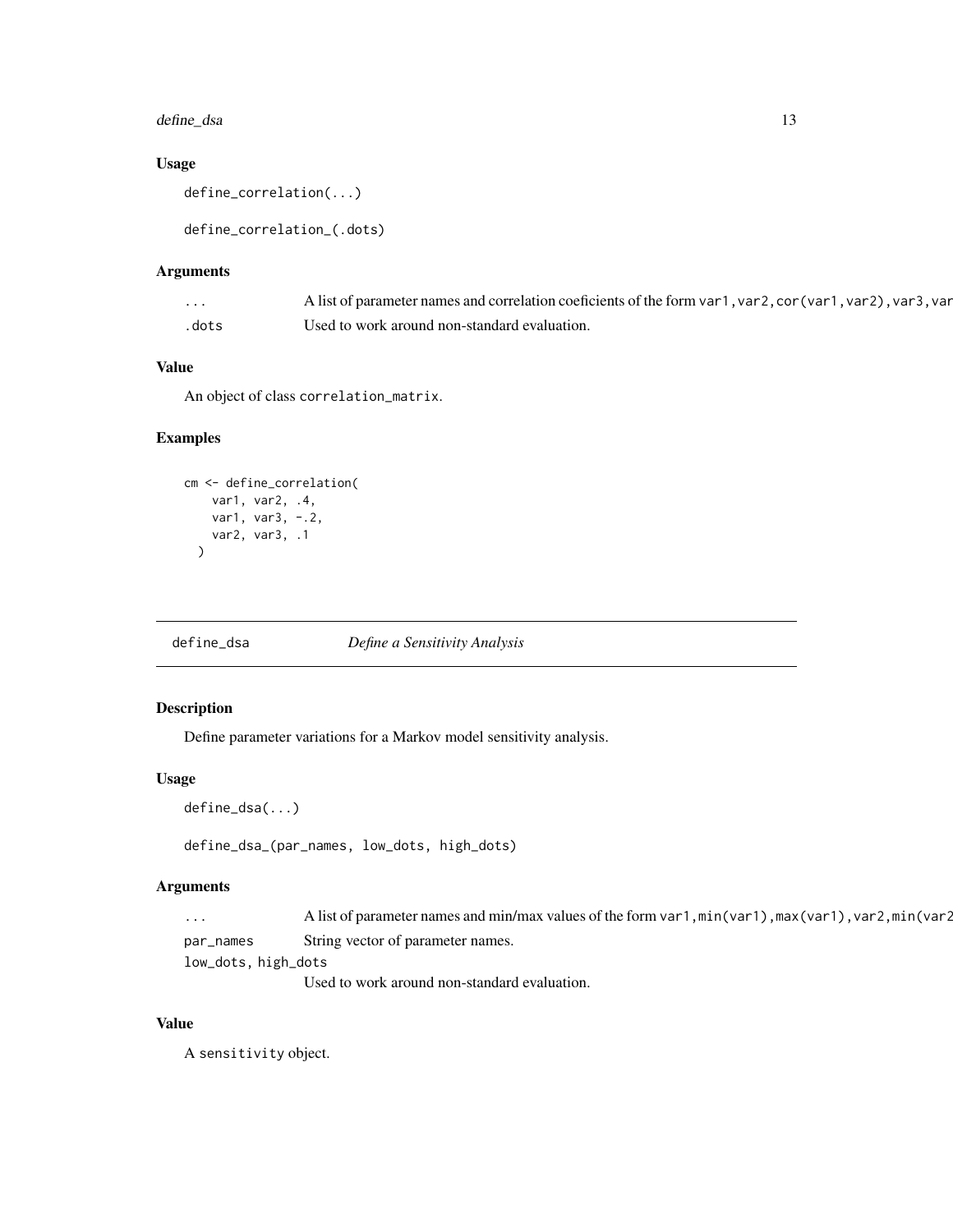## <span id="page-13-0"></span>Examples

```
define_dsa(
  a, 10, 45,
 b, .5, 1.5
)
```
<span id="page-13-2"></span>define\_inflow *Define Inflow for a BIA*

## Description

Define Inflow for a BIA

## Usage

define\_inflow(...)

define\_inflow\_(.dots)

## Arguments

| .     | Name-value pairs of expressions defining inflow counts. |
|-------|---------------------------------------------------------|
| .dots | Used to work around non-standard evaluation.            |

## Value

An object similar to the return value of [define\\_parameters\(\)](#page-14-1).

<span id="page-13-1"></span>define\_init *Define Initial Counts*

## Description

Define Initial Counts

## Usage

define\_init(...)

define\_init\_(.dots)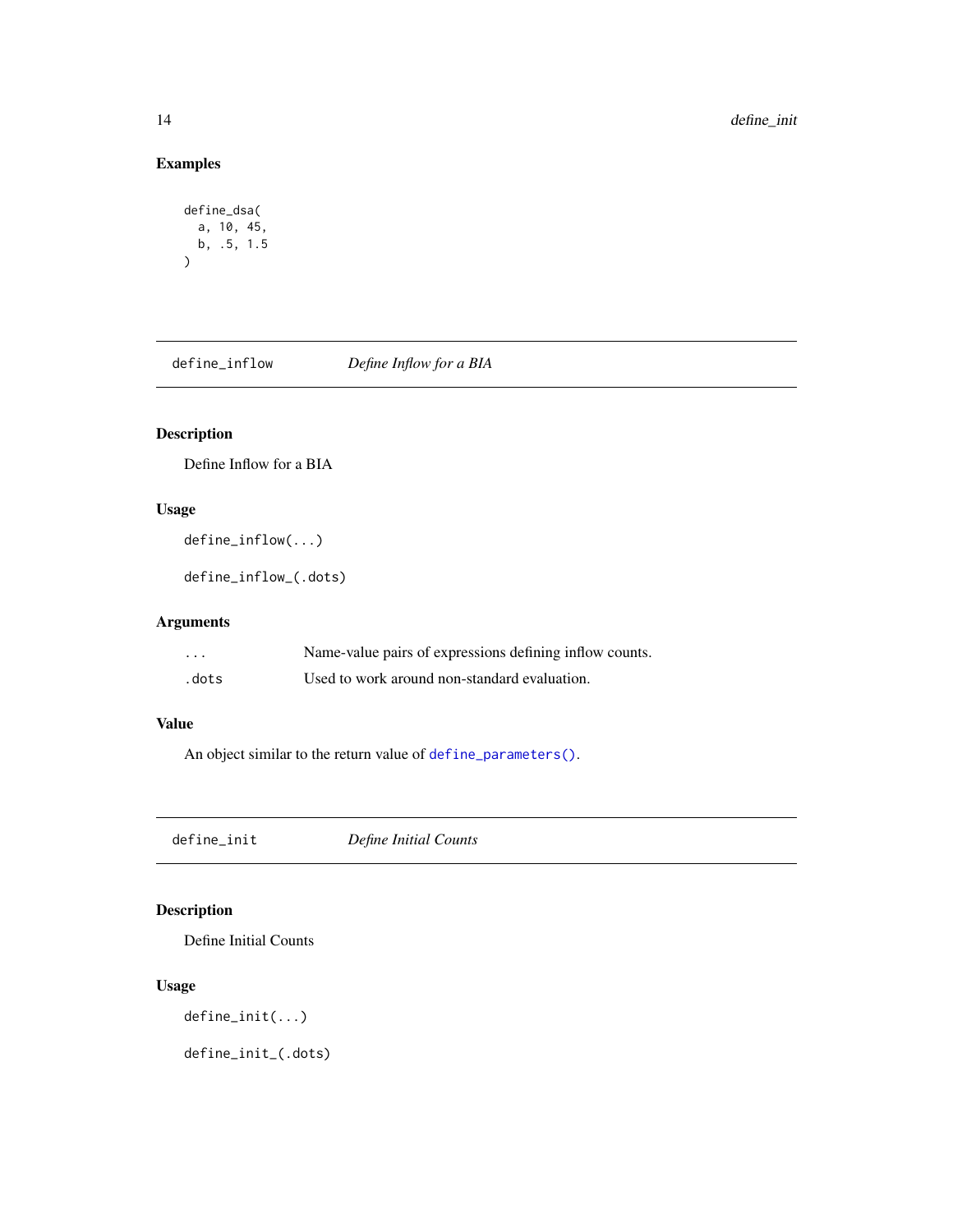## <span id="page-14-0"></span>define\_parameters 15

#### **Arguments**

| $\cdots$ | Name-value pairs of expressions defining initial counts. |
|----------|----------------------------------------------------------|
| .dots    | Used to work around non-standard evaluation.             |

#### Value

An object similar to the return value of [define\\_parameters\(\)](#page-14-1).

<span id="page-14-1"></span>define\_parameters *Define Markov Model Parameters*

#### Description

Define parameters called to compute the transition matrix or state values for a Markov model. Parameters can be time dependent by using the markov\_cycle parameter.

#### Usage

```
define_parameters(...)
```
define\_parameters\_(.dots)

## S3 method for class 'uneval\_parameters' modify(.OBJECT, ...)

#### Arguments

| $\cdot$ $\cdot$ $\cdot$ | Name-value pairs of expressions defining parameters. |
|-------------------------|------------------------------------------------------|
| .dots                   | Used to work around non-standard evaluation.         |
| .OBJECT                 | An object of class uneval_parameters.                |

#### Details

Parameters are defined sequentially, parameters defined earlier can be called in later expressions.

Vector length should not be explicitly set, but should instead be stated relatively to markov\_cycle (whose length depends on the number of simulation cycles). Alternatively, dplyr functions such as [dplyr::n\(\)](#page-0-0) or [dplyr::row\\_number\(\)](#page-0-0) can be used.

This function relies heavily on the dplyr package. Parameter definitions should thus mimic the use of functions such as dplyr:: mutate().

Variable names are searched first in the parameter definition (only parameters defined earlier are visible) then in the environment where define\_parameters was called.

For the modify function, existing parameters are modified, but no new parameter can be added. Parameter order matters since only parameters defined earlier can be referenced in later expressions.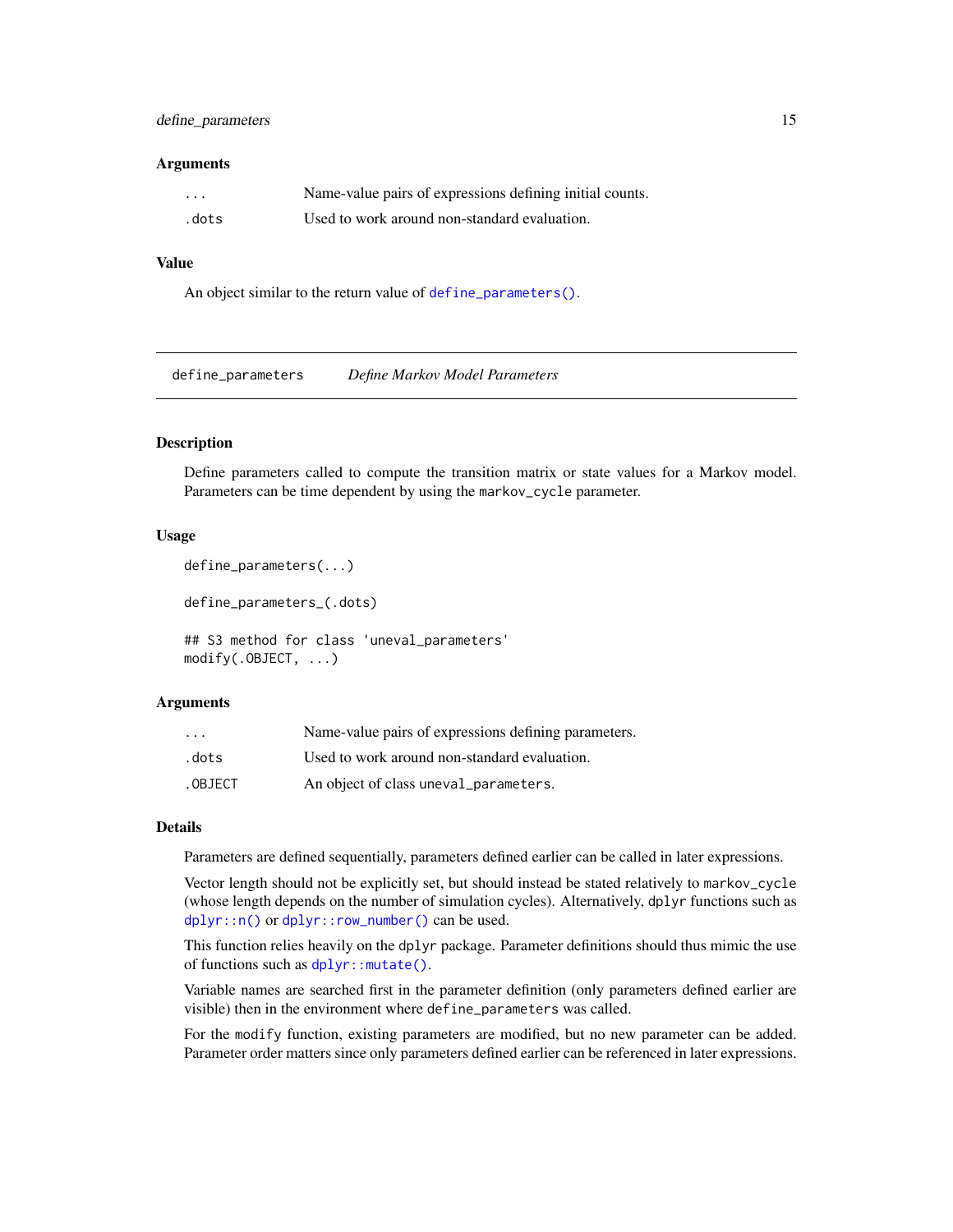#### Value

An object of class uneval\_parameters (actually a named list of lazy expressions).

```
# parameter 'age' depends on time:
# simulating a cohort starting at 60 yo
define_parameters(
  age\_start = 60,age = age_start + markov_cycle
\lambda# other uses of markov_cycle are possible
define_parameters(
  top_time = ifelse(markov_cycle < 10, 1, 0)
\lambda# more elaborate: risk function
define_parameters(
 rate = 1 - \exp(- \text{markov_time} * .5)\lambda# dont explicitly state lengths
# define_parameters(
# var = seq(1, 15, 2)# )
# instead rely on markov_cycle or dplyr
# functions such as n() or row_number()
define_parameters(
  var = seq(from = 1, length.out = n(), by = 3),var2 = seq(1, length(markov_cycle), 2)
)
param <- define_parameters(
  age_start = 60,
  age = age_start + markov_cycle
\lambda# modify existing parameters
modify(
  param,
  age_start = 40
\lambda
```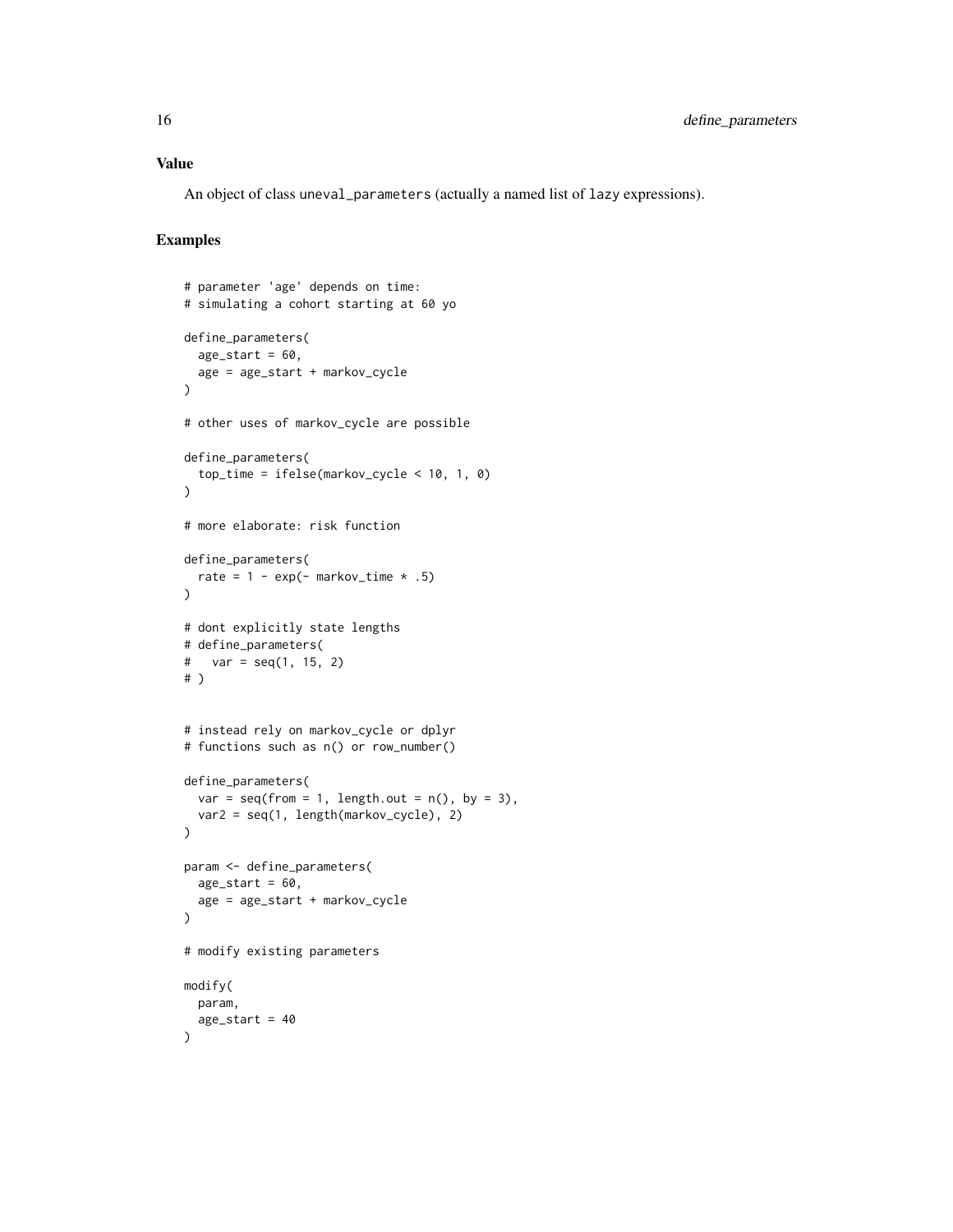## <span id="page-16-0"></span>define\_part\_surv 17

# cannot add new parameters # modify( # param, #  $const = 4.4,$ #  $age_2 = age ^ 2$ # )

define\_part\_surv *Define Partitioned Survival*

## Description

Define a partitioned survival model with progression-free survival and overall survival.

## Usage

```
define_part_surv(
 pfs,
 os,
 state_names,
 terminal_state = FALSE,
  cycle_length = 1
)
define_part_surv_(pfs, os, state_names, cycle_length = 1)
```
## Arguments

| pfs, os      | Either results from flexsurv::flexsurvreg() or define_survival().                                                                                                                                                                                                  |
|--------------|--------------------------------------------------------------------------------------------------------------------------------------------------------------------------------------------------------------------------------------------------------------------|
| state_names  | named character vector, length 3 or 4. State names for progression-free state,<br>progression, (optionally terminal) and death respectively. Elements should be<br>named "progression_free", "progression", (optionally "terminal"), and<br>"death". See examples. |
|              | terminal_state Should a terminal state be included? Only used when state names are not pro-<br>vided.                                                                                                                                                              |
| cycle_length | The value of a Markov cycle in absolute time units.                                                                                                                                                                                                                |

## Value

A part\_surv object.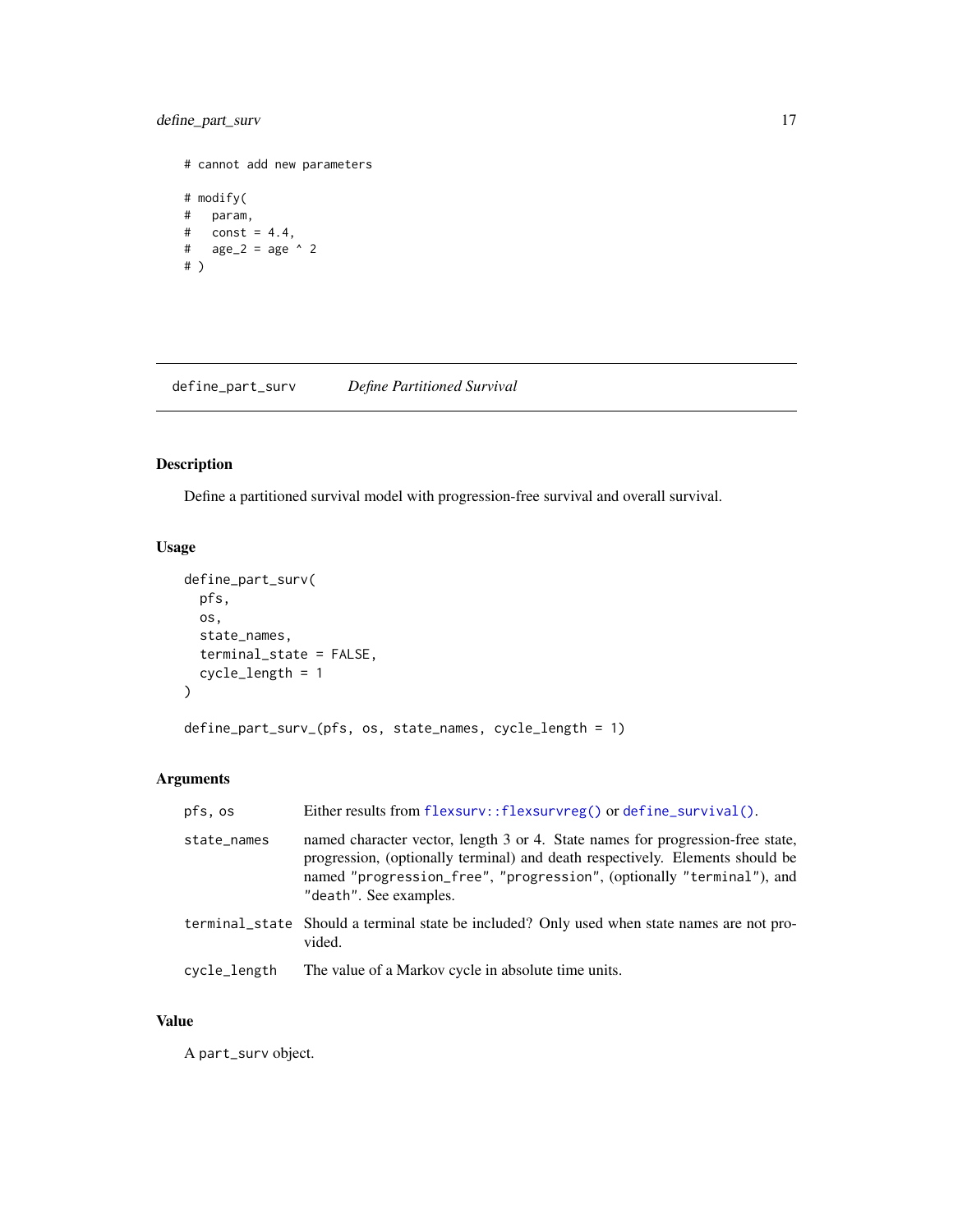#### Examples

```
dist_pfs <- define_survival("exp", rate = 1)
dist_os <- define_survival("exp", rate = .5)
define_part_surv(
  pfs = dist_pfs,
  os = dist_os,
  state_names = c(progression_free = "A",
    progression = "B",
    terminal = "C",death = "D")
\mathcal{L}# identical to:
define_part_surv(
  pfs = dist_pfs,
  os = dist_os,
  terminal_state = TRUE
\overline{\phantom{a}}
```
<span id="page-17-1"></span>define\_psa *Define Parameters Distribution for Probabilistic Analysis*

#### Description

Define the properties of parameter distributions and their correlation structure for probabilistic uncertainty analysis of Markov models.

#### Usage

```
define_psa(..., correlation)
```
define\_psa\_(.dots = list(), correlation)

#### Arguments

| $\cdots$    | Formulas defining parameter distributions.                                 |
|-------------|----------------------------------------------------------------------------|
| correlation | A correlation matrix for parameters or the output of define correlation(). |
| .dots       | Pair/values of expressions coercible to lazy objects.                      |

#### Details

The distributions must be defined within heemod (see [distributions\)](#page-26-1), or defined with [define\\_distribution\(\)](#page-26-2).

If no correlation matrix is specified parameters are assumed to be independant.

The correlation patrix need only be specified for correlated parameters.

<span id="page-17-0"></span>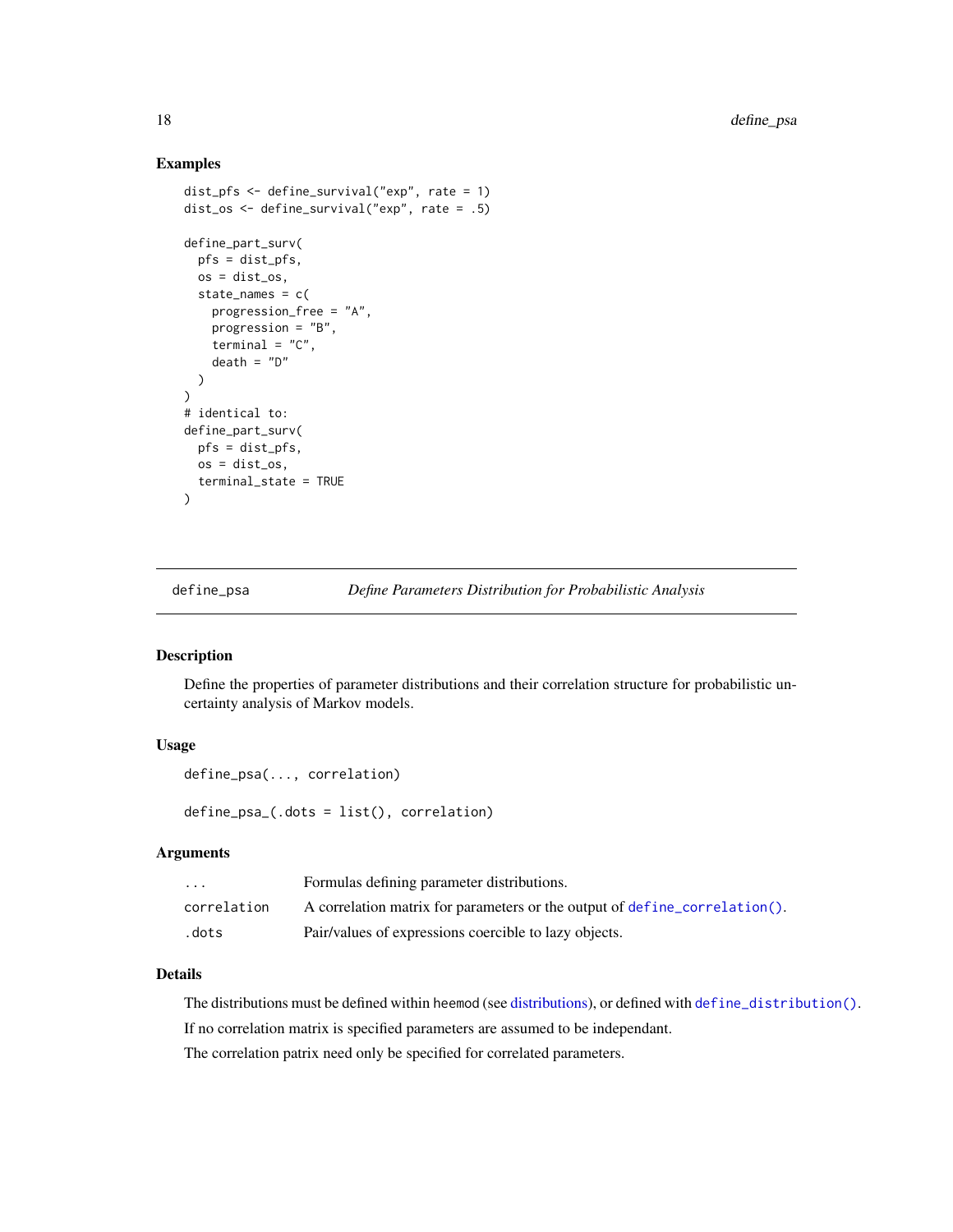## <span id="page-18-0"></span>Value

An object of class resamp\_definition. Contains list\_qdist, a list of quantile functions and correlation a correlation matrix.

#### Examples

```
mc <- define_correlation(
  age_init, cost_init, .4
\mathcal{L}define_psa(
    age\_init ~ normal(60, 10),
    cost_init ~ normal(1000, 100),
    correlation = mc
)
# example with multinomial parameters
define_psa(
 rate1 + rate2 + rate3 \sim multinomial(10, 50, 40),
  a + b \sim \text{multinomial}(15, 30)\lambda
```

```
define_spline_survival
```
*Define a Restricted Cubic Spline Survival Distribution*

## Description

Define a restricted cubic spline parametric survival distribution.

## Usage

```
define_spline_survival(scale = c("hazard", "odds", "normal"), ...)
```
#### Arguments

| scale                   | "hazard", "odds", or "normal", as described in flexsurvspline. With the default  |
|-------------------------|----------------------------------------------------------------------------------|
|                         | of no knots in addition to the boundaries, these models reduce to the Weibull,   |
|                         | log-logistic and log-normal respectively. The scale must be common to all times. |
| $\cdot$ $\cdot$ $\cdot$ | Additional distribution parameters (see respective distribution help pages).     |

#### Value

A surv\_dist object.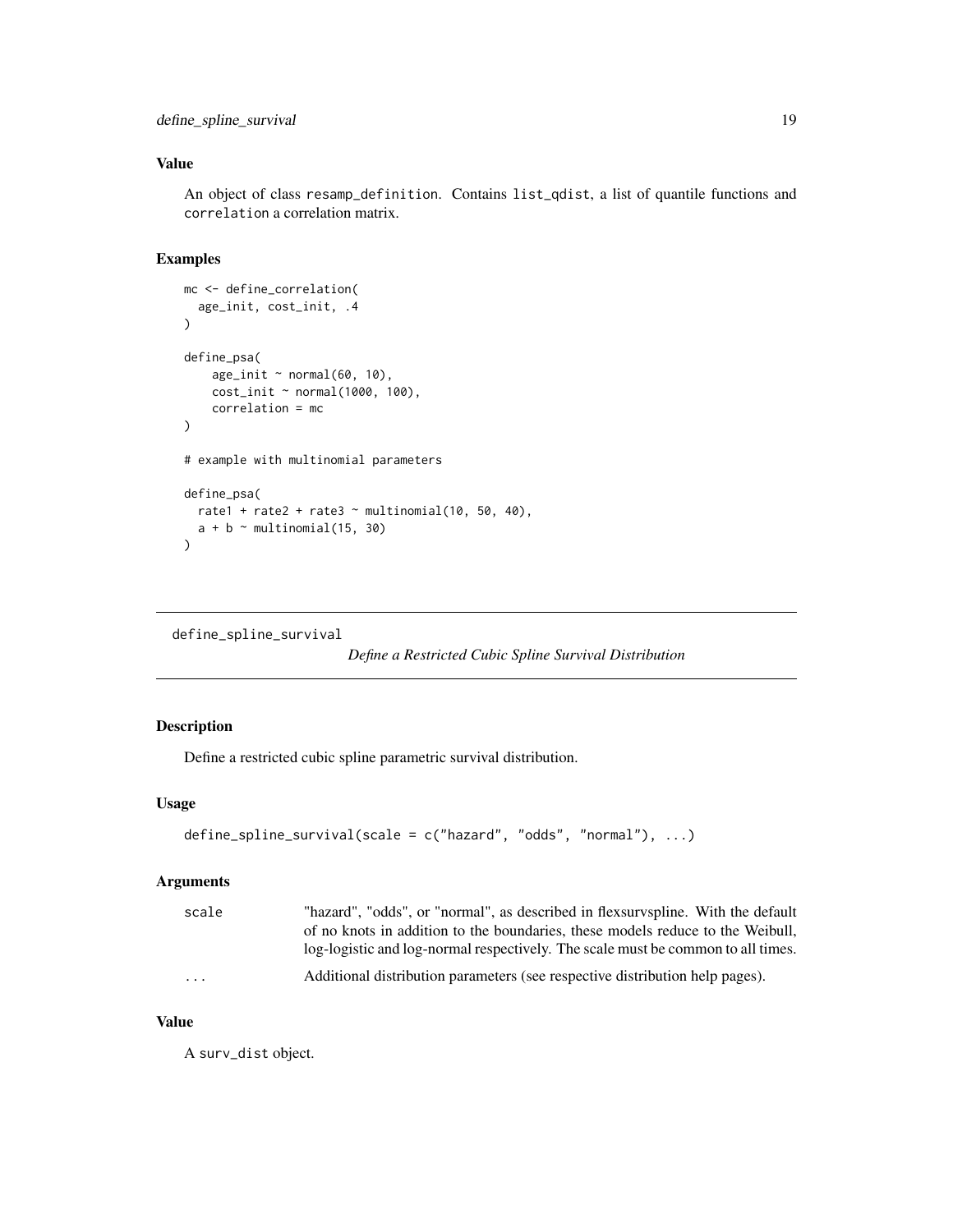#### Examples

```
define_spline_survival(
  scale = "hazard",
  gamma = c(-18.3122, 2.7511, 0.2292),
  knots=c(4.276666, 6.470800, 7.806289)
\mathcal{L}define_spline_survival(
  scale = "odds",
  gamma = c(-18.5809, 2.7973, 0.2035),
  knots=c(4.276666, 6.470800, 7.806289)
\lambda
```

```
define_starting_values
```
*Define Starting State Values*

## Description

This function is meant to be used inside [define\\_strategy\(\)](#page-21-1) and [define\\_state\(\)](#page-20-1).

#### Usage

```
define_starting_values(...)
```

```
define_starting_values_(.dots)
```
## Arguments

| $\cdots$ | Name-value pairs of expressions defining starting values. The names must cor- |
|----------|-------------------------------------------------------------------------------|
|          | respond to an existing state value.                                           |
| .dots    | Used to work around non-standard evaluation.                                  |

## Details

The behaviour is different following the function using [define\\_starting\\_values\(\)](#page-19-1) as an argument.

- When used inside [define\\_strategy\(\)](#page-21-1), the state values are modified for the first cycle in each state
- When used inside [define\\_state\(\)](#page-20-1), the state values are modified for counts entering the state

#### Value

An object similar to the return value of [define\\_parameters\(\)](#page-14-1).

<span id="page-19-0"></span>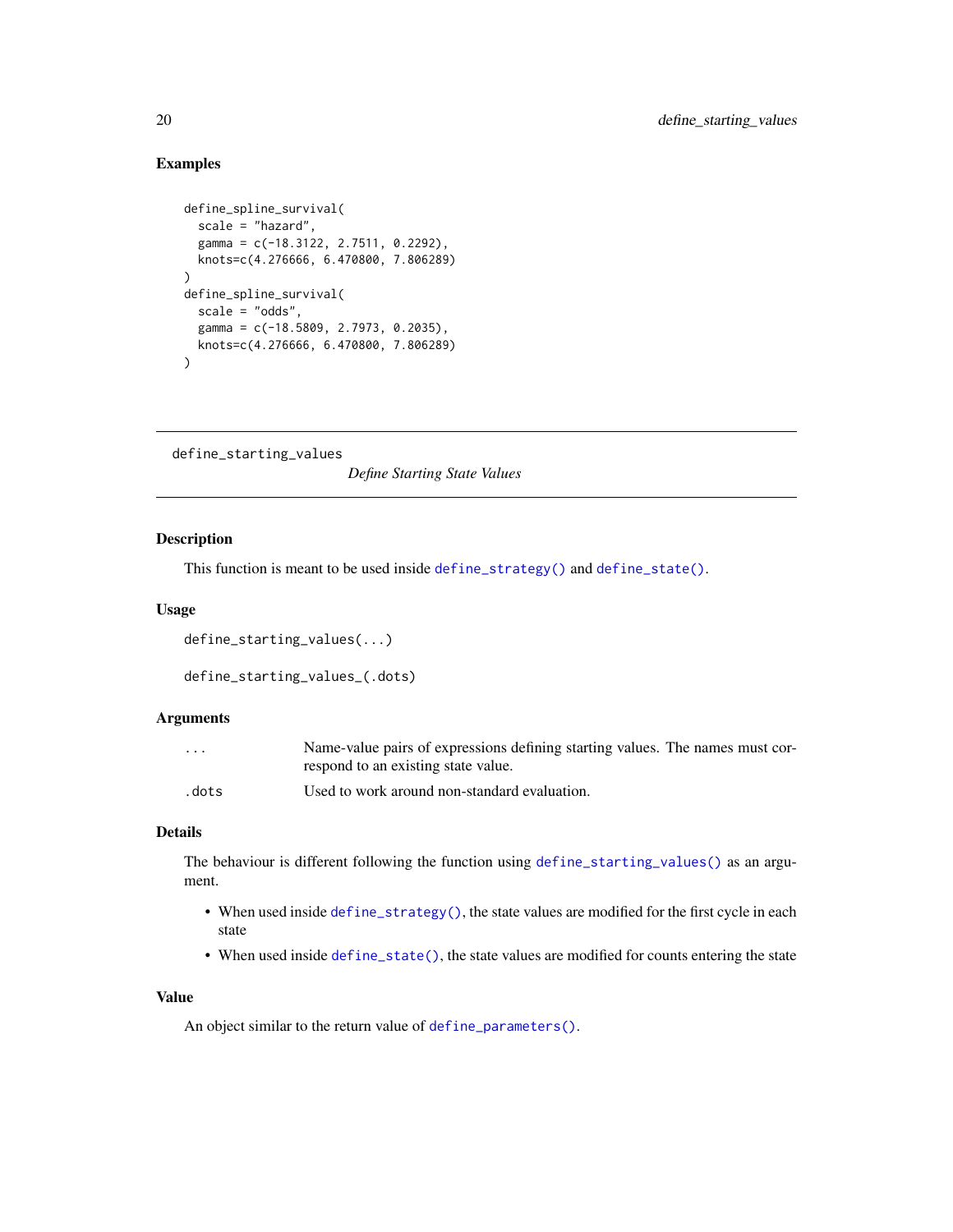<span id="page-20-1"></span><span id="page-20-0"></span>

#### Description

Define the values characterising a Markov Model state for 1 cycle.

#### Usage

```
define_state(..., starting_values = define_starting_values())
define_state_(x)
## S3 method for class 'state'
modify(.OBJECT, ...)
```
## Arguments

| $\cdot$ $\cdot$ $\cdot$ | Name-value pairs of expressions defining state values.          |
|-------------------------|-----------------------------------------------------------------|
| starting_values         |                                                                 |
|                         | Optional starting values defined with define starting values(). |
| X                       | Used to work around non-standard evaluation.                    |
| .OBJECT                 | An object of class state.                                       |

#### Details

As with [define\\_parameters\(\)](#page-14-1), state values are defined sequentially. Later state definition can thus only refer to values defined earlier.

For the modify function, existing values are modified, no new values can be added. Values order matters since only values defined earlier can be referenced in later expressions.

## Value

An object of class state (actually a named list of lazy expressions).

```
st <- define_state(
  cost = 6453,utility = .876
\overline{\phantom{a}}st
```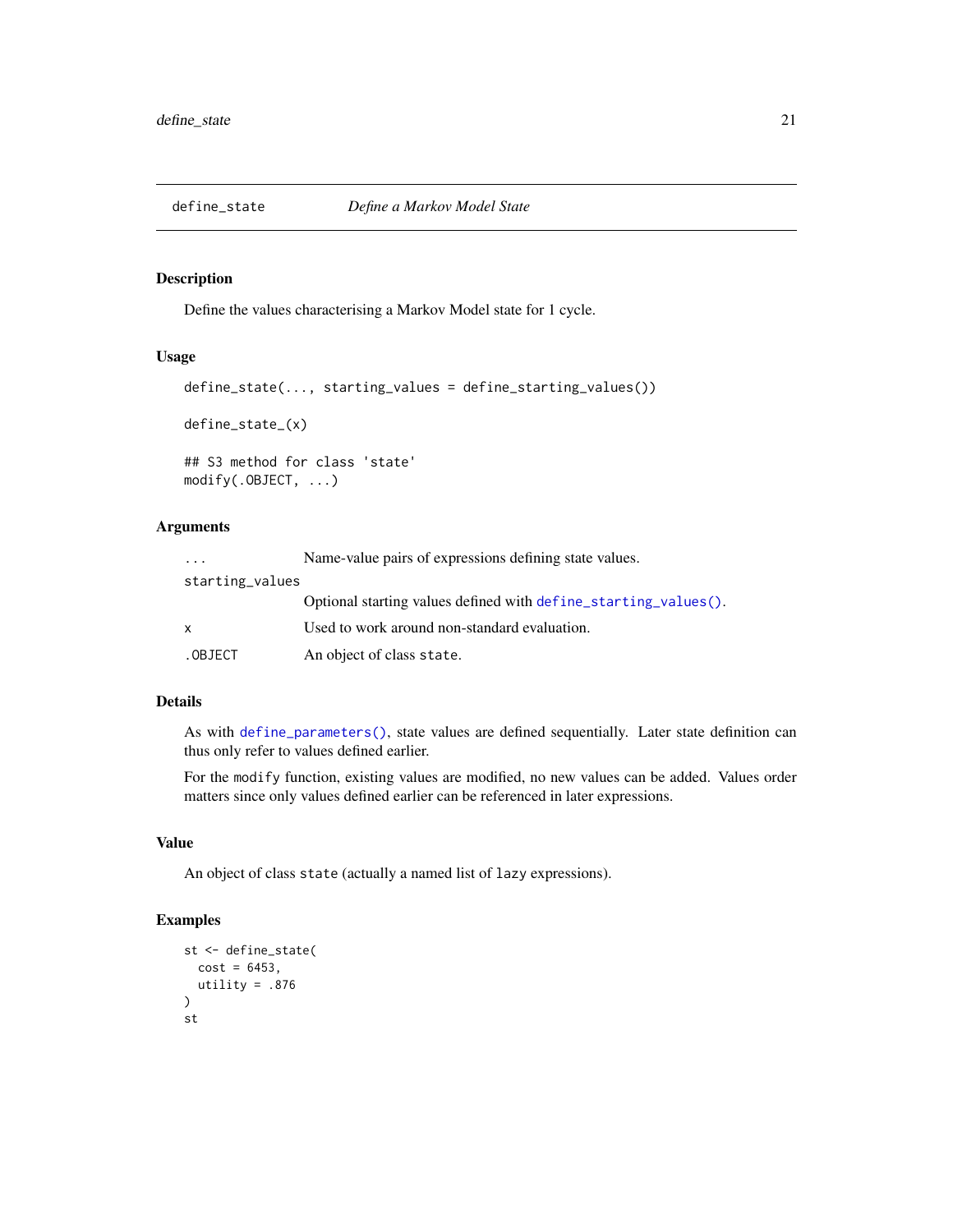<span id="page-21-1"></span><span id="page-21-0"></span>define\_strategy *Define a Markov Model*

#### Description

Combine information on parameters, transition matrix and states defined through [define\\_parameters\(\)](#page-14-1), [define\\_transition\(\)](#page-23-1) and [define\\_state\(\)](#page-20-1) respectively.

#### Usage

```
define_strategy(
  ...,
  transition = define_transition(),
  starting_values = define_starting_values()
\mathcal{L}
```

```
define_strategy_(transition, states, starting_values)
```
#### Arguments

| .               | Object generated by define_state().                                  |
|-----------------|----------------------------------------------------------------------|
| transition      | An object generated by define_transition().                          |
| starting_values |                                                                      |
|                 | Optional starting values defined with define_starting_values().      |
| states          | List of states, only used by define_strategy_ to avoid using $\dots$ |

## Details

This function checks whether the objects are compatible in the same model (same state names...).

State values and transition probabilities referencing state\_time are automatically expanded to implicit tunnel states.

## Value

An object of class uneval\_model (a list containing the unevaluated parameters, matrix and states).

```
mat <- define_transition(
  state_names = c("s1", "s2"),1 / c, 1 - 1/c,
  0, 1
)
s1 <- define_state(
  cost = 234,utility = 1
```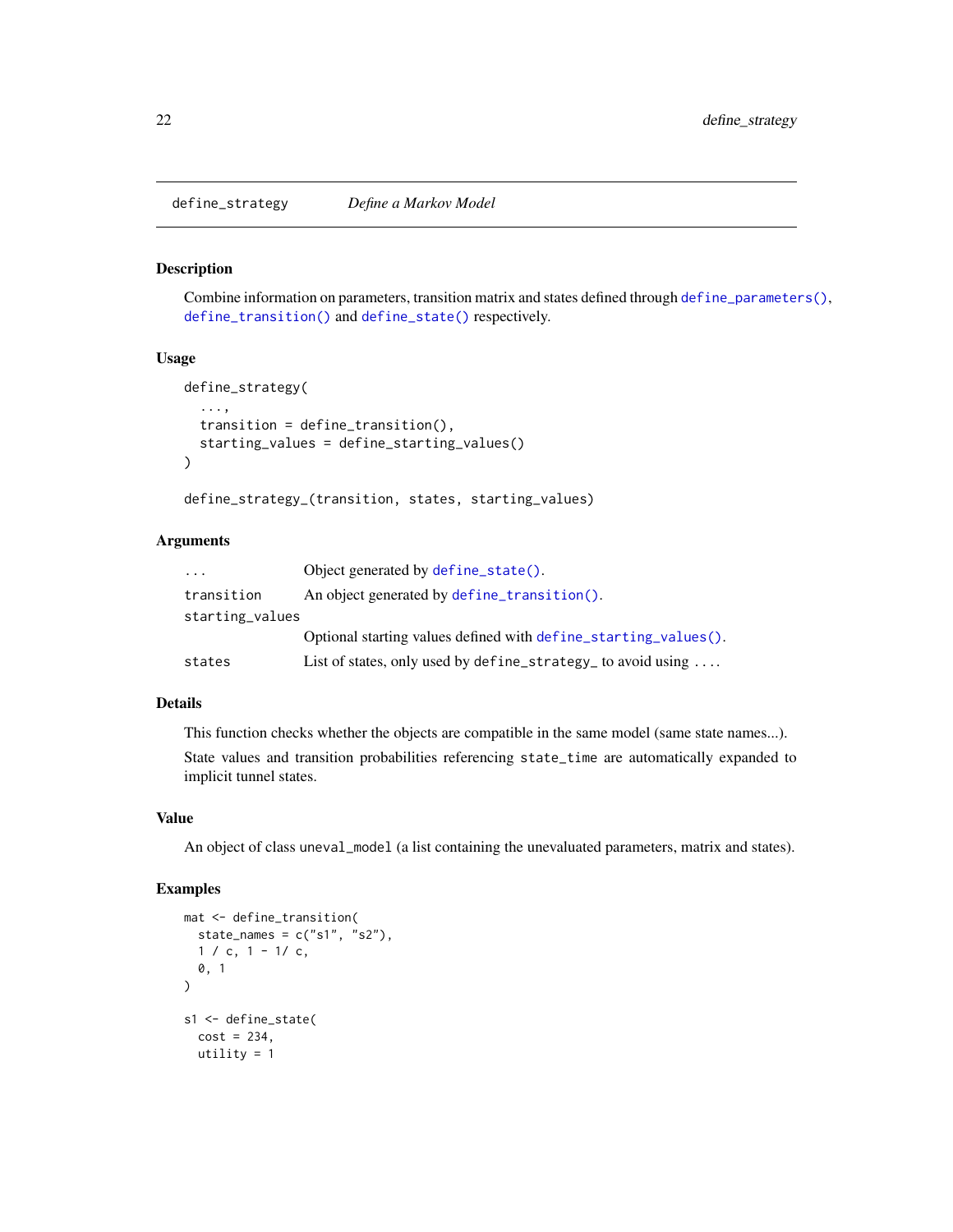## <span id="page-22-0"></span>define\_survival 23

```
\mathcal{L}s2 <- define_state(
  cost = 421,utility = .5\lambdadefine_strategy(
  transition = mat,
  s1 = s1,
  s2 = s2\overline{\phantom{a}}
```
<span id="page-22-1"></span>define\_survival *Define a Survival Distribution*

## Description

Define a parametric survival distribution.

#### Usage

```
define_survival(
  distribution = c("exp", "weibull", "weibullPH", "lnorm", "llogis", "gamma",
    "gompertz", "gengamma", "gengamma.orig", "genf", "genf.orig"),
  ...
\mathcal{L}
```
#### Arguments

| distribution | A parametric survival distribution.                                          |
|--------------|------------------------------------------------------------------------------|
| $\cdots$     | Additional distribution parameters (see respective distribution help pages). |

## Value

A surv\_dist object.

```
define_survival(distribution = "exp", rate = .5)
define_survival(distribution = "gompertz", rate = .5, shape = 1)
```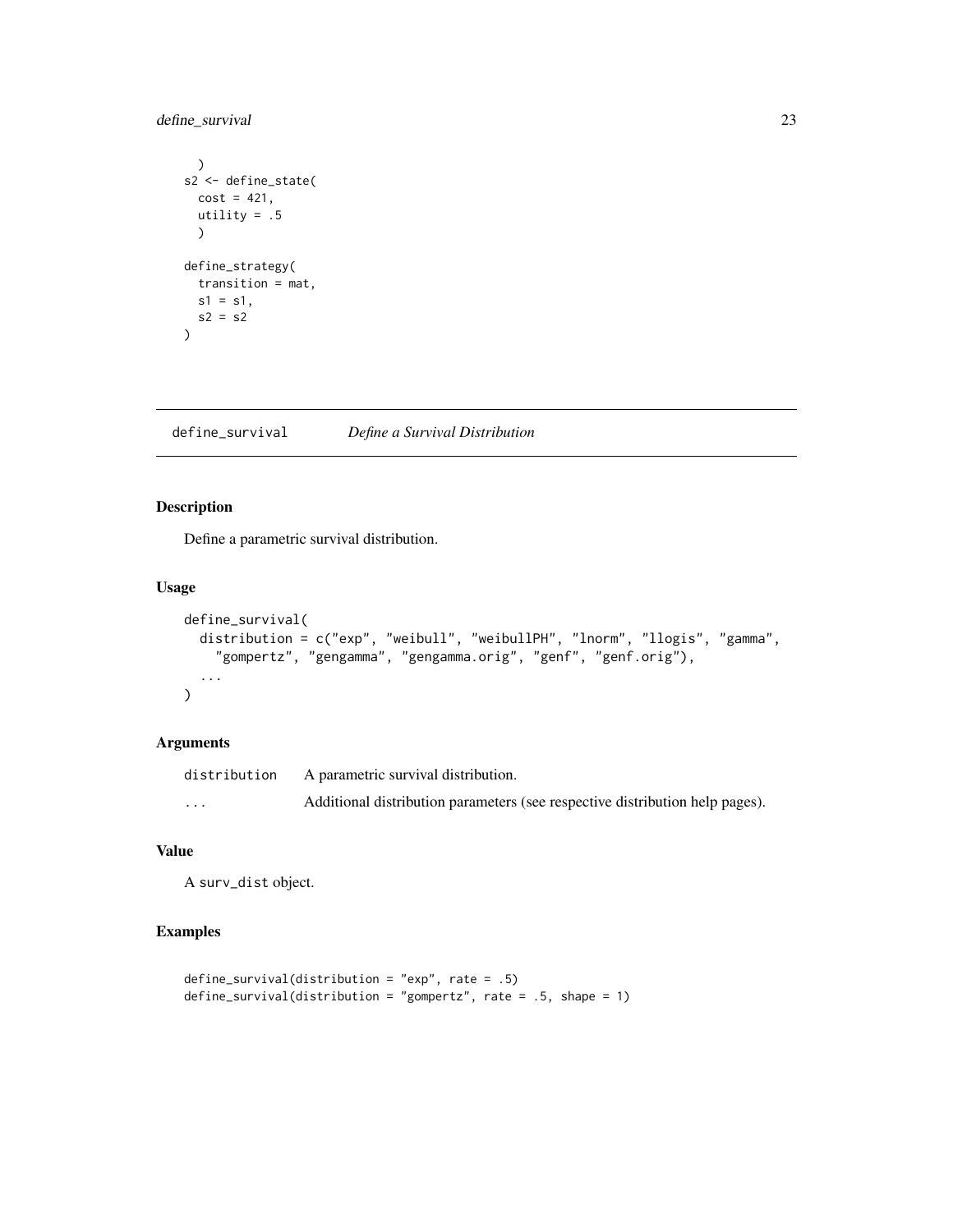<span id="page-23-0"></span>define\_surv\_table *Define a survival distribution based on explicit survival probabilities*

#### Description

Define a survival distribution based on explicit survival probabilities

## Usage

```
define_surv_table(x)
## S3 method for class 'data.frame'
define_surv_table(x)
## S3 method for class 'character'
define_surv_table(x)
```
#### **Arguments**

x a data frame with columns time and survival

## Value

a surv\_table object, which can be used with [compute\\_surv\(\)](#page-9-1).

#### Examples

```
x \le data.frame(time = c(0, 1, 5, 10), survival = c(1, 0.9, 0.7, 0.5))
define_surv_table(x)
```
<span id="page-23-1"></span>define\_transition *Define Transition Matrix for Markov Model*

## Description

Define a matrix of transition probabilities. Probability can depend on parameters defined with [define\\_parameters\(\)](#page-14-1), and can thus be time-dependent.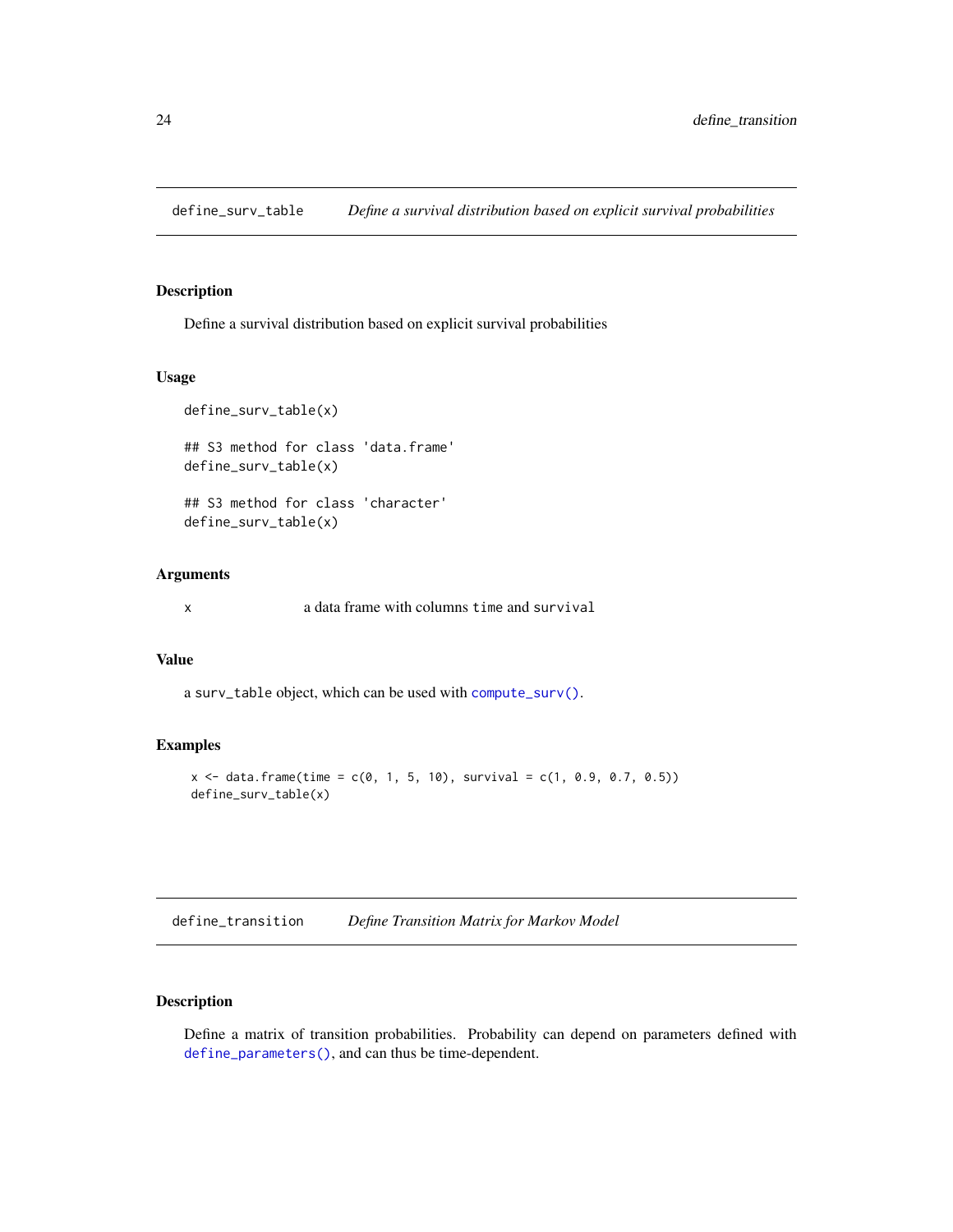#### <span id="page-24-0"></span>define\_transition 25

#### Usage

```
define_transition(..., state_names)
define_transition_(.dots, state_names)
## S3 method for class 'uneval_matrix'
modify(.OBJECT, ...)
## S3 method for class 'uneval_matrix'
plot(x, relsize = 0.75, shadow.size = 0, latex = TRUE, ...)
```
#### Arguments

|              | Name-value pairs of expressions definig matrix cells. Can refer to parameters<br>defined with define_parameters(). For plot, additional arguments passed to<br>$diagram::plotmat()$ . |
|--------------|---------------------------------------------------------------------------------------------------------------------------------------------------------------------------------------|
| state_names  | character vector, optional. State names.                                                                                                                                              |
| .dots        | Used to work around non-standard evaluation.                                                                                                                                          |
| .OBJECT      | An object of class uneval_matrix.                                                                                                                                                     |
| $\mathsf{x}$ | An uneval_matrix to plot.                                                                                                                                                             |
| relsize      | Argument passed to diagram::plotmat().                                                                                                                                                |
| shadow.size  | Argument passed to diagram::plotmat().                                                                                                                                                |
| latex        | Argument passed to diagram::plotmat().                                                                                                                                                |
|              |                                                                                                                                                                                       |

#### Details

Matric cells are listed by row.

Parameters names are searched first in a parameter object defined with [define\\_parameters\(\)](#page-14-1) and linked with the matrix through [define\\_strategy\(\)](#page-21-1); then in the environment where the matrix was defined.

The complementary probability of all other row probabilities can be conveniently referred to as C.

The matrix code can be re-indented for readability with [reindent\\_transition\(\)](#page-41-1).

Only matrix size is checked during this step (the matrix must be square). Other conditions (such as row sums being equal to 1) are tested later, during model evaluation.

For the modify function, existing matrix cells are replaced with the new expression. Cells are referenced by name. Cell naming follows the cell\_x\_y convention, with x being the row number and y the column number.

#### Value

An object of class uneval\_matrix (actually a named list of lazy expressions).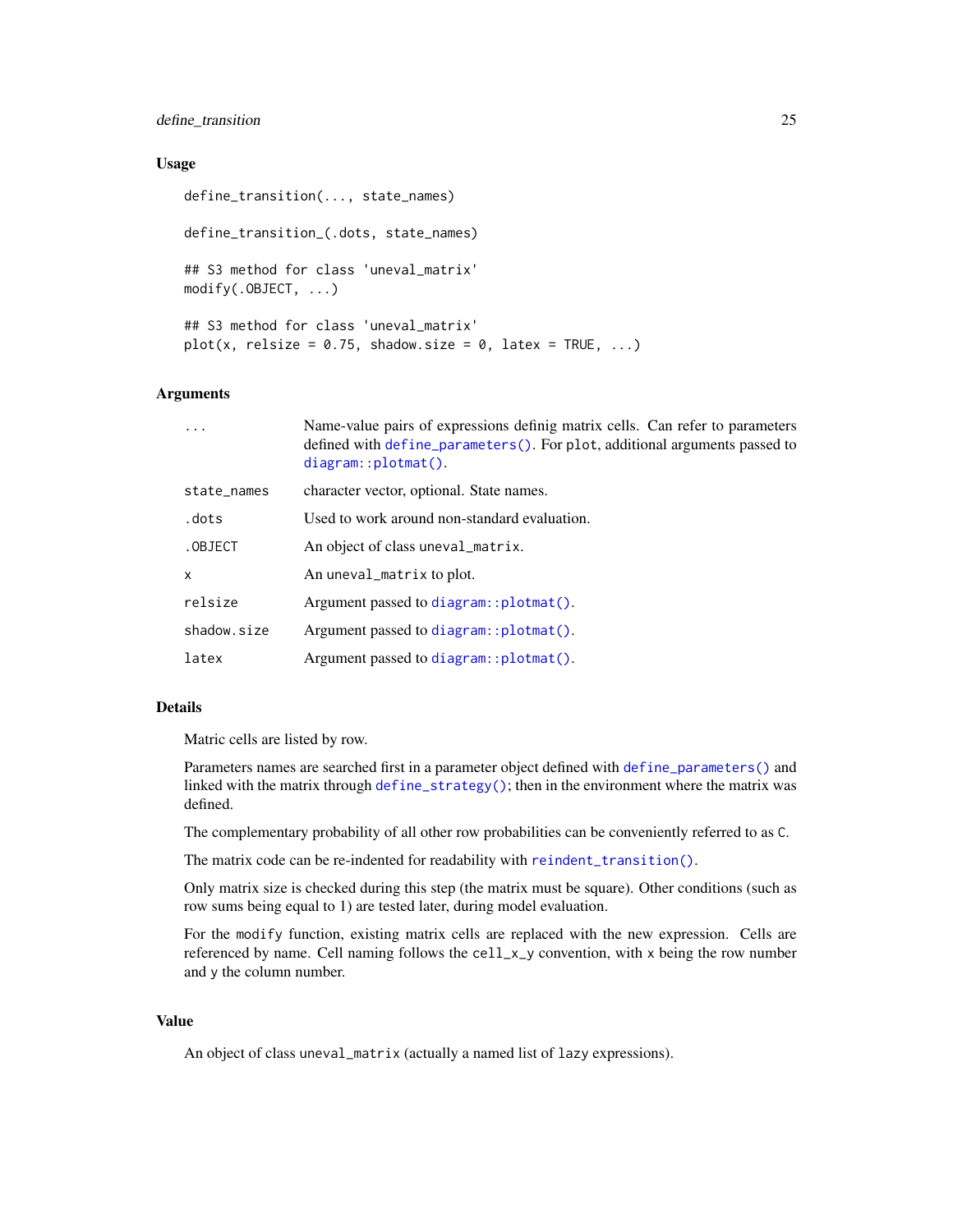```
# simple 3x3 transition matrix
mat_1 <- define_transition(
  .2, 0, .8,
  0, .1, .9,
 0, 0, 1
\lambdamat_1
plot(mat_1)
# referencing parameters
# rr must be present in a parameter object
# that must later be linked with define_strategy
mat_2 <- define_transition(
  .5 - rr, rr,.4, .6
\mathcal{L}mat_2
reindent_transition(mat_2)
# can also use C
define_transition(
  C, rr,
  .4, .6
\mathcal{L}# updating cells from mat_1
modify(
 mat_1,
 cell_2_1 = .2,cell_2_3 = .7)
# only matrix size is check, it is thus possible
# to define an incorrect matrix
# this matrix will generate an error later,
# during model evaluation
define_transition(
  .5, 3,
 -1, 2
\mathcal{L}
```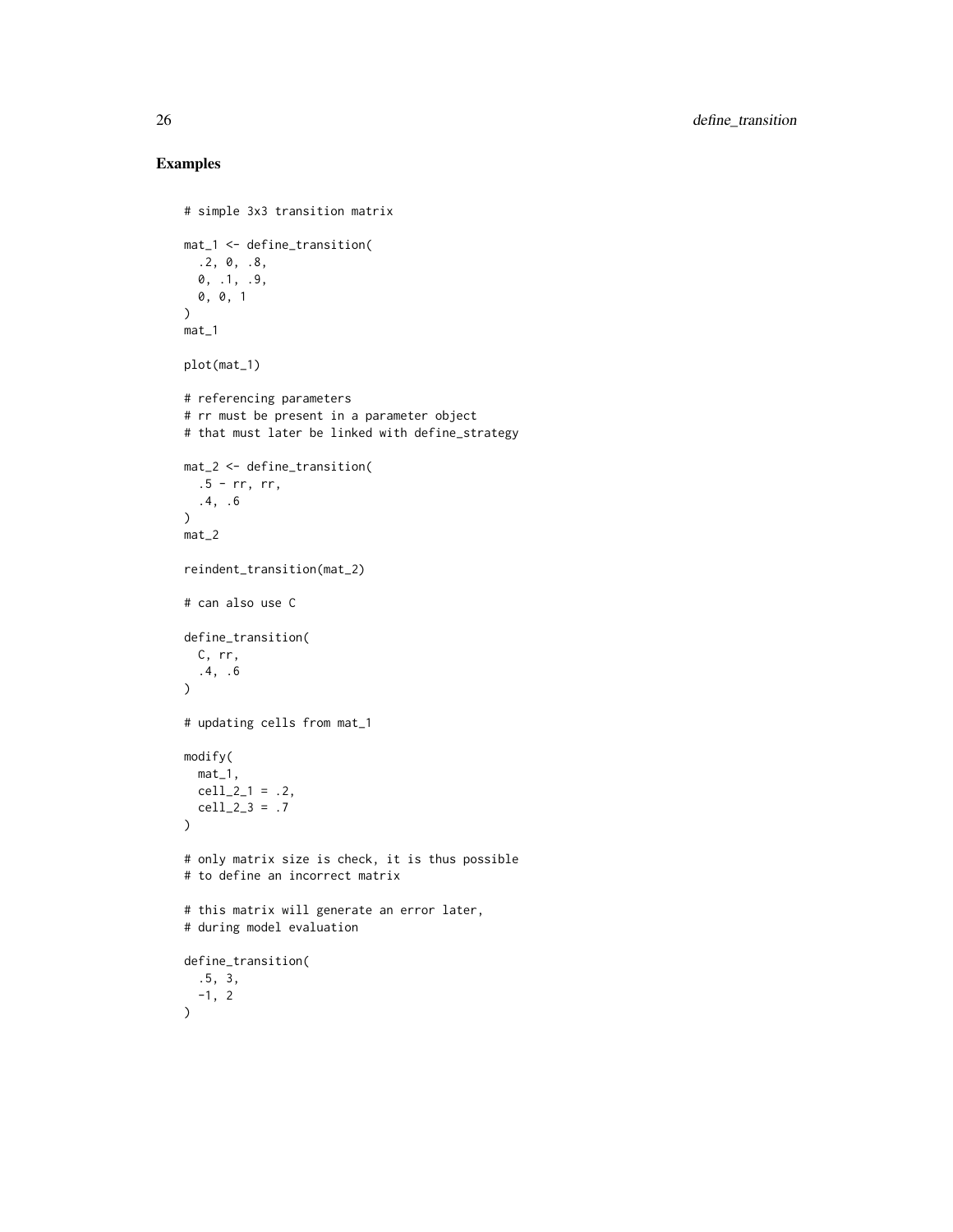## <span id="page-26-0"></span>Description

Returns different values depending on the strategy.

## Usage

```
dispatch_strategy(.strategy, ...)
```
## Arguments

| .strategy | Optional strategy name. If not specified it is implicitely added. |
|-----------|-------------------------------------------------------------------|
| $\cdots$  | Values of the parameter named depending on the strategy.          |

## Value

A vector of values.

## Examples

```
define_parameters(
  val = 456,x = dispatch_strategy(
   strat_1 = 1234,
   strat_2 = 9876,strat_3 = val * 2 + markov_cycle
 )
)
```
<span id="page-26-1"></span>distributions *Probability Density Functions for Probabilistic Uncertainty Analysis*

## <span id="page-26-2"></span>Description

Define a distribution for PSA parameters.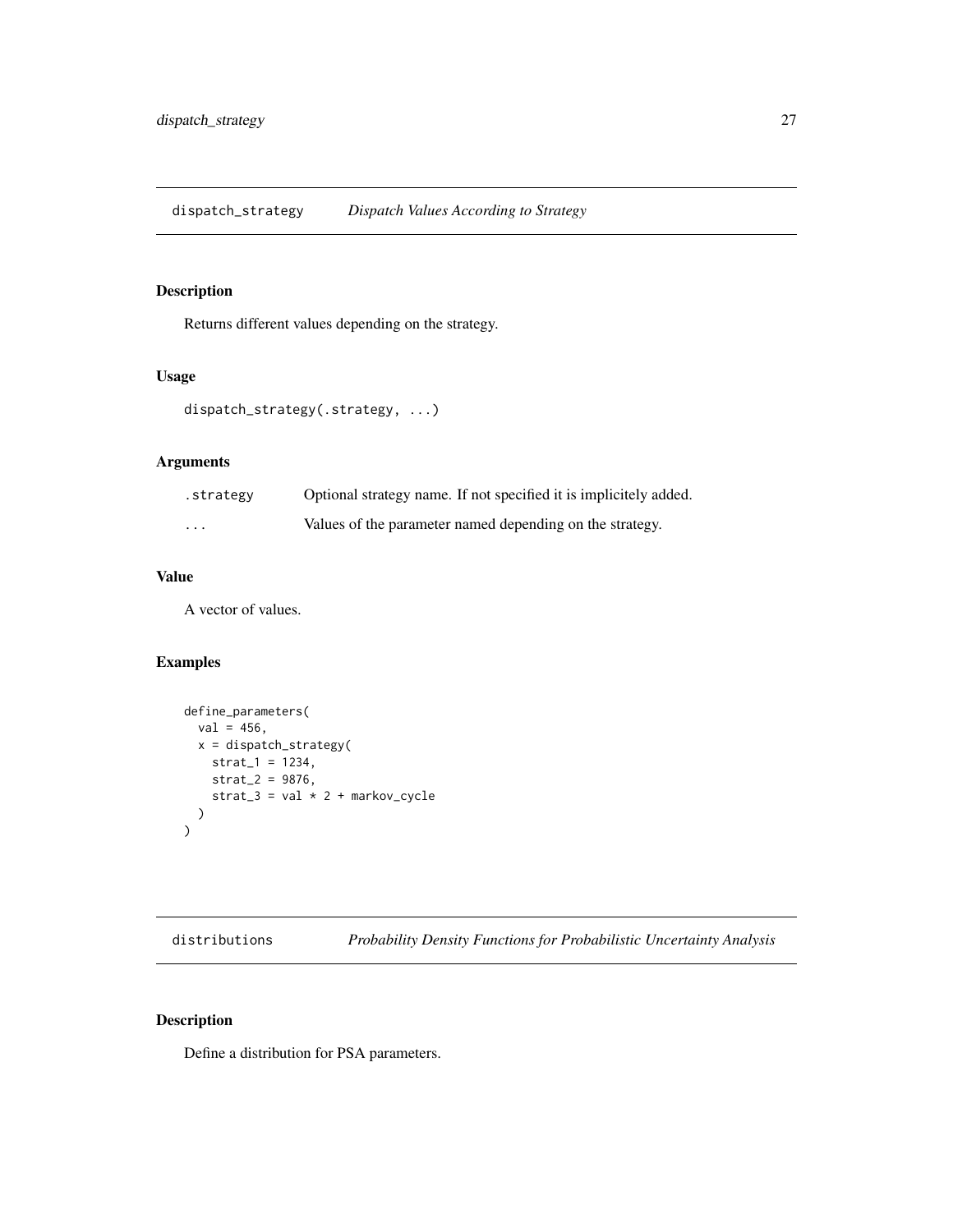## Usage

```
normal(mean, sd)
lognormal(mean, sd, meanlog, sdlog)
gamma(mean, sd)
binomial(prob, size)
multinomial(...)
logitnormal(mu, sigma)
beta(shape1, shape2)
triangle(lower, upper, peak = (lower + upper)/2)
poisson(mean)
define_distribution(x)
beta(shape1, shape2)
triangle(lower, upper, peak = (lower + upper)/2)
use_distribution(distribution, smooth = TRUE)
```
## Arguments

| mean    | Distribution mean.                          |
|---------|---------------------------------------------|
| sd      | Distribution standard deviation.            |
| meanlog | Mean on the log scale.                      |
| sdlog   | SD on the log scale.                        |
| prob    | Proportion.                                 |
| size    | Size of sample used to estimate proportion. |
| .       | Dirichlet distribution parameters.          |
| mu      | Mean on the logit scale.                    |
| sigma   | SD on the logit scale.                      |
| shape1  | for beta distribution                       |
| shape2  | for beta distribution                       |
| lower   | lower bound of triangular distribution.     |
| upper   | upper bound of triangular distribution.     |
| peak    | peak of triangular distribution.            |
| x       | A distribution function, see details.       |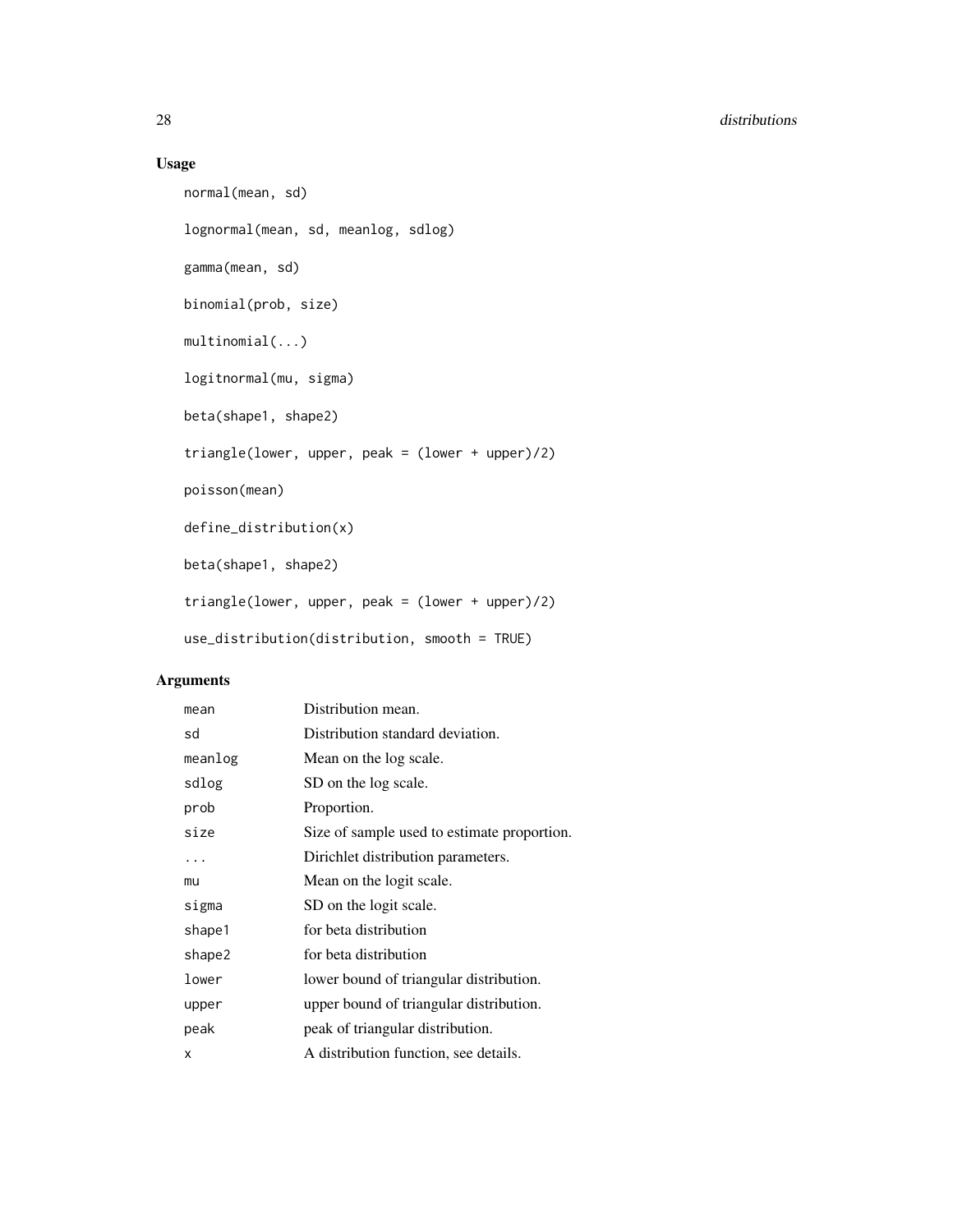## <span id="page-28-0"></span>export\_savi 29

| distribution | A numeric vector of observations defining a distribution, usually the output from |
|--------------|-----------------------------------------------------------------------------------|
|              | an MCMC fit.                                                                      |
| smooth       | Use gaussian kernel smoothing?                                                    |

#### Details

These functions are not exported, but only used in [define\\_psa\(\)](#page-17-1). To specify a user-made function use [define\\_distribution\(\)](#page-26-2).

[use\\_distribution\(\)](#page-26-2) uses gaussian kernel smoothing with a bandwith parameter calculated by [stats::density\(\)](#page-0-0). Values for unobserved quantiles are calculated by linear interpolation.

[define\\_distribution\(\)](#page-26-2) takes as argument a function with a single argument, x, corresponding to a vector of quantiles. It returns the distribution values for the given quantiles. See examples.

#### Examples

```
define_distribution(
 function(x) stats::qexp(p = x, rate = 0.5))
# a mixture of 2 gaussians
x < -c(rnorm(100), rnorm(100, 6))
plot(density(x))
```
use\_distribution(x)

export\_savi *Export PSA Results for SAVI*

#### Description

Export the result of a PSA in a format compatible with Sheffield Accelerated Value of Information software.

#### Usage

 $export\_savi(x, folder = ".'')$ 

#### **Arguments**

| x      | PSA result.                           |
|--------|---------------------------------------|
| folder | A folder where to save the csy files. |

#### Details

This function saves 3 files at the path given by folder: param.csv, the parameter values, cost.csv and effect.csv the cost and effect results.

The official SAVI website can be found at this URL: http://http://savi.shef.ac.uk/SAVI/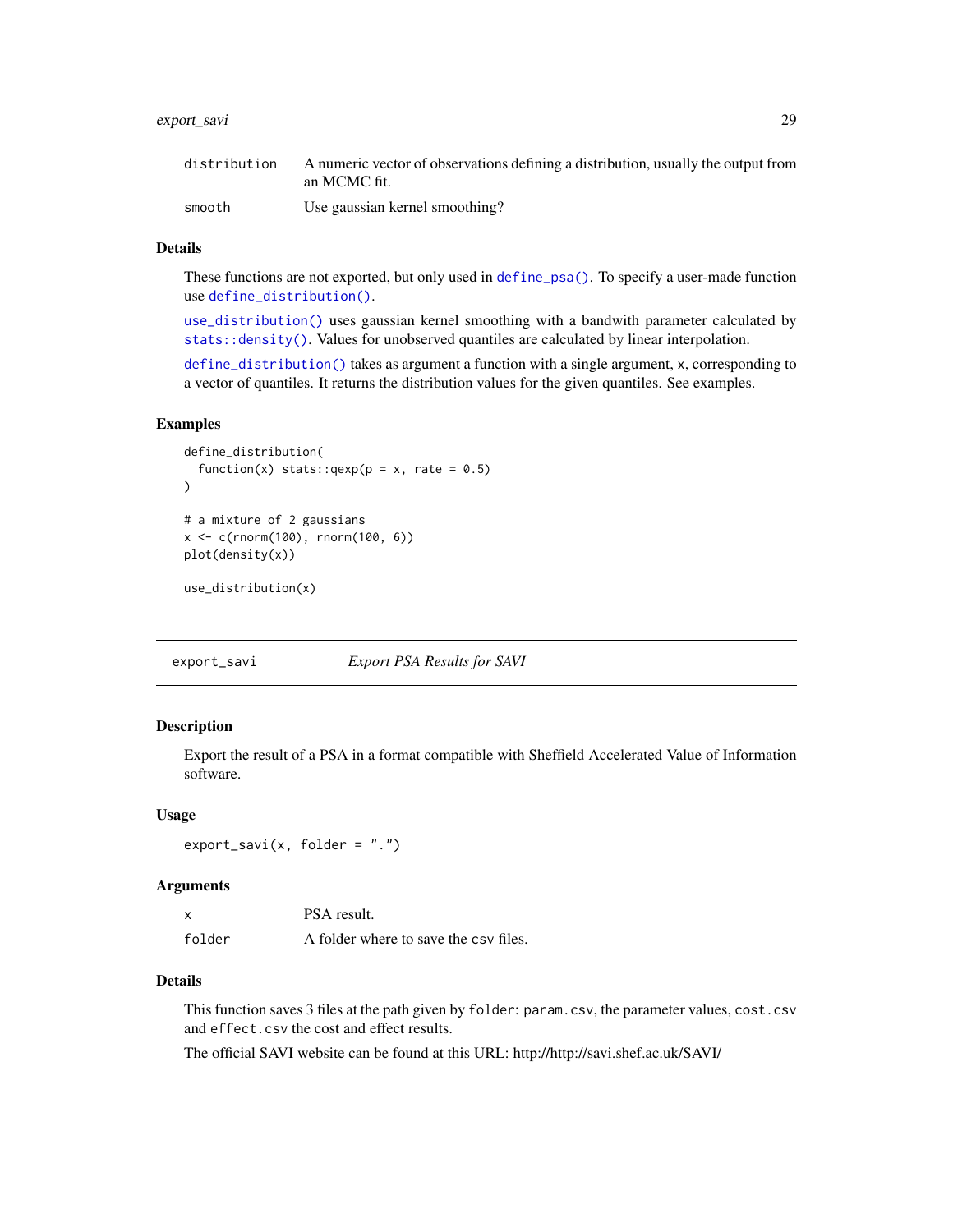## <span id="page-29-0"></span>Value

Nothing. Creates 3 files.

get\_counts.updated\_model

*Get State Membership Counts*

#### Description

Given a result from [run\\_model\(\)](#page-44-1), return state membership counts for a specific strategy.

## Usage

```
## S3 method for class 'updated_model'
get_counts(x, ...)
## S3 method for class 'combined_model'
get_counts(x, ...)
get_counts(x, ...)
## S3 method for class 'run_model'
get_counts(x, ...)
## S3 method for class 'eval_strategy'
get_counts(x, ...)
## S3 method for class 'list'
get_counts(x, ...)
```
## Arguments

|         | Result from $run_model()$ .                        |
|---------|----------------------------------------------------|
| $\cdot$ | further arguments passed to or from other methods. |

## Value

A data frame of counts per state.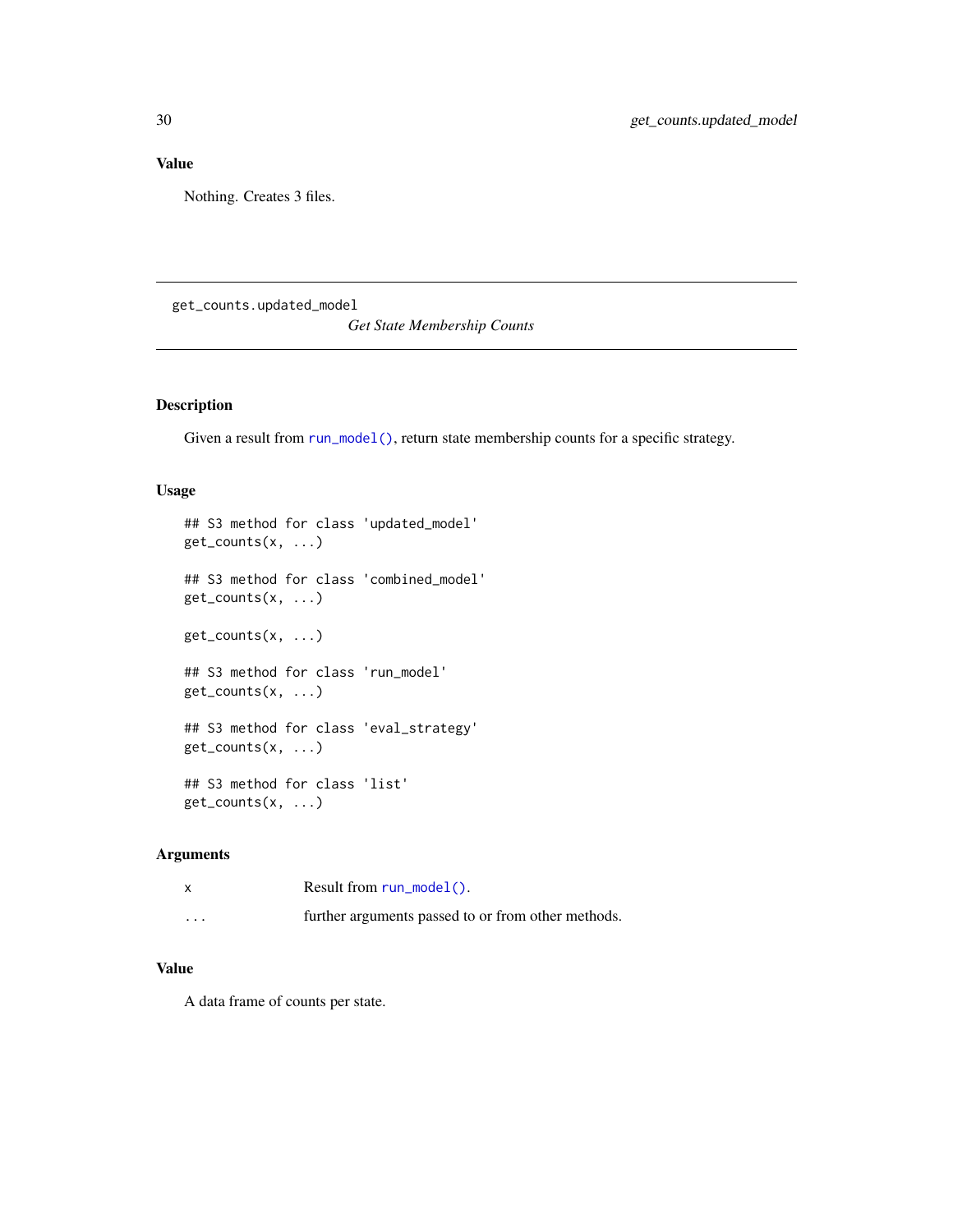<span id="page-30-0"></span>get\_values.updated\_model

*Get Strategy Values*

#### Description

Given a result from [run\\_model\(\)](#page-44-1), return cost and effect values for a specific strategy.

#### Usage

```
## S3 method for class 'updated_model'
get_values(x, ...)
## S3 method for class 'combined_model'
get_values(x, ...)
get_values(x, ...)
## S3 method for class 'run_model'
get_values(x, ...)
## S3 method for class 'eval_strategy'
get_values(x, ...)
## S3 method for class 'list'
get_values(x, ...)
```
#### **Arguments**

| X        | Result from $run_model()$ .                        |
|----------|----------------------------------------------------|
| $\cdots$ | further arguments passed to or from other methods. |

#### Value

A data frame of values per state.

| neemod |  |
|--------|--|
|--------|--|

heemod *Markov Models for Health Economic Evaluations*

## Description

An implementation of the modelling and reporting features described in reference textbooks and guidelines: deterministic and probabilistic sensitivity analysis, heterogeneity analysis, time dependency on state-time and model-time (semi-Markov and non-homogeneous Markov models), etc.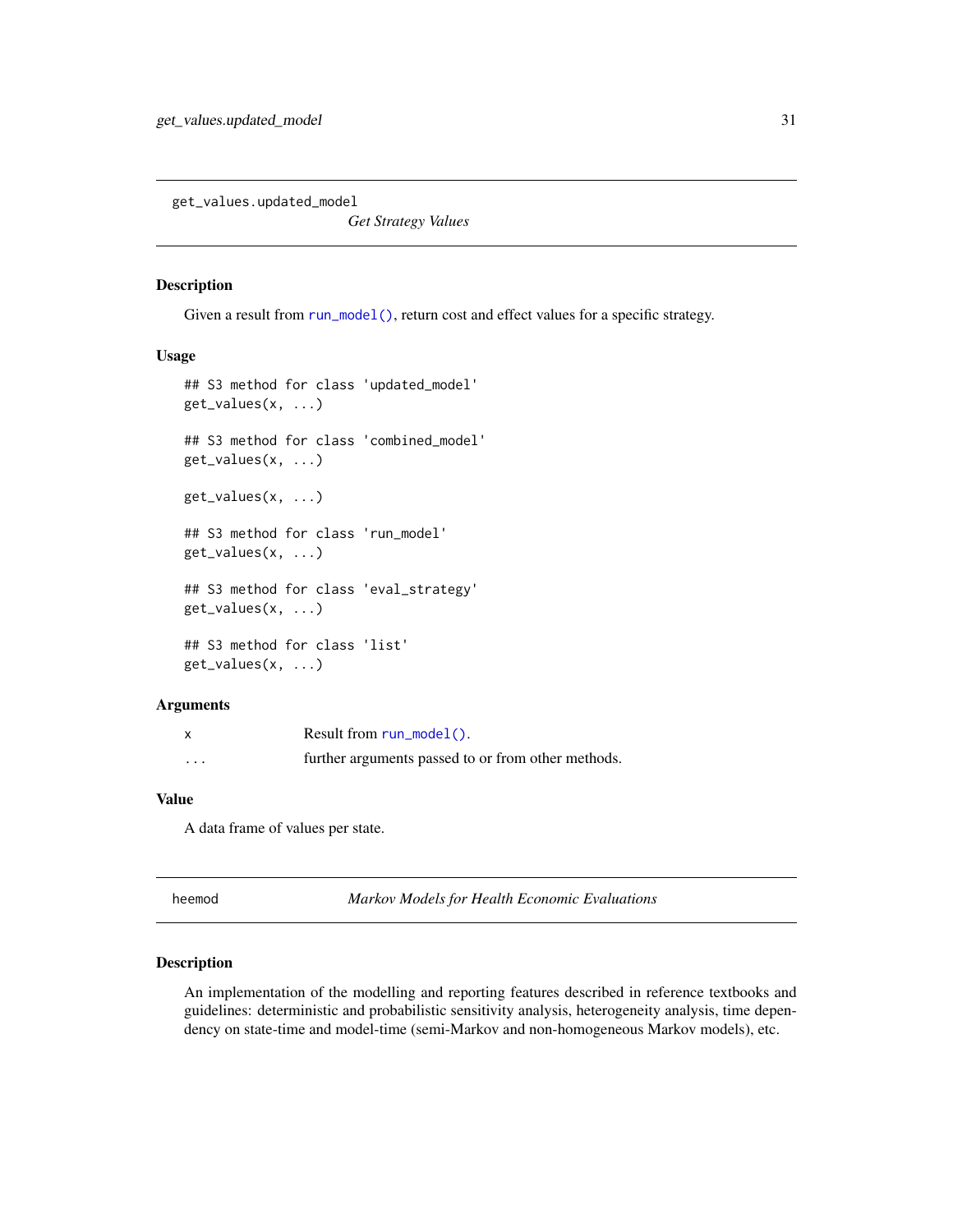## <span id="page-31-0"></span>Description

Project survival from a survival distribution using one or more survival distributions using the specified cut points.

## Usage

```
join(..., at)
project(...)
project_(...)
join_(dots, at)
```
## Arguments

| $\cdot$ $\cdot$ $\cdot$ | Survival distributions to be used in the projection.            |
|-------------------------|-----------------------------------------------------------------|
| at                      | A vector of times corresponding to the cut point(s) to be used. |
| dots                    | Used to work around non-standard evaluation.                    |

#### Value

A surv\_projection object.

## Examples

```
dist1 <- define_survival(distribution = "exp", rate = .5)
dist2 <- define_survival(distribution = "gompertz", rate = .5, shape = 1)
join_dist <- join(dist1, dist2, at=20)
```
load\_surv\_models *Load a set of survival fits*

## Description

Load a set of survival fits

## Usage

load\_surv\_models(location, survival\_specs, use\_envir)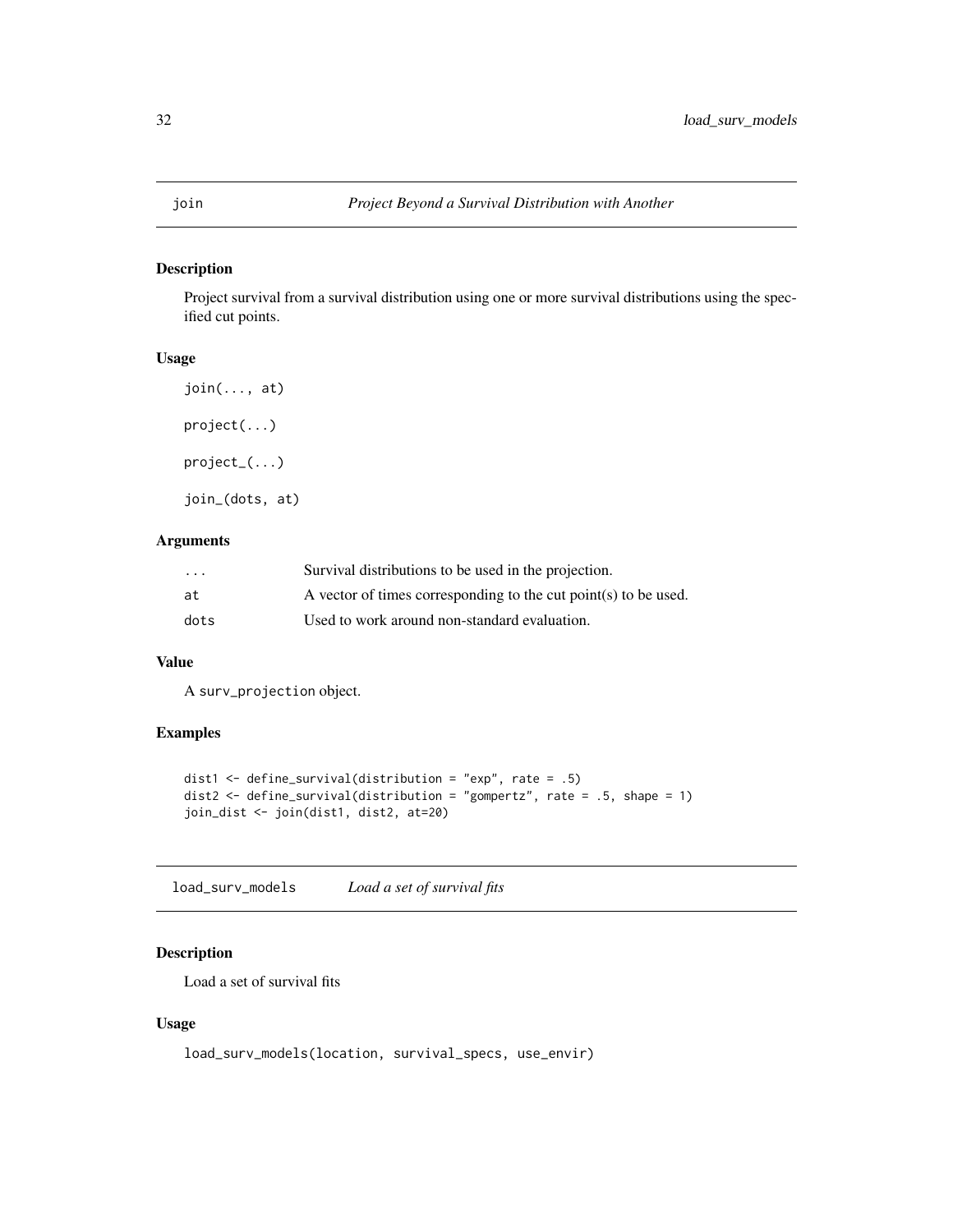#### <span id="page-32-0"></span>look\_up 33

### Arguments

| location  | base directory                        |
|-----------|---------------------------------------|
|           | survival_specs information about fits |
| use envir | an environment                        |

## Value

A list with two elements:

- best\_models, a list with the fits for each data file passed in; and
- envir, an environment containing the models so they can be referenced to get probabilities.

## look\_up *Look Up Values in a Data Frame*

## Description

A convenience function to easily look for values in a data frame.

#### Usage

 $look\_up(data, ..., bin = FALSE, value = "value")$ 

#### Arguments

| data     | A reference data frame.                                                                                                            |
|----------|------------------------------------------------------------------------------------------------------------------------------------|
| $\cdots$ | Individual characteristics, should be named like the columns of data.                                                              |
| bin      | Either logical: should all numeric variable be binned, or character vector giving<br>the names of variables to bin (see examples). |
| value    | The value to extract from the reference data frame.                                                                                |

#### Details

This function is mostly used to extract population informations (such as mortality rates), given some individual caracteristics.

If binning is activated, numeric individual characteristics are matched to the corresponding reference value that is directly inferior.

#### Value

A vector of values, same lenght as ....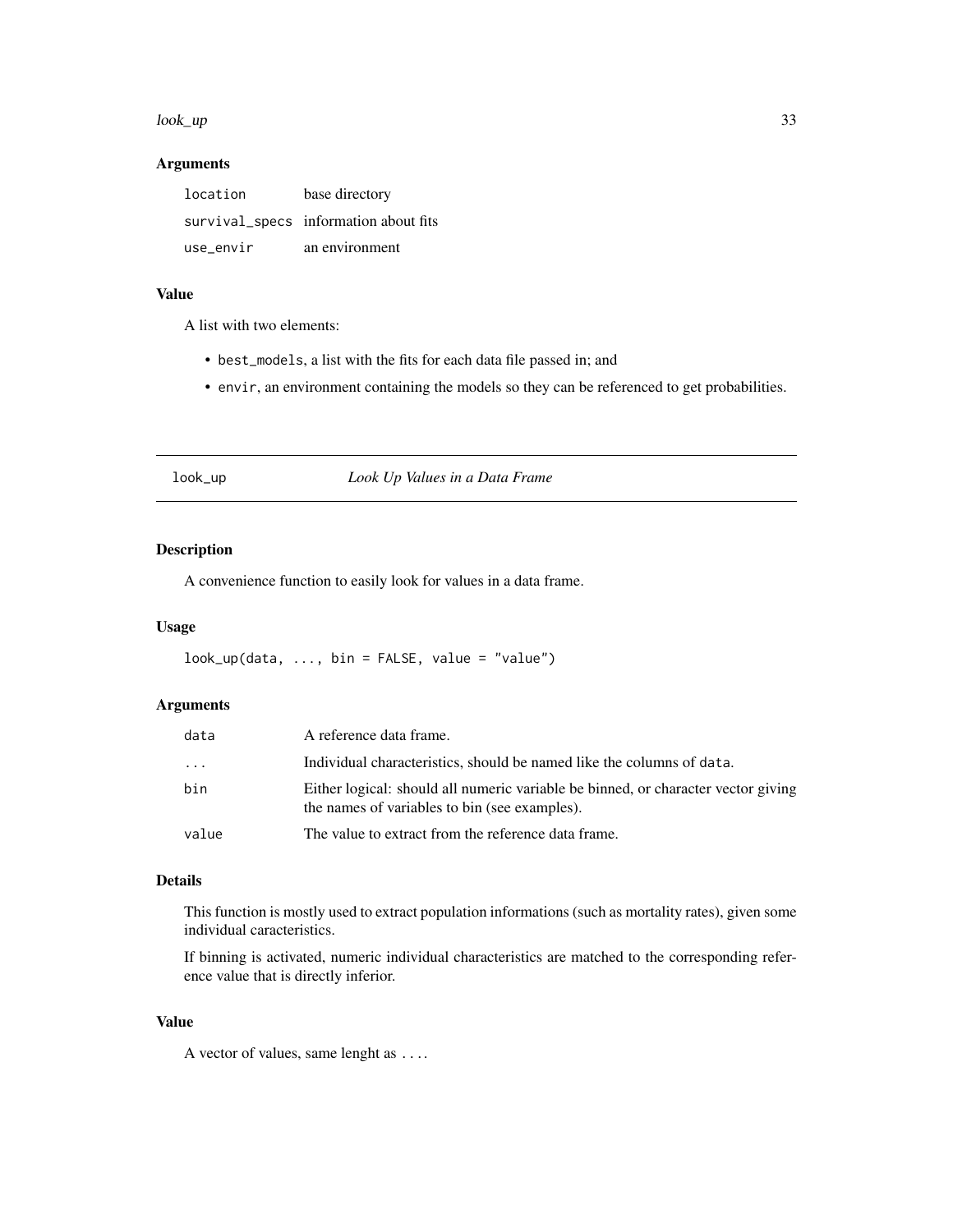#### Examples

```
tempdf <- expand.grid(arg1 = c("A", "B", "C"), arg2 = 1:4, arg3 = 1:5)
tempdf$value <- 1:60
look_up(
  data = tempdf,
  value = "value",
  arg1 = c("A", "B", "C", "B", "A"),
  arg2 = c(1, 1, 3.2, 3.0, 5),arg3 = c(-1, 1, 1, 2, 3)\lambda# binning doesnt catch values lesser than the smaller
# reference value
look_up(
 data = tempdf,
 value = "value",
  arg1 = c("A", "B", "C", "B", "A"),
  arg2 = c(1, 1, 3.2, 3.0, 5),arg3 = c(-1, 1, 1, 2, 3),
  bin = TRUE
)
# bin can alos be given as a charater vector
# to avoid binning all numeric variables
look_up(
  data = tempdf,
  value = "value",
  arg1 = c("A", "B", "C", "B", "A"),
  arg2 = c(1, 1, 3.2, 3.0, 5),arg3 = c(-1, 1, 1, 2, 3),bin = c("arg2")\mathcal{L}age_related_df <- data.frame(age = 10 * 0:9, decade = 1:10)
look\_up(age\_related\_df, age = c(0, 10, 20), value = "decade")# binning might help in the situation
look_up(age_related_df, age = c(5, 15, 23.5),
        value = "decade")
look_up(age-related_df, age = c(5, 15, 23.5)),value = "decade", bin = TRUE)
```
mix *Mix Two or More Survival Distributions*

#### Description

Mix a set of survival distributions using the specified weights.

<span id="page-33-0"></span>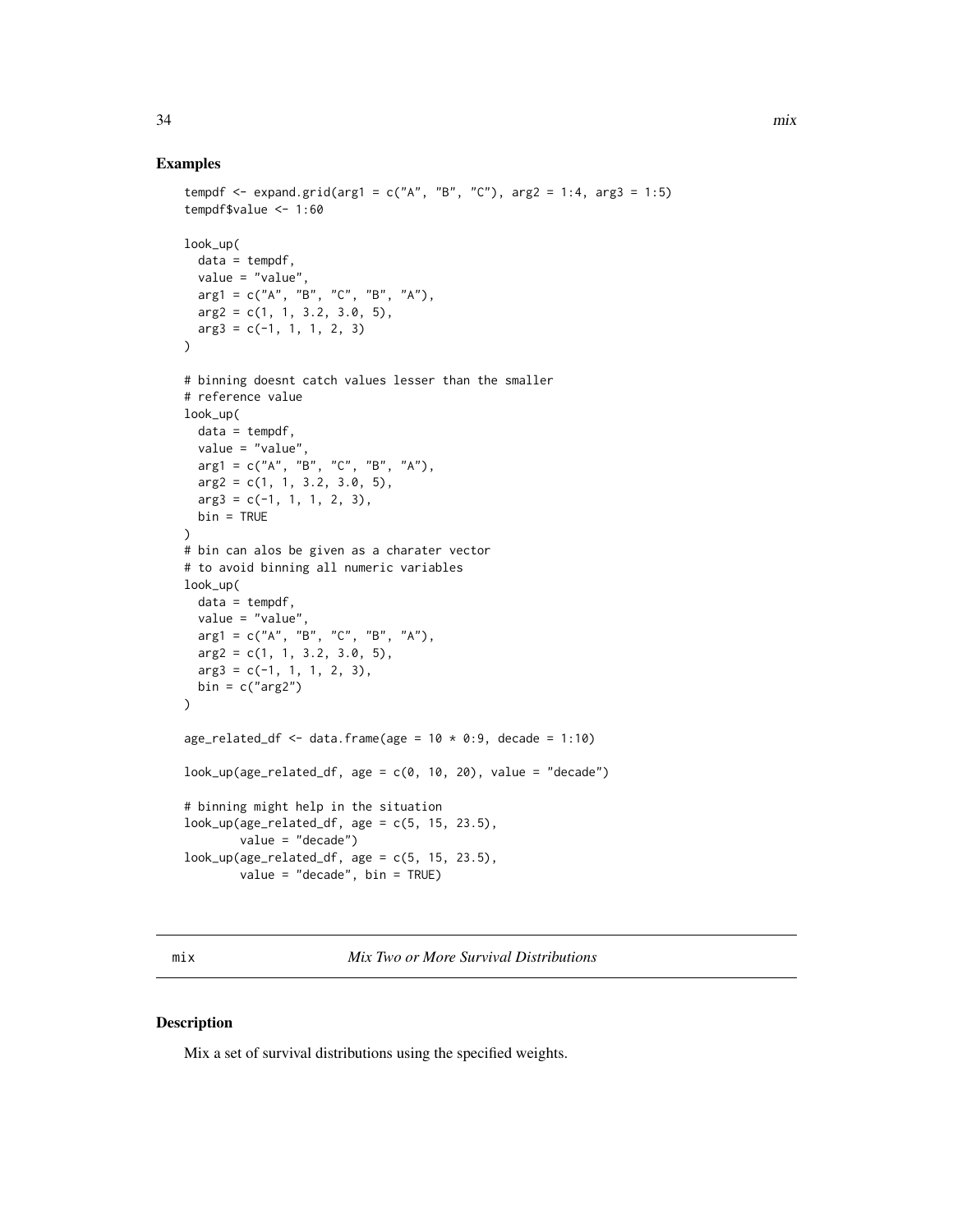<span id="page-34-0"></span>modify 35

## Usage

```
mix(\ldots, weights = 1)mix_(dots, weights = 1)
pool(...)pool_{-}(\ldots)
```
## Arguments

| .       | Survival distributions to be used in the projection. |
|---------|------------------------------------------------------|
| weights | A vector of weights used in pooling.                 |
| dots    | Used to work around non-standard evaluation.         |

#### Value

A surv\_pooled object.

## Examples

```
dist1 <- define_survival(distribution = "exp", rate = .5)
dist2 <- define_survival(distribution = "gompertz", rate = .5, shape = 1)
pooled_dist <- mix(dist1, dist2, weights = c(0.25, 0.75))
```
modify *Modify Object*

## Description

This generic function allows the modification of various objects such as parameters, transitions matrix or states.

#### Usage

modify(.OBJECT, ...)

## Arguments

| .OBJECT  | Various objects. |
|----------|------------------|
| $\cdots$ | Modifications.   |

## Details

More details are available on the respective help page of each object definition.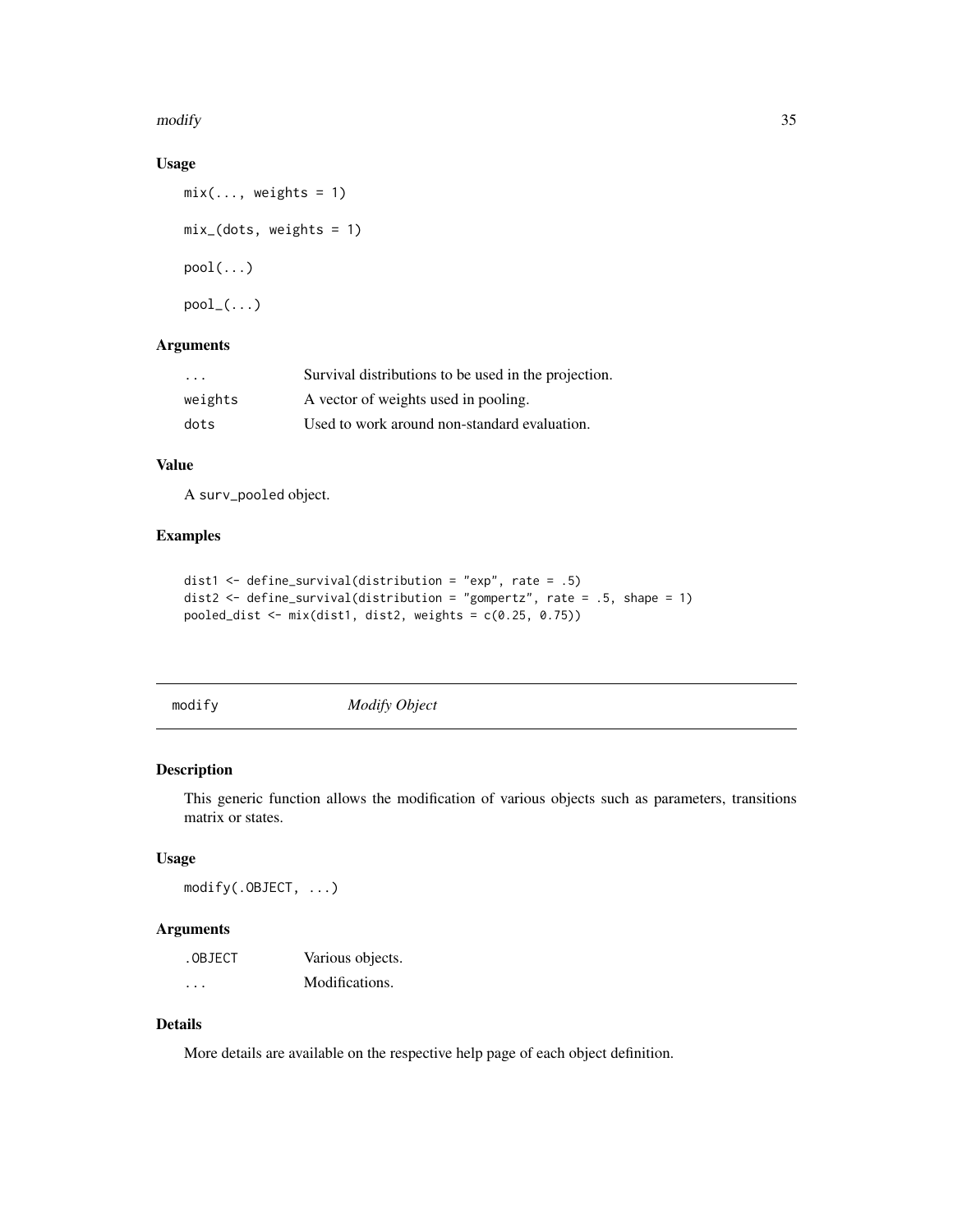### <span id="page-35-0"></span>Value

Same class as x.

part\_survs\_from\_surv\_inputs

*Convert saved fits to partitioned survival objects*

## Description

Convert saved fits to partitioned survival objects

### Usage

part\_survs\_from\_surv\_inputs(surv\_inputs, state\_names)

#### Arguments

| surv_inputs | a list of matrices of flexsurvreg objects, for example the first element of the |
|-------------|---------------------------------------------------------------------------------|
|             | output of survival_from_data.                                                   |
| state names | names of states of the model                                                    |

#### Details

surv\_inputs is a tibble with columns type (PFS or OS, not case sensitive), treatment, set\_name (for data subsets), dist (for survival distribution assumptions), fit (for the fitted survival object) and set\_def (how the subset of data was defined, just to keep it around)

#### Value

a tibble of partitioned survival objects, similar to the original tibble of survival fits, with all the columns except type and fit, and a new column part\_surv.

plot.dsa *Plot Sensitivity Analysis*

#### Description

Plot the results of a sensitivity analysis as a tornado plot.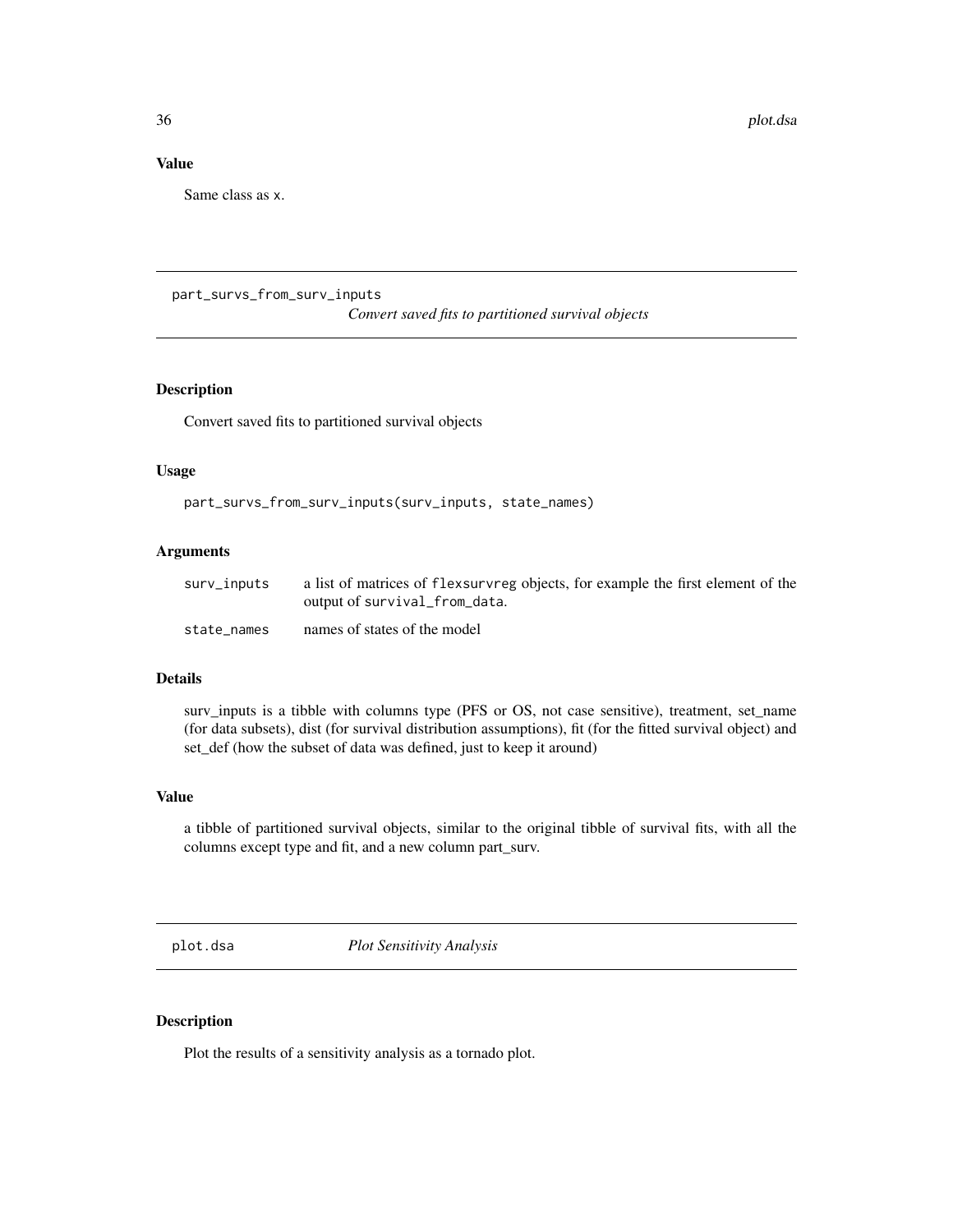#### <span id="page-36-0"></span>plot.dsa 37

## Usage

```
## S3 method for class 'dsa'
plot(
 x,
  type = c("simple", "difference"),
 result = c("cost", "effect", "icer"),
 strategy = NULL,
 widest_on_top = TRUE,
 limits_by_bars = TRUE,
 resolve_labels = FALSE,
 shorten_labels = FALSE,
 remove_ns = FALSE,
 bw = FALSE,...
)
```
## Arguments

| x             | A result of $run\_dsa()$ .                                                                                                        |
|---------------|-----------------------------------------------------------------------------------------------------------------------------------|
| type          | Type of plot (see details).                                                                                                       |
| result        | Plot cost, effect, or ICER.                                                                                                       |
| strategy      | Name or index of strategies to plot.                                                                                              |
| widest_on_top | logical. Should bars be sorted so widest are on top?                                                                              |
|               | limits_by_bars logical. Should the limits used for each parameter be printed in the plot, next to<br>the bars?                    |
|               | resolve_labels logical. Should we resolve all labels to numbers instead of expressions (if there<br>are any $)$ ?                 |
|               | shorten_labels logical. Should we shorten the presentation of the parameters on the plot to<br>highlight where the values differ? |
| remove_ns     | Remove variables that are not sensitive.                                                                                          |
| bw            | Black & white plot for publications?                                                                                              |
| $\cdots$      | Additional arguments passed to plot.                                                                                              |

## Details

Plot type simple plots variations of single strategy values, while difference plots incremental values.

## Value

A ggplot2 object.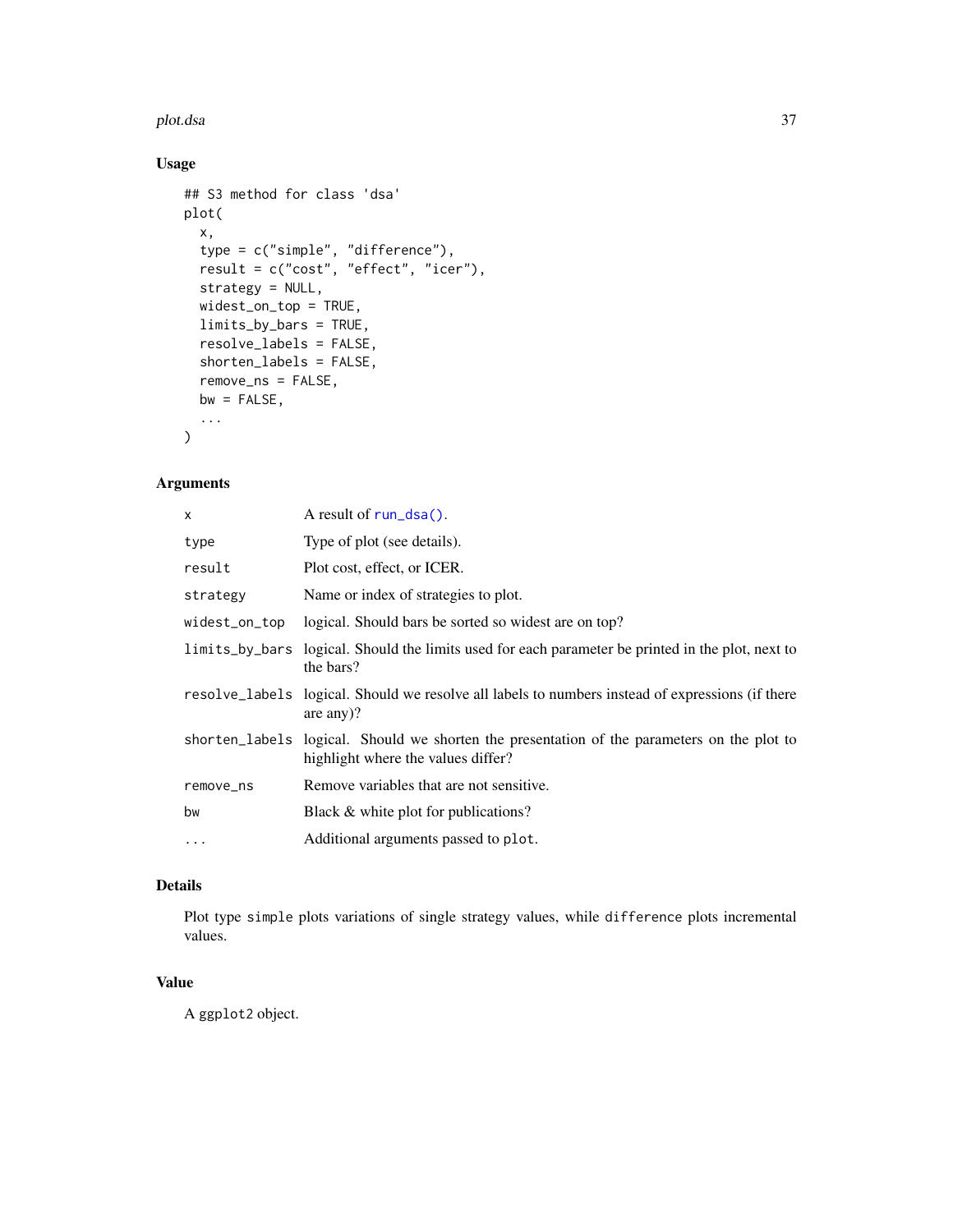<span id="page-37-0"></span>

#### Description

Various plots for Markov models probabilistic analysis.

## Usage

```
## S3 method for class 'psa'
plot(
  x,
  type = c("ce", "ac", "cov", "evpi"),max_wtp = 1e+05,
 n = 100,
 log_scale = TRUE,
 diff = FALSE,
  threshold,
 bw = FALSE,...
)
```
## Arguments

| $\mathsf{x}$ | Result from $run_model()$ .                                                        |
|--------------|------------------------------------------------------------------------------------|
| type         | Type of plot, see details.                                                         |
| max_wtp      | Maximal willingness to pay.                                                        |
| n            | Number of CECA points to estimate (values above 100 may take significant<br>time). |
| log_scale    | Show willingness to pay on a log scale?                                            |
| diff         | Logical, perform covariance analysis on strategy differences?                      |
| threshold    | When $diff = TRUE$ , threshold value for net monetary benefit computation.         |
| bw           | Black & white plot for publications?                                               |
| .            | Additional arguments, depends on type.                                             |
|              |                                                                                    |

## Details

type = "ac" plots cost-effectiveness acceptability curves, type = "ce" plots results on the costefficiency plane, type = "cov" to perform covariance analysis on the results, type = "evpi" for expected value of perfect information.

## Value

A ggplot2 object.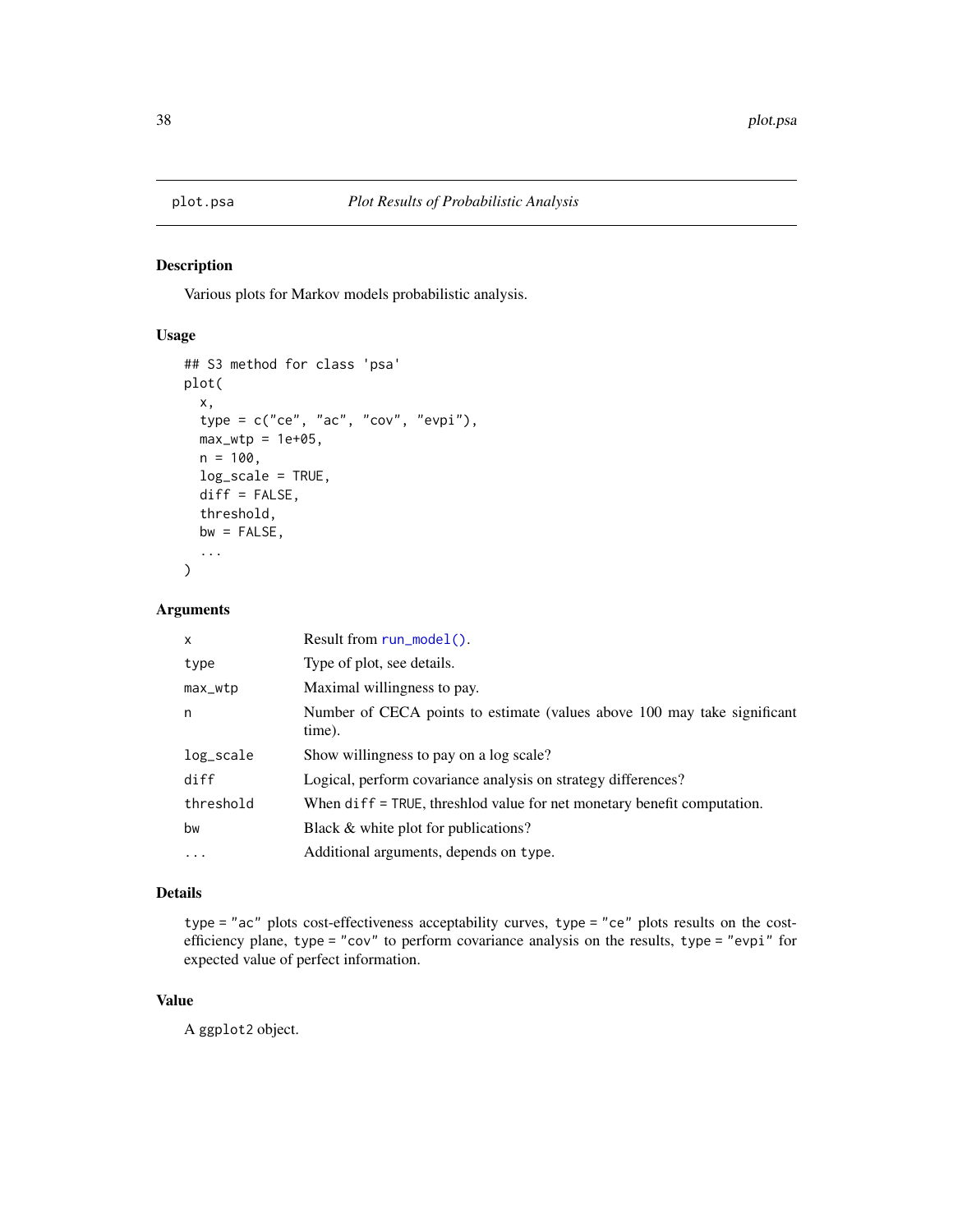<span id="page-38-0"></span>

## Description

Various plots for Markov models.

## Usage

```
## S3 method for class 'run_model'
plot(
  x,
  type = c("counts", "ce", "values"),
  panels = c("by_strategy", "by_state", "by_value"),
  values = NULL,
  strategy = NULL,
  states = NULL,
  free_y = FALSE,bw = FALSE,...
\mathcal{L}
```
## Arguments

| X        | Result from run_model().                                                                                                                                                                                 |
|----------|----------------------------------------------------------------------------------------------------------------------------------------------------------------------------------------------------------|
| type     | Type of plot, see details.                                                                                                                                                                               |
| panels   | Should plots be faceted by model, by value or by state?                                                                                                                                                  |
| values   | Names of values to be plotted. These can be any of the costs or effects defined<br>in states.                                                                                                            |
| strategy | Name or position of model(s) of interest.                                                                                                                                                                |
| states   | Names of states to be included in the plot.                                                                                                                                                              |
| $free_y$ | Should y limits be free between panels?                                                                                                                                                                  |
| bw       | Black & white plot for publications?                                                                                                                                                                     |
| .        | Additional arguments passed to plot.                                                                                                                                                                     |
|          | type = "counts" represents state memberships (corrected) by cycle, type =<br>"ce" plots models on the cost-efficiency plane with the efficiency frontier, and<br>type = "values" state values per cycle. |
|          | When states is specified, the states will be turned into a factor with the ordering<br>given in the variable, so that plotting order can be controlled.                                                  |

#### Value

A ggplot2 object.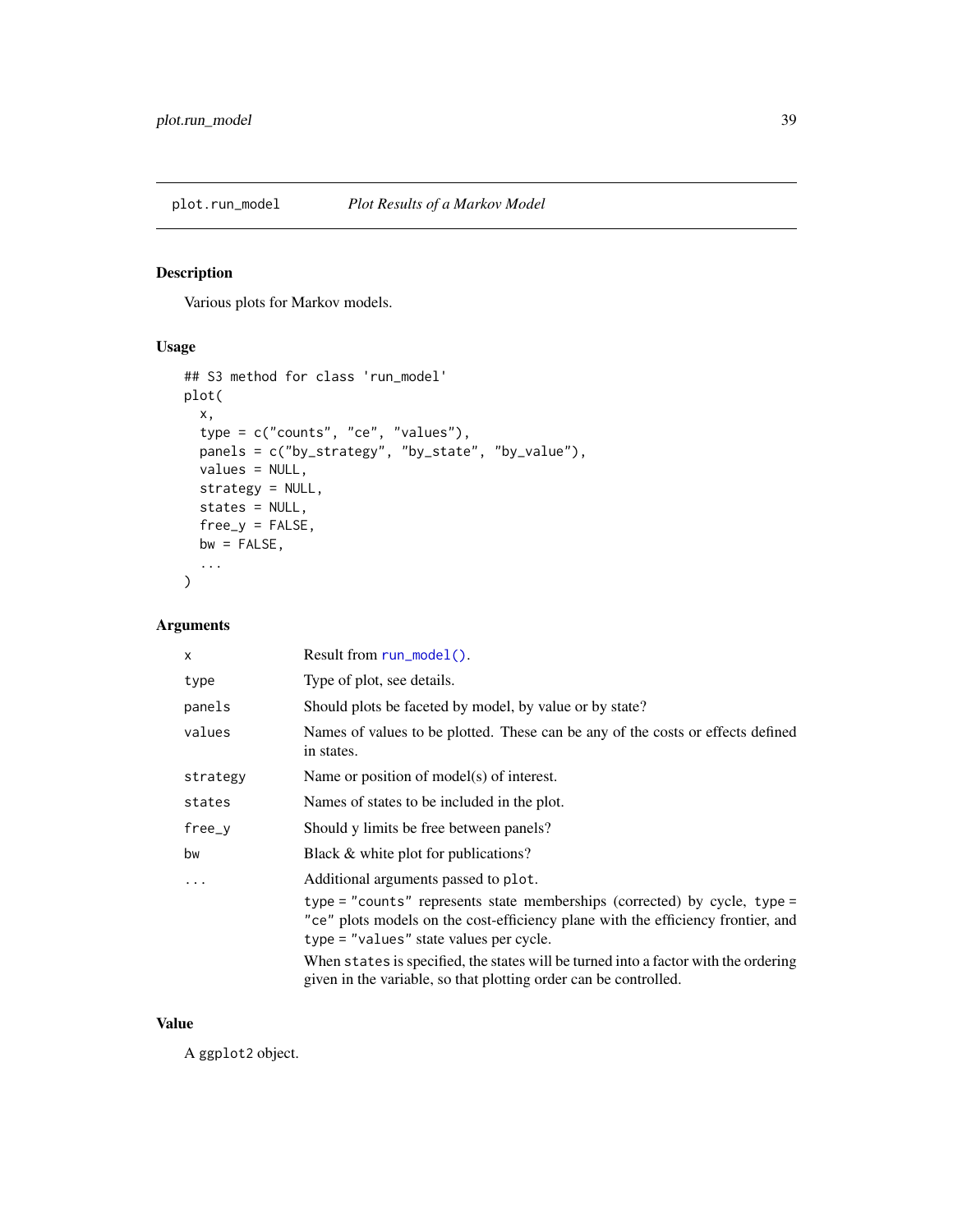## Examples

```
## These examples require \code{res_mod} from the hip replacement model discussed in
## `vignette("non-homogeneous", package = "heemod")`.
## Not run:
  plot(res_mod)
  plot(res_mod, model = "all")
  plot(res_mod, model = "all", panels = "by_state")
  plot(res_mod, model = "all", include_states = c("RevisionTHR", "SuccessR"))
 plot(res_mod, model = "all", panels = "by_state", include_states = c("RevisionTHR", "SuccessR"))
 plot(res_mod, model = 2, panel = "by_state", include_states = c("RevisionTHR", "SuccessR"))
## End(Not run)
```
plot.surv\_obj *Plot general survival models*

## Description

Plot general survival models

## Usage

```
## S3 method for class 'surv_obj'
plot(
  x,
  times,
  type = c("surv", "prob"),
  join_col = "red",
  join\_pch = 20,
  join_size = 3,
  ...
\mathcal{L}
```
#### Arguments

| X     | a survival object of class surv_aft, surv_add_haz, surv_ph, surv_po, surv_model,<br>surv_pooled, or surv_projection.                |
|-------|-------------------------------------------------------------------------------------------------------------------------------------|
| times | Times at which to evaluate and plot the survival object.                                                                            |
| type  | either surv (the default) or prob, depending on whether you want to plot sur-<br>vival from the start or conditional probabilities. |

<span id="page-39-0"></span>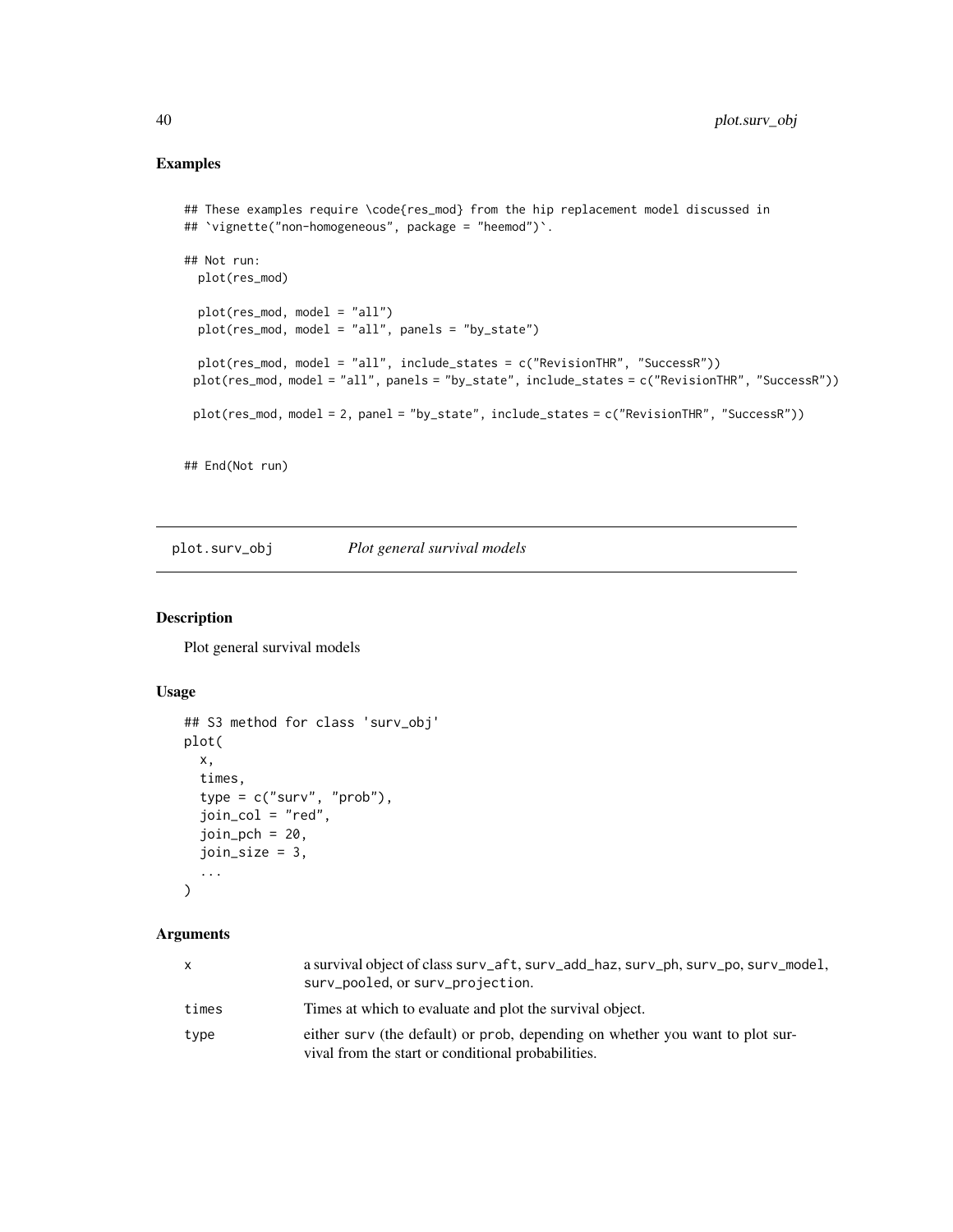## <span id="page-40-0"></span>probability 41

| join_col, join_pch, join_size |                                                                                                       |
|-------------------------------|-------------------------------------------------------------------------------------------------------|
|                               | graphical parameters for points marking points at which different survival func-<br>tions are joined. |
| $\cdot$ $\cdot$ $\cdot$       | additional arguments to pass to ggplot2 functions.                                                    |

#### Details

The function currently only highlights join points that are at the top level; that is, for objects with class surv\_projection.

To avoid plotting the join points, set join\_size to a negative number.

## Value

a [ggplot2::ggplot\(\)](#page-0-0) object.

probability *Convenience Functions to Compute Probabilities*

#### Description

These convienience functions make it easier to compute transition probabilities from indidence rates, OR, RR, or probabilities estimated on a different timeframe.

#### Usage

 $rescale_prob(p, to = 1, from = 1)$ prob\_to\_prob(...) rate\_to\_prob(r, to = 1, per = 1) or\_to\_prob(or, p) rr\_to\_prob(rr, p)

## Arguments

| p    | Probability.                                     |
|------|--------------------------------------------------|
| to   | Compute probability for that time frame.         |
| from | Time frame of the original probability.          |
|      | For deprecated functions.                        |
| r    | Rate.                                            |
| per  | Number of person-time corresponding to the rate. |
| or   | Odds ratio.                                      |
| rr   | Relative risk.                                   |
|      |                                                  |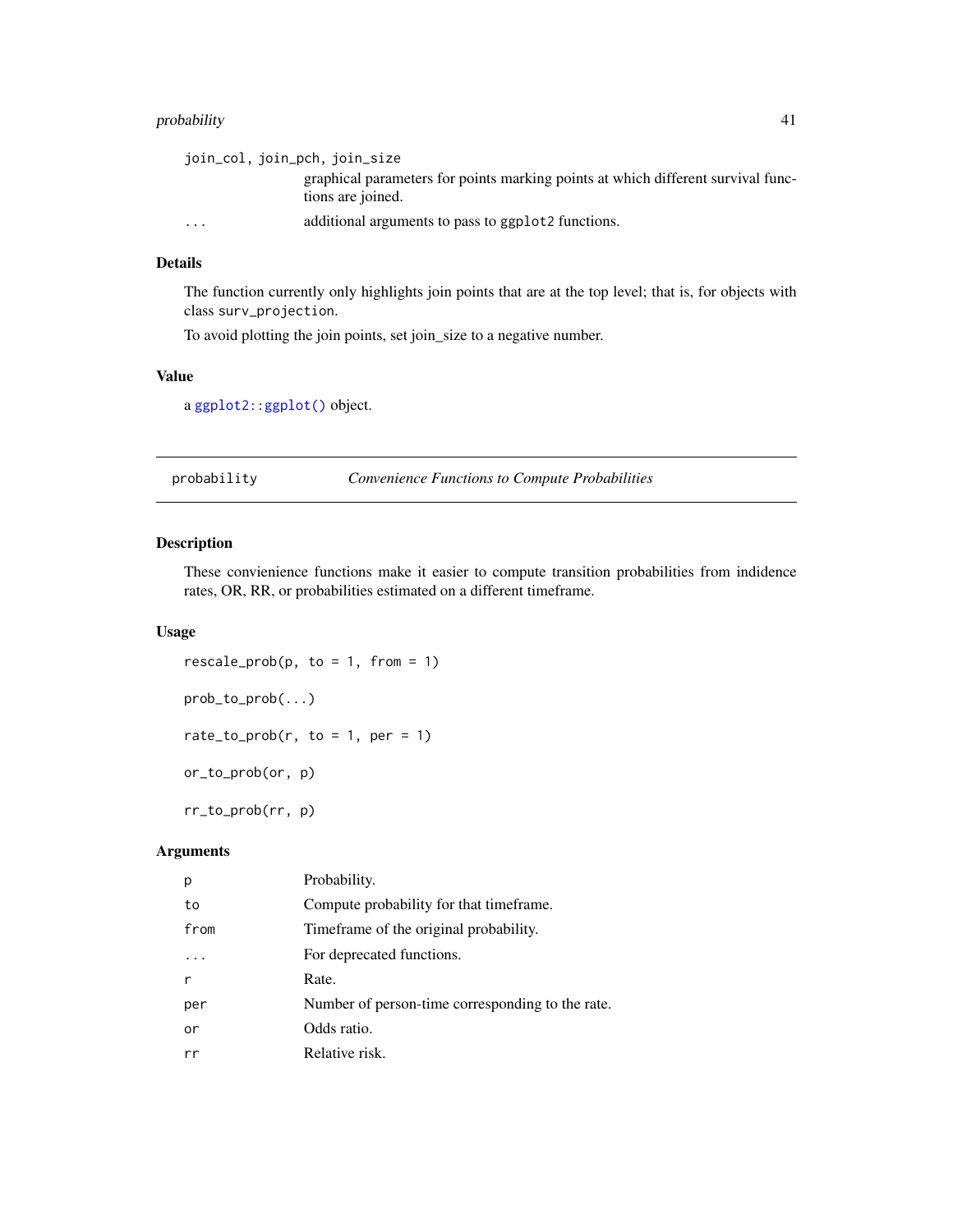## <span id="page-41-0"></span>Value

A probability.

## Examples

```
# convert 5-year probability
# to 1-year probability
rescale_prob(p = .65, from = 5)# convert 1-year probability
# to 1-month probability
rescale_prob(p = .5, to = 1/12)# convert rate per 1000 PY
# to 5-year probability
rate_to_prob(r = 162, per = 1000, to = 5)# convert OR to probability
or_to_prob(or = 1.9, p = .51)# convert RR to probability
rr_to_prob(rr = 1.9, p = .51)
```
<span id="page-41-1"></span>reindent\_transition *Reindent Transition Matrix*

## Description

Reindent Transition Matrix

#### Usage

```
reindent_transition(x, print = TRUE)
```
## Arguments

| x     | A transition matrix. |
|-------|----------------------|
| print | Print result?        |

#### Value

The reindented matrix as a text string, invisibly.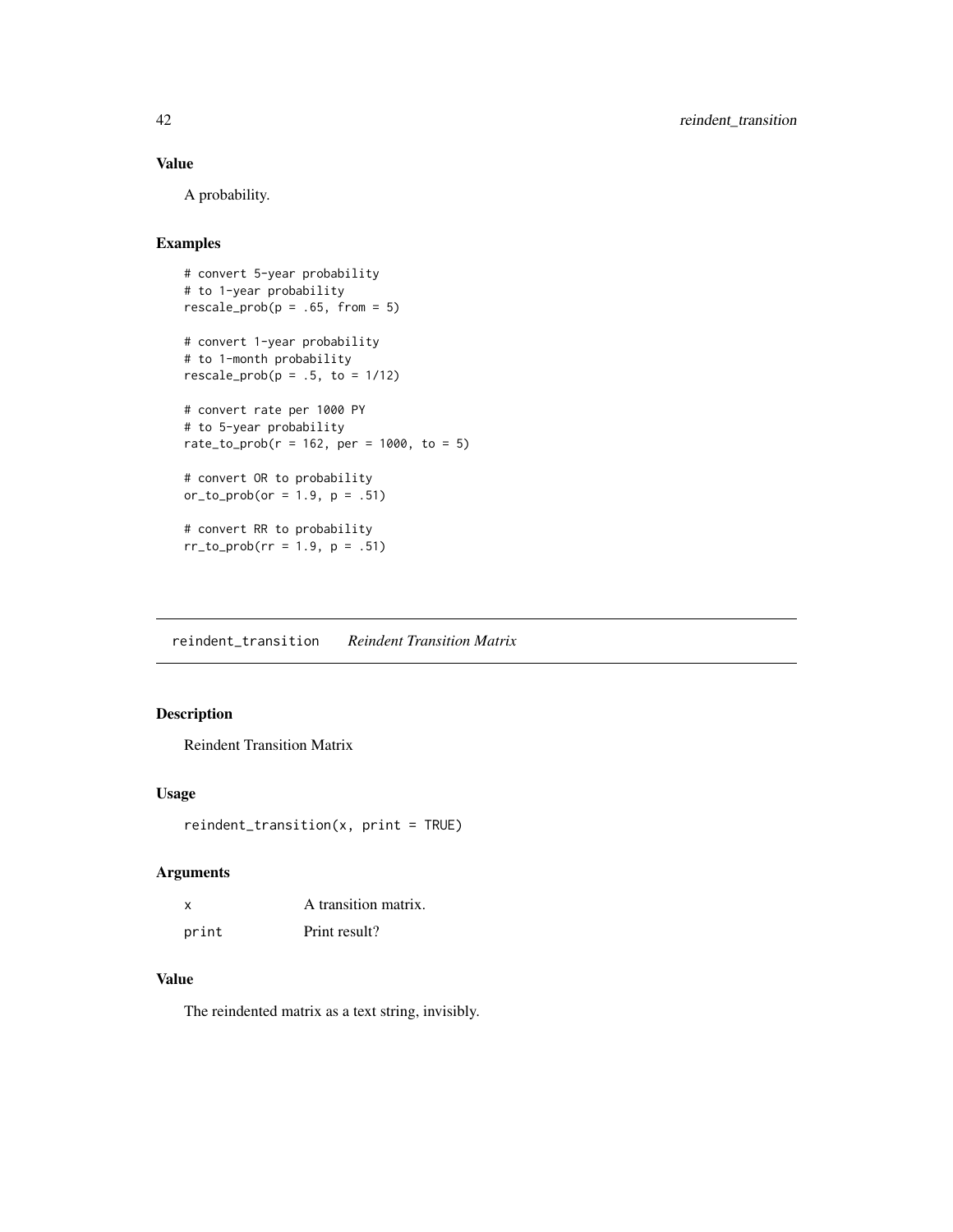<span id="page-42-0"></span>rescale\_discount\_rate *Rescale Discount Rate*

#### Description

Rescale a discount rate between two time frames.

## Usage

```
rescale_discount_rate(x, from, to)
```
#### Arguments

| X    | Discount rate to rescale. |
|------|---------------------------|
| from | Original time period.     |
| to   | Final time period.        |

## Details

Continuous discounting is assumed, i.e. when converting a long-term discount rate into a shortterm rate, we assume that a partial gain from one short term is multiplicatively discounted in all following short terms. At the same time, we assume the short-term rate is time-invariant.

## Value

Rate rescaled under the assumption of compound discounting.

#### Examples

```
## 1% monthly interest rate to annual
rescale_discount_rate(0.01, 1, 12)
## 3% annual discount rate to (approximately) weekly
rescale_discount_rate(0.03, 52, 1)
```
run\_bcea *Use the BCEA package*

#### Description

Interfaces the output of [run\\_psa\(\)](#page-48-1) into the BCEA package.

#### Usage

 $run\_bcea(x, \ldots)$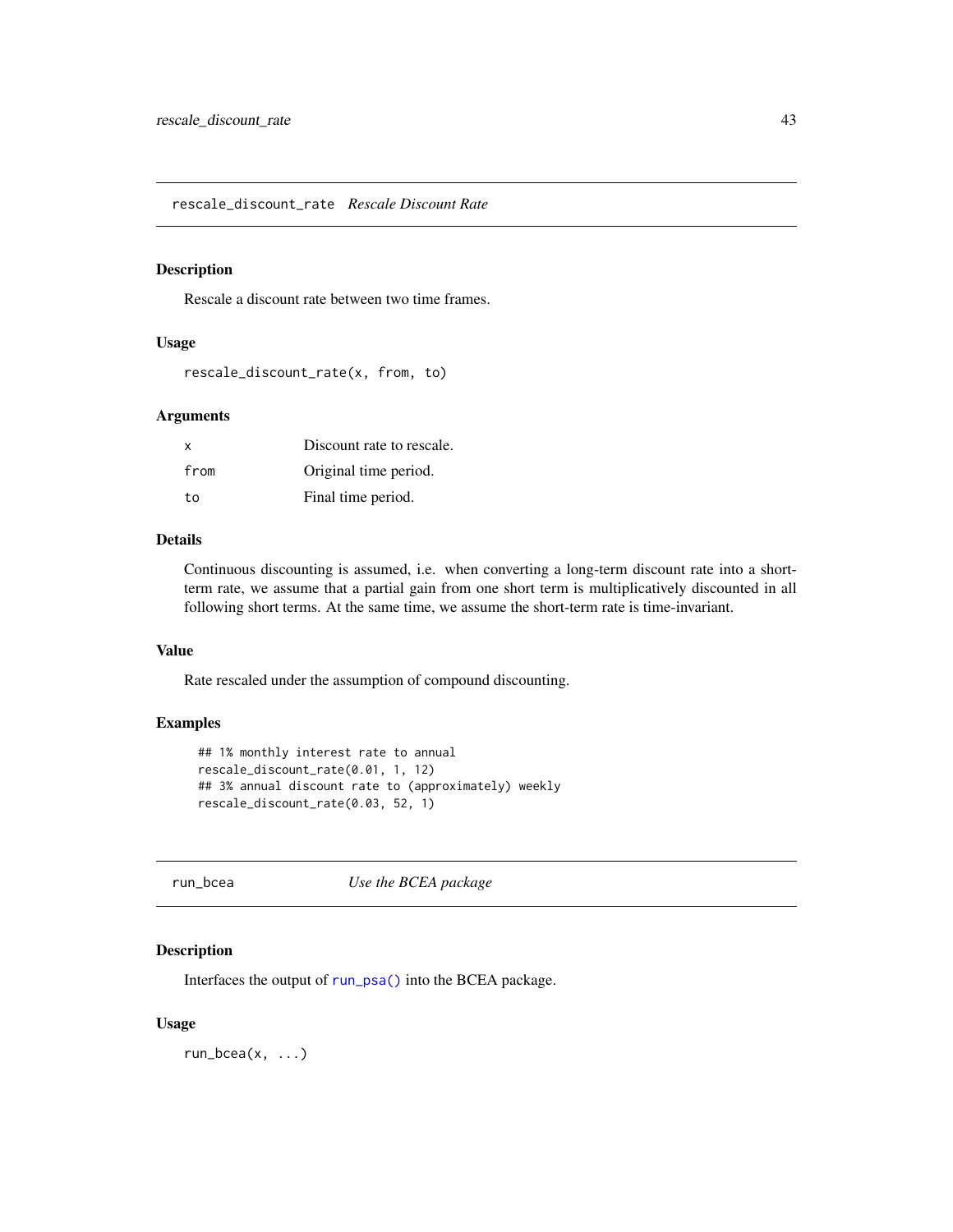#### <span id="page-43-0"></span>Arguments

|          | Output from $run_psa()$ .                      |
|----------|------------------------------------------------|
| $\cdots$ | Additional arguemnts passed to BCEA: : bcea(). |

## Details

The BCEA package is needed for this function to work.

#### Value

A BCEA analysis.

## <span id="page-43-1"></span>run\_dsa *Run Sensitivity Analysis*

## Description

Run Sensitivity Analysis

#### Usage

run\_dsa(model, dsa)

## Arguments

| model | An evaluated Markov model.          |
|-------|-------------------------------------|
| dsa   | An object returned by define_dsa(). |

## Value

A data.frame with one row per model and parameter value.

```
param <- define_parameters(
 p1 = .5,
 p2 = .2,
 r = .05)
mod1 <- define_strategy(
 transition = define_transition(
   C, p1,
   p2, C
 ),
 define_state(
   cost = discount(543, r),ly = 1),
```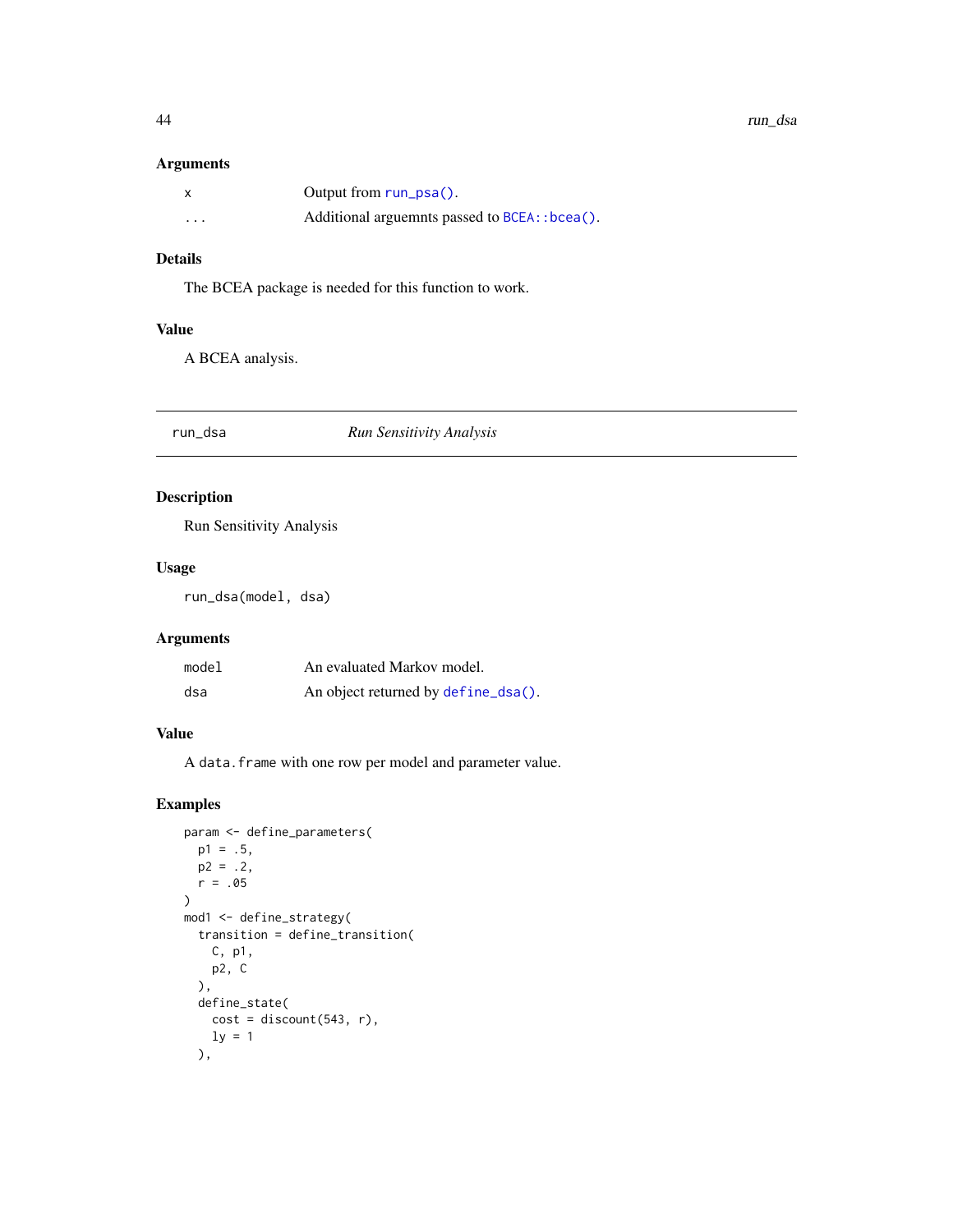```
define_state(
    cost = discount(432, r),ly = .5)
\mathcal{L}mod2 <- define_strategy(
  transition = define_transition(
    C, p1,
    p2, C
  ),
  define_state(
    cost = 789,ly = 1),
  define_state(
   cost = 456,
    ly = .8)
\mathcal{L}res2 <- run_model(
  mod1, mod2,
  parameters = param,
  init = c(100, 0),cycles = 10,cost = cost,effect = ly\mathcal{L}ds <- define_dsa(
 p1, .1, .9,
  p2, .1, .3,
  r, .05, .1
\mathcal{L}print(ds)
x <- run_dsa(res2, ds)
plot(x, value = "cost")# can be specified as a function of other parameters
ds2 <- define_dsa(
  p2, p1 - .1, p1 + .1
\mathcal{L}run_dsa(res2, ds2)
```
<span id="page-44-1"></span>run\_model *Run Markov Model*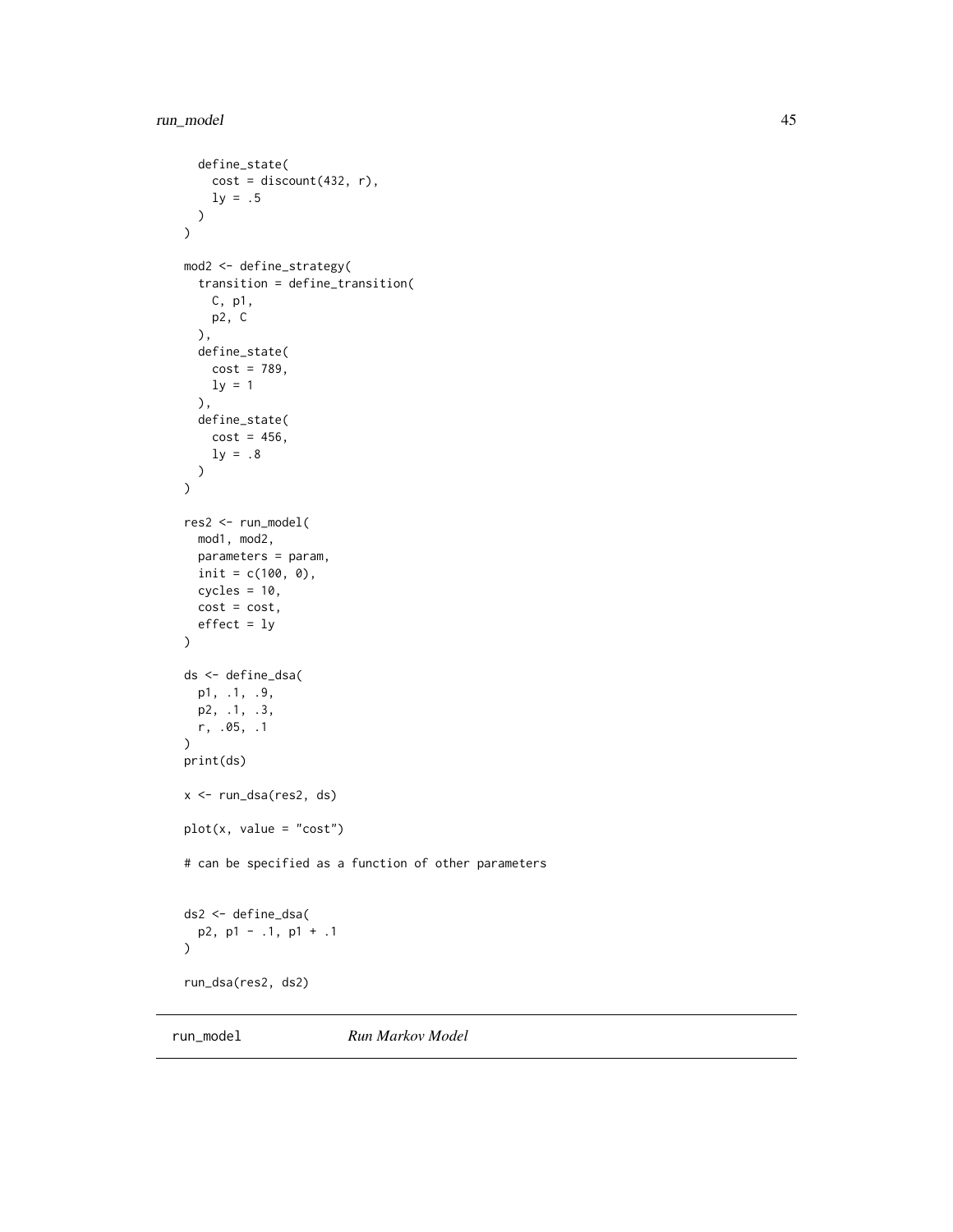## <span id="page-45-0"></span>Description

Runs one or more strategy. When more than one strategy is provided, all strategies should have the same states and state value names.

#### Usage

```
run_model(
  ...,
 parameters = define_parameters(),
 init = c(1000L, rep(0L, get\_state\_number(get\_states(list(...)[[1]])) - 1)),cycles = 1,
 method = c("life-table", "beginning", "end"),
 cost = NULL,effect = NULL,state_time_limit = NULL,
 central_strategy = NULL,
  inflow = rep(0L, get_state_number(get_states(list(...)[[1]])))
\mathcal{L}run_model_(
 uneval_strategy_list,
 parameters,
 init,
 cycles,
 method,
 cost,
 effect,
  state_time_limit,
 central_strategy,
  inflow
)
```
#### Arguments

| .                | One or more uneval_model object.                                                                                                     |
|------------------|--------------------------------------------------------------------------------------------------------------------------------------|
| parameters       | Optional. An object generated by define_parameters().                                                                                |
| init             | numeric vector or result of define_init(), same length as number of states.<br>Number of individuals in each state at the beginning. |
| cycles           | positive integer. Number of Markov Cycles to compute.                                                                                |
| method           | Counting method. See details.                                                                                                        |
| cost             | Names or expression to compute cost on the cost-effectiveness plane.                                                                 |
| effect           | Names or expression to compute effect on the cost-effectiveness plane.                                                               |
| state_time_limit |                                                                                                                                      |
|                  | Optional expansion limit for state_time, see details.                                                                                |
| central_strategy |                                                                                                                                      |
|                  | character. The name of the strategy at the center of the cost-effectiveness plane,<br>for readability.                               |
|                  |                                                                                                                                      |

<span id="page-45-1"></span>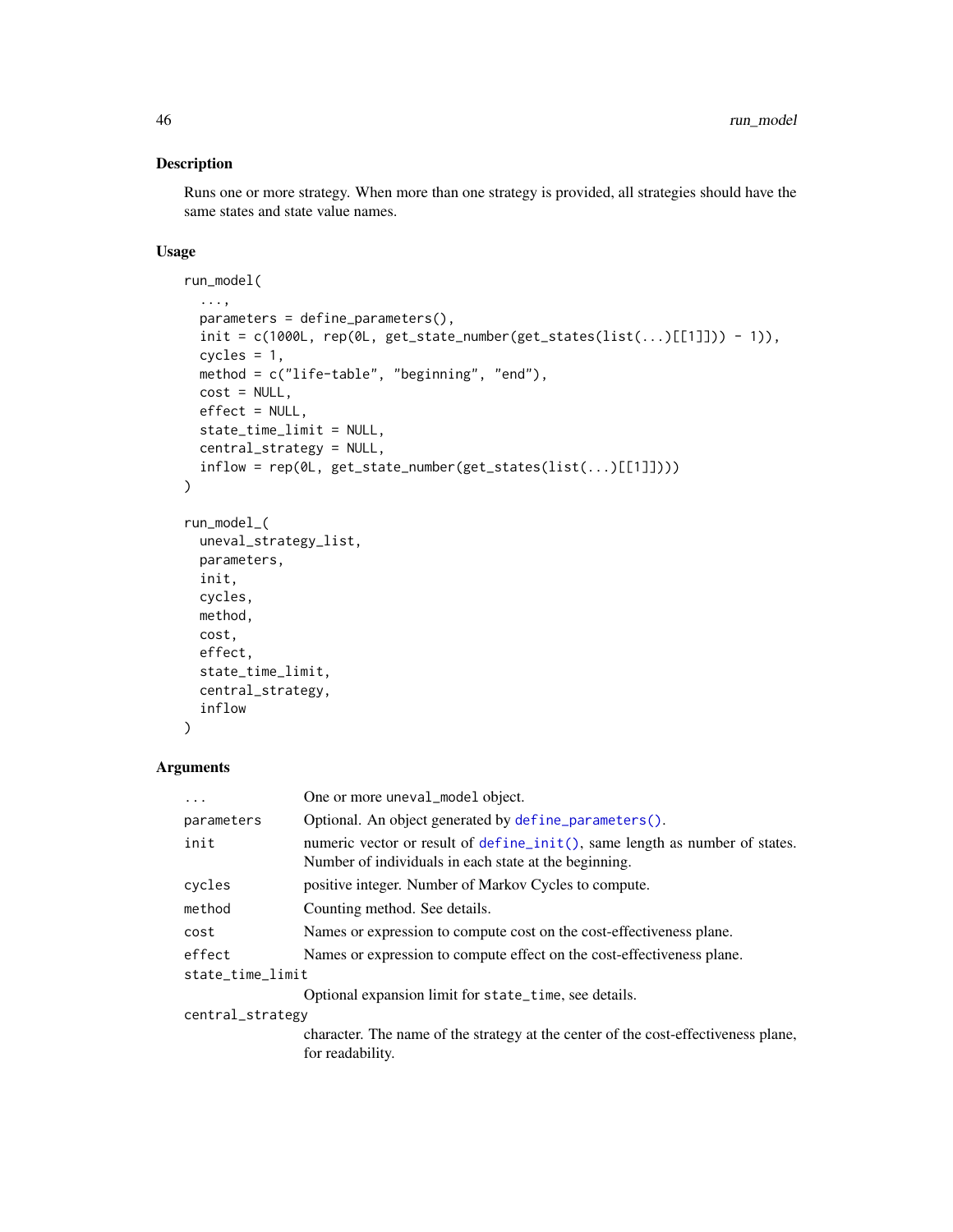#### <span id="page-46-0"></span>run\_model 47

| inflow               | numeric vector or result of define_inflow(), similar to init. Number of new |
|----------------------|-----------------------------------------------------------------------------|
|                      | individuals in each state per cycle.                                        |
| uneval_strategy_list |                                                                             |
|                      | List of models, only used by $run_model$ () to avoid using                  |

## Details

In order to compute comparisons strategies must be similar (same states and state value names). Thus strategies can only differ through transition matrix cell values and values attached to states (but not state value names).

The initial number of individuals in each state and the number of cycle will be the same for all strategies

state\_time\_limit can be specified in 3 different ways:

1. As a single value: the limit is applied to all states in all strategies. 2. As a named vector (where names are state names): the limits are applied to the given state names, for all strategies. 3. As a named list of named vectors: the limits are applied to the given state names for the given strategies.

Counting method represents where the transition should occur, based on https://journals.sagepub.com/doi/10.1177/0272989X "beginning" overestimates costs and "end" underestimates costs.

#### Value

A list of evaluated models with computed values.

```
# running a single model
mod1 < -define_strategy(
    transition = define_transition(
     .5, .5,
     .1, .9
   ),
   define_state(
     cost = 543,
     ly = 1),
   define_state(
     cost = 432,ly = 1)
 )
res <- run_model(
 mod1,
 init = c(100, 0),cycles = 2,
```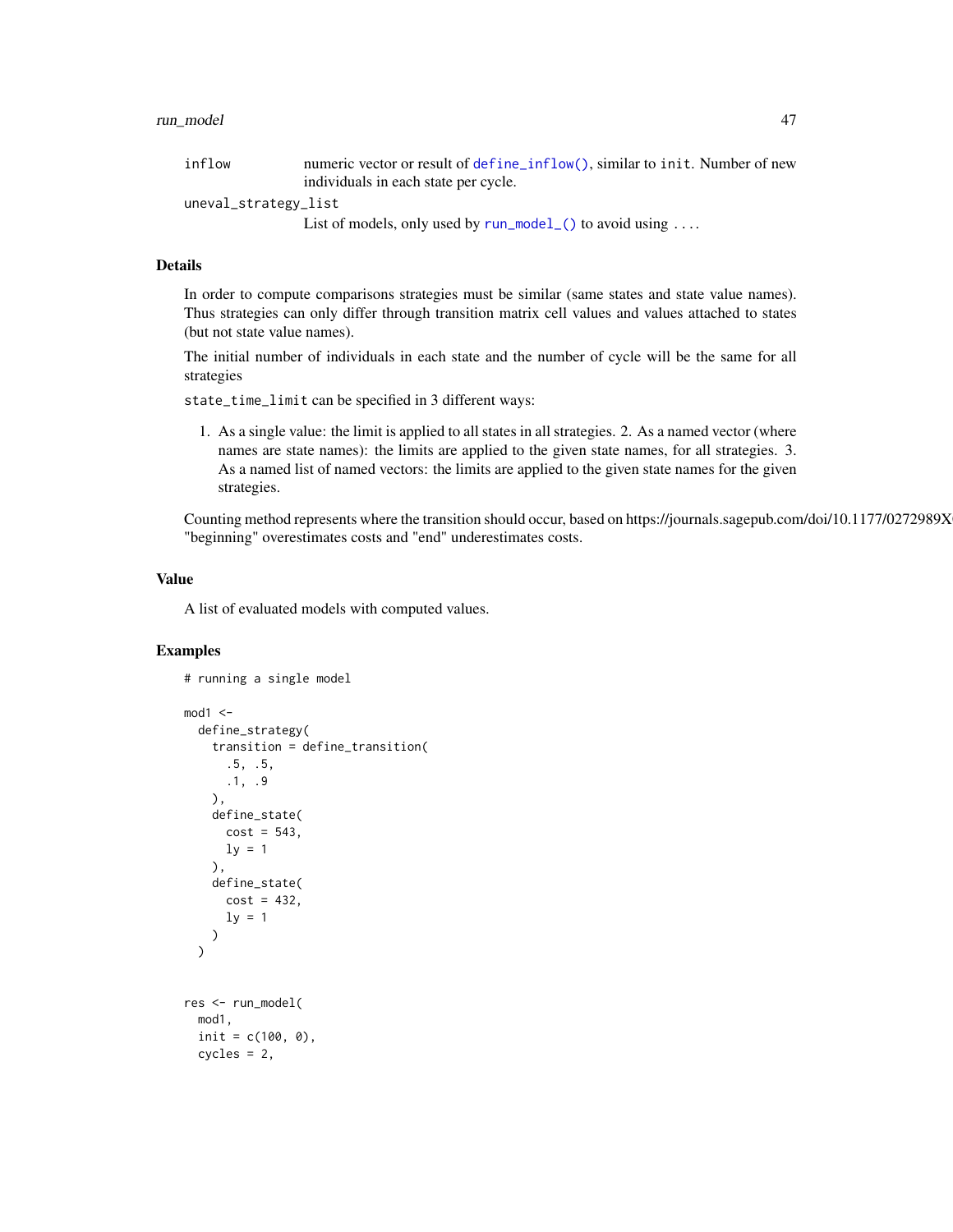```
cost = cost,effect = ly\mathcal{L}# running several models
mod2 < -define_strategy(
    transition = define_transition(
      .5, .5,
     .1, .9
    ),
    define_state(
      cost = 789,ly = 1),
    define_state(
     cost = 456,
     ly = 1\lambda)
res2 <- run_model(
  mod1, mod2,
  init = c(100, 0),
  cycles = 10,cost = cost,effect = ly)
```
run\_model\_tabular *Run Analyses From Files*

## Description

This function runs a model from tabular input.

#### Usage

```
run_model_tabular(
  location,
  reference = "REFERENCE.csv",
  run\_dsa = TRUE,
  run_psa = TRUE,
  run_demo = TRUE,
  save = FALSE,overwrite = FALSE
\mathcal{E}
```
<span id="page-47-0"></span>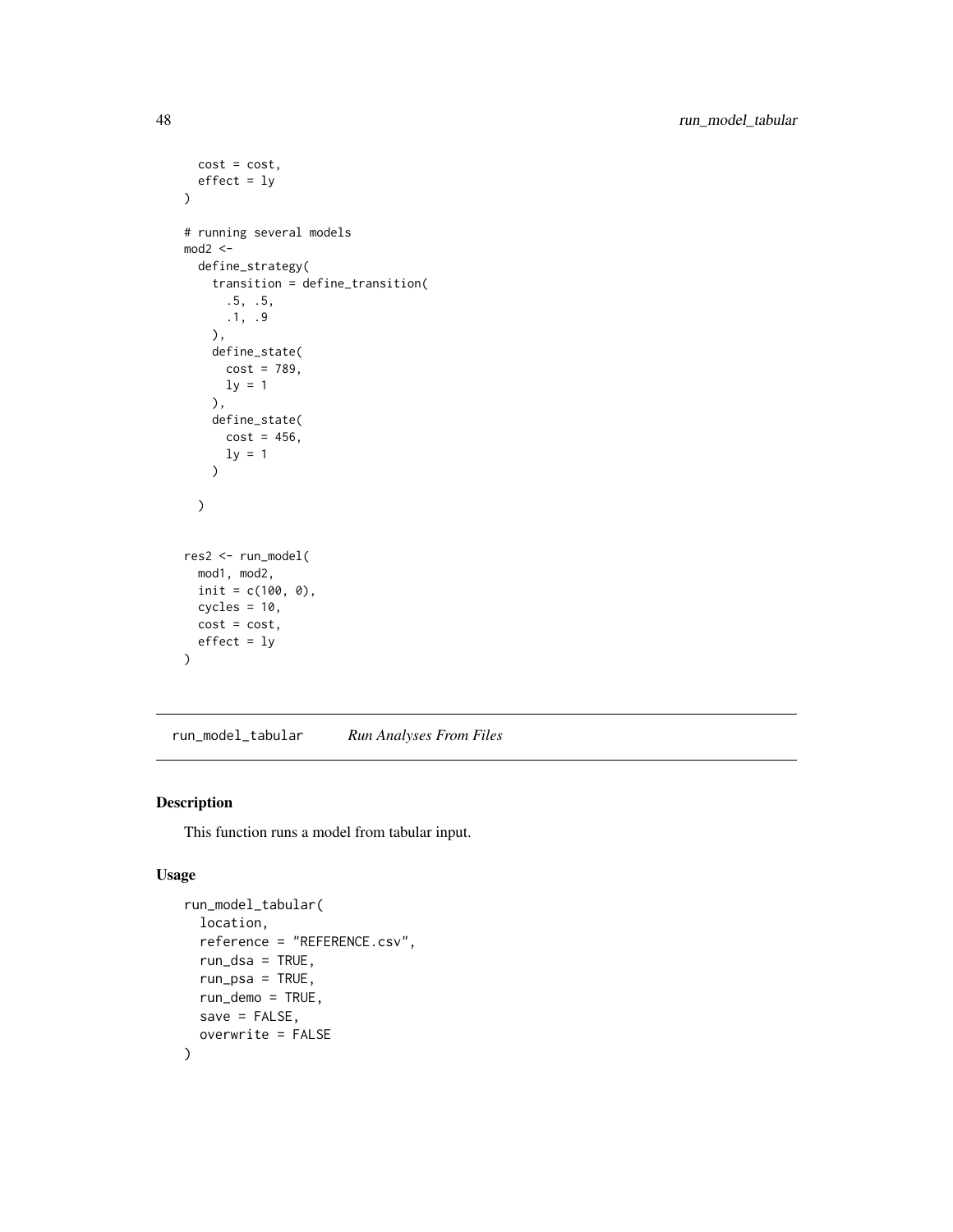#### <span id="page-48-0"></span>run\_psa 49

#### Arguments

| location  | Directory where the files are located. |
|-----------|----------------------------------------|
| reference | Name of the reference file.            |
| run_dsa   | Run DSA?                               |
| run_psa   | Run PSA?.                              |
| run_demo  | Run demographic analysis?              |
| save      | Should the outputs be saved?           |
| overwrite | Should the outputs be overwritten?     |

#### Details

The reference file should have two columns. data can be added, having value TRUE where an absolute file path is provided. data values must include state, tm, and parameters, and can also include options, demographics and data. The corresponding values in the file column give the names of the files (located in base\_dir) that contain the corresponding information - or, in the case of data, the directory containing the tables to be loaded.

#### Value

A list of evaluated models (always), and, if appropriate input is provided, dsa (deterministic sensitivity analysis), psa (probabilistic sensitivity analysis) and demographics (results across different demographic groups).

#### <span id="page-48-1"></span>run\_psa *Run Probabilistic Uncertainty Analysis*

## Description

Run Probabilistic Uncertainty Analysis

#### Usage

```
run_psa(model, psa, N, resample)
```
#### Arguments

| model    | The result of $run_model()$ .                                               |
|----------|-----------------------------------------------------------------------------|
| psa      | Resampling distribution for parameters defined by define psa().             |
| N        | $> 0$ . Number of simulation to run.                                        |
| resample | Deprecated. Resampling distribution for parameters defined by define_psa(). |

## Value

A list with one data.frame per model.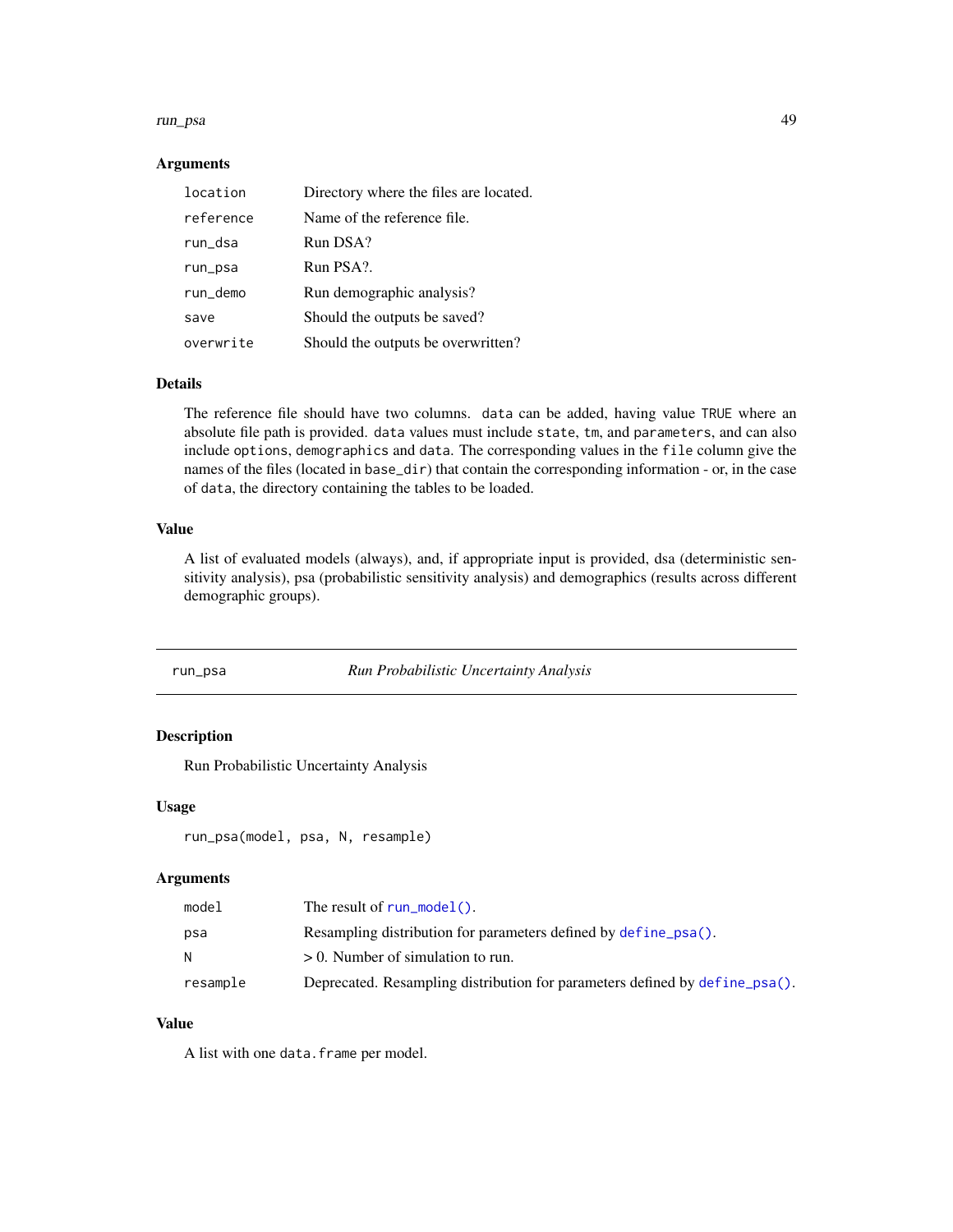50 run\_psa

```
# example for run_psa
mod1 <- define_strategy(
  transition = define_transition(
    .5, .5,
   .1, .9
  ),
  define_state(
  cost = cost\_init + age * 5,ly = 1),
  define_state(
   cost = cost\_init + age,\mathbf{1}\mathbf{v} = \mathbf{0})
\mathcal{L}mod2 <- define_strategy(
  transition = define_transition(
    p_trans, C,
    .1, .9
  ),
  define_state(
   cost = 789 * age / 10,ly = 1),
  define_state(
    cost = 456 * age / 10,ly = 0\lambda\overline{)}res2 <- run_model(
  mod1, mod2,
  parameters = define_parameters(
    age\_init = 60,cost_init = 1000,
    age = age_init + markov_cycle,
    p_{trans} = .7),
  init = 1:0,cycles = 10,cost = cost,effect = ly\mathcal{L}rsp <- define_psa(
  age\_init ~ normal(60, 10),
  cost_init ~ normal(1000, 100),
  p_{trans} \sim binomial(.7, 100),
```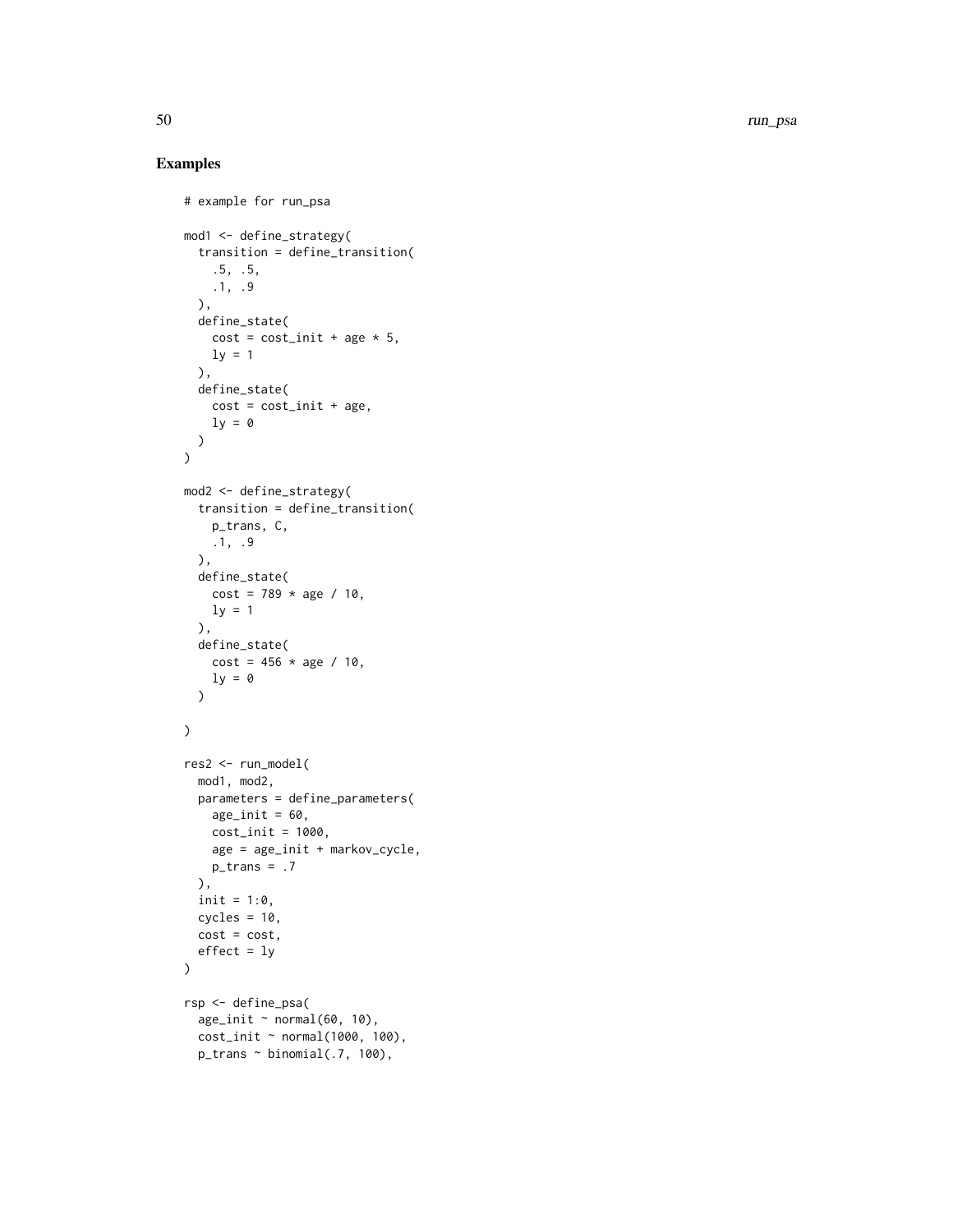## <span id="page-50-0"></span>set\_covariates 51

```
correlation = matrix(c()1, .4, 0,
    .4, 1, 0,
    0, 0, 1
 ), byrow = TRUE, ncol = 3)
\overline{)}# with run_model result
# (only 10 resample for speed)
ndt1 <- run_psa(res2, psa = rsp, N = 10)
```
set\_covariates *Set Covariates of a Survival Distribution*

## Description

Set the covariate levels of a survival model to be represented in survival projections.

## Usage

```
set_covariates(dist, ..., data = NULL)
```
set\_covariates\_(dist, covariates, data = NULL)

#### Arguments

| dist       | a survfit or flexsurvreg object                                                                                                                                                                                    |
|------------|--------------------------------------------------------------------------------------------------------------------------------------------------------------------------------------------------------------------|
| $\ddots$   | Covariate values representing the group for which survival probabilities will be<br>generated when evaluated.                                                                                                      |
| data       | A an optional data frame representing multiple sets of covariate values for which<br>survival probabilities will be generated. Can be used to generate aggregate sur-<br>vival for a heterogenous set of subjects. |
| covariates | Used to work around non-standard evaluation.                                                                                                                                                                       |

#### Value

A surv\_model object.

```
fs1 <- flexsurv::flexsurvreg(
  survival::Surv(rectime, censrec)~group,
  data=flexsurv::bc,
  dist = "llogis"
\mathcal{L}good_model <- set_covariates(fs1, group = "Good")
```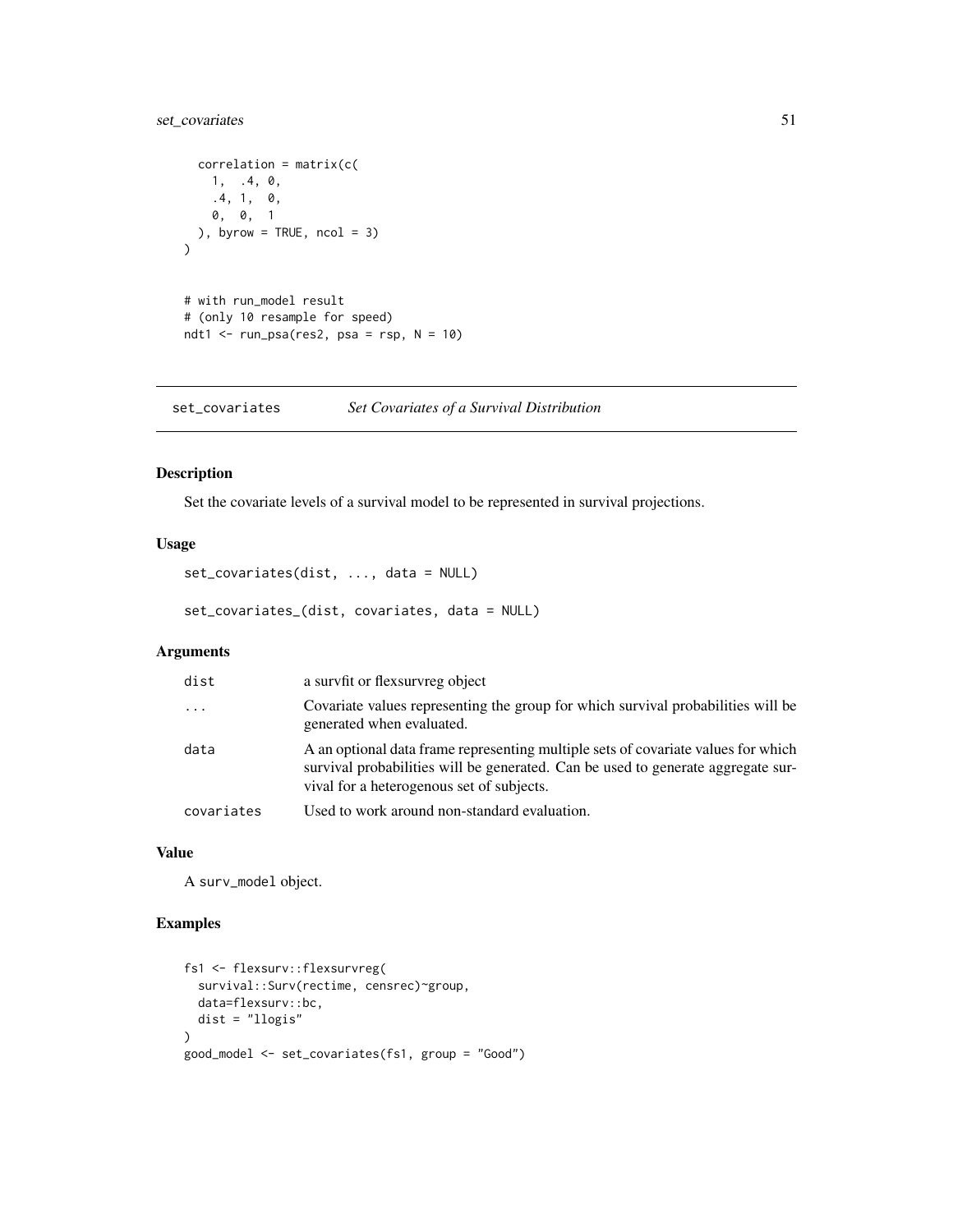```
cohort <- data.frame(group=c("Good", "Good", "Medium", "Poor"))
mixed_model <- set_covariates(fs1, data = cohort)
```
summary.run\_model *Summarise Markov Model Results*

#### Description

Summarise Markov Model Results

#### Usage

```
## S3 method for class 'run_model'
summary(object, threshold = NULL, ...)
```
#### Arguments

| obiect                  | Output from $run_model()$ .                                             |
|-------------------------|-------------------------------------------------------------------------|
| threshold               | ICER threshold (possibly several) for net monetary benefit computation. |
| $\cdot$ $\cdot$ $\cdot$ | additional arguments affecting the summary produced.                    |

#### Value

A summary\_run\_model object.

summary.surv\_shift *Summarize surv\_shift objects*

## Description

Summarize surv\_shift objects

#### Usage

```
## S3 method for class 'surv_shift'
summary(object, summary_type = c("plot", "standard"), ...)
```
## Arguments

| object                  | a surv_shift object                                                                                         |
|-------------------------|-------------------------------------------------------------------------------------------------------------|
| summary_type            | "standard" or "plot" - "standard" for the usual summary of a survfit object,<br>"plot" for a fuller version |
| $\cdot$ $\cdot$ $\cdot$ | other arguments                                                                                             |

## Value

A summary.

<span id="page-51-0"></span>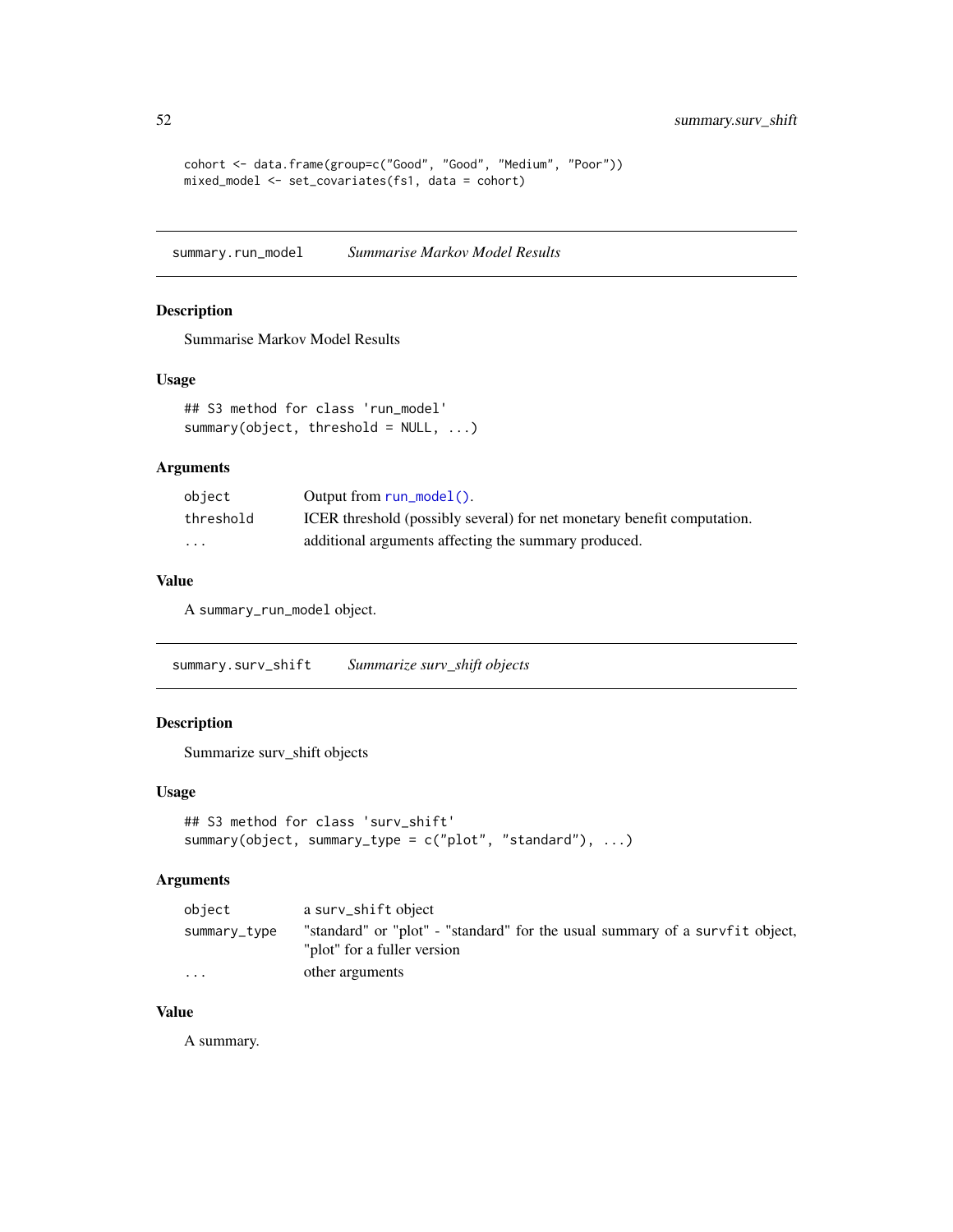<span id="page-52-0"></span>

#### Description

Given a table of new parameter values with a new parameter set per line, runs iteratively Markov models over these sets.

#### Usage

```
## S3 method for class 'run_model'
update(object, newdata, ...)
## S3 method for class 'updated_model'
plot(
  x,
  type = c("simple", "difference", "counts", "ce", "values"),
  result = c("cost", "effect", "icer"),
  strategy = NULL,
  ...
)
```
#### Arguments

| newdata<br>analysis.<br>$\ddots$ .<br>binwidth.<br>Updated model to plot.<br>X<br>Plot simple values or differences?<br>type<br>result<br>The the result to plot (see details).<br>A model index, character or numeric.<br>strategy | object | The result of $run_model()$ .                                                                                                                              |
|-------------------------------------------------------------------------------------------------------------------------------------------------------------------------------------------------------------------------------------|--------|------------------------------------------------------------------------------------------------------------------------------------------------------------|
|                                                                                                                                                                                                                                     |        | A data frame of new parameter sets, one column per parameter and one row<br>per parameter set. An optional , weights column can be included for a weighted |
|                                                                                                                                                                                                                                     |        | Additional arguments passed to geom_histogram. Especially usefull to specify                                                                               |
|                                                                                                                                                                                                                                     |        |                                                                                                                                                            |
|                                                                                                                                                                                                                                     |        |                                                                                                                                                            |
|                                                                                                                                                                                                                                     |        |                                                                                                                                                            |
|                                                                                                                                                                                                                                     |        |                                                                                                                                                            |

#### Details

newdata must be a data. frame with the following properties: the column names must be parameter names used in [define\\_parameters\(\)](#page-14-1); and an optional column .weights can give the respective weight of each row in the target population.

Weights are automatillcally scaled. If no weights are provided equal weights are used for each strata.

For the plotting function, the type argument can take the following values: "cost", "effect" or "icer" to plot the heterogeneity of the respective values. Furthermore "ce" and "count" can produce from the combined model plots similar to those of [run\\_model\(\)](#page-44-1).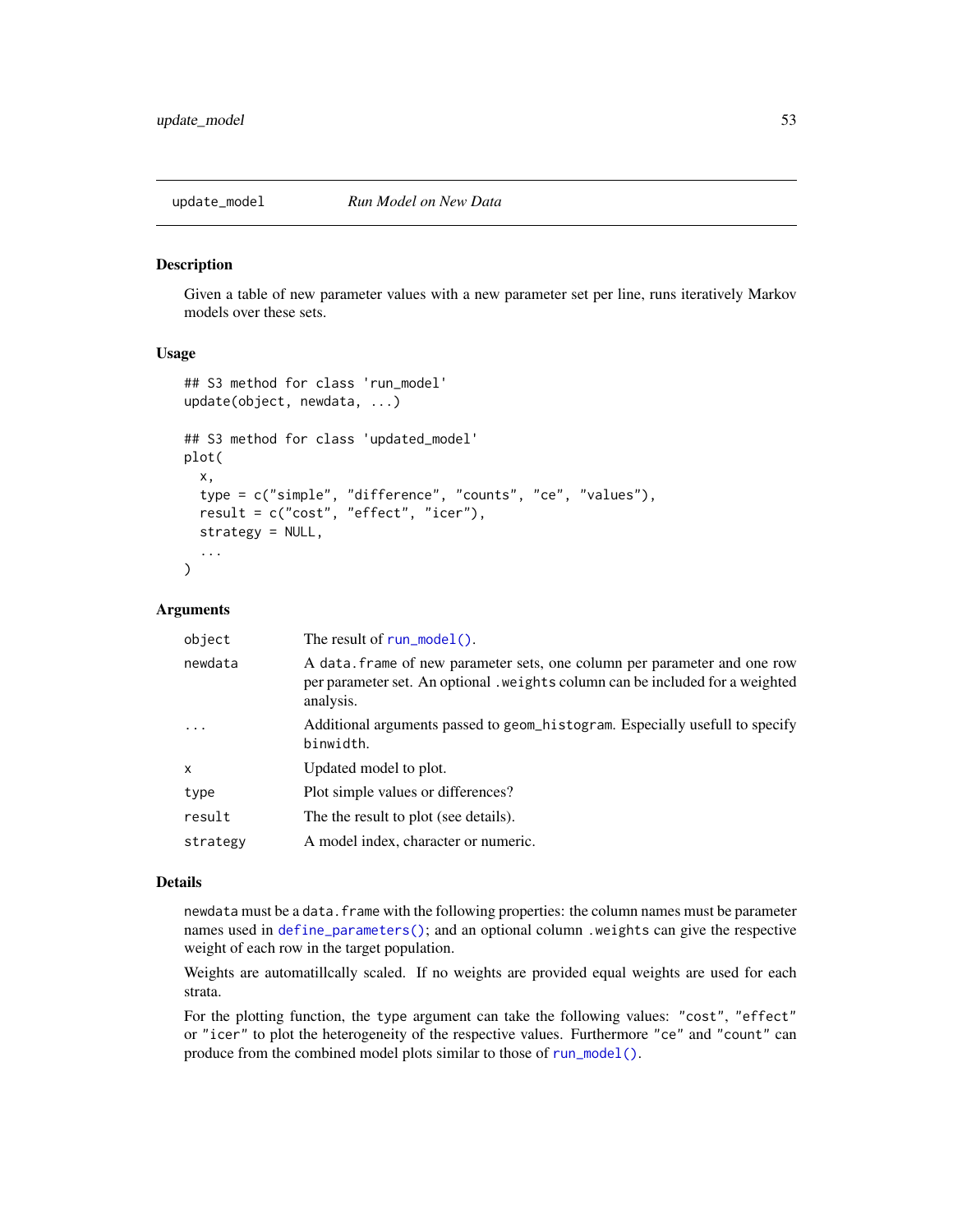A data.frame with one row per model/value.

## Warning

Histograms do not account for weights. On the other hand summary results do.

```
mod1 <-
  define_strategy(
   transition = define_transition(
      .5, .5,
     .1, .9
   ),
   define_state(
      cost = 543 + age * 5,ly = 1),
   define_state(
     cost = 432 + age,ly = 1 * age / 100\lambda\mathcal{L}mod2 < -define_strategy(
   transition = define_transition(
     .5, .5,
     .1, .9
   ),
   define_state(
     cost = 789 * age / 10,ly = 1),
   define_state(
     cost = 456 * age / 10,ly = 1 * age / 200)
  \lambdares <- run_model(
  mod1, mod2,
  parameters = define_parameters(
   age\_init = 60,age = age_init + markov_cycle
  ),
  init = 1:0,cycles = 10,cost = cost,effect = ly)
```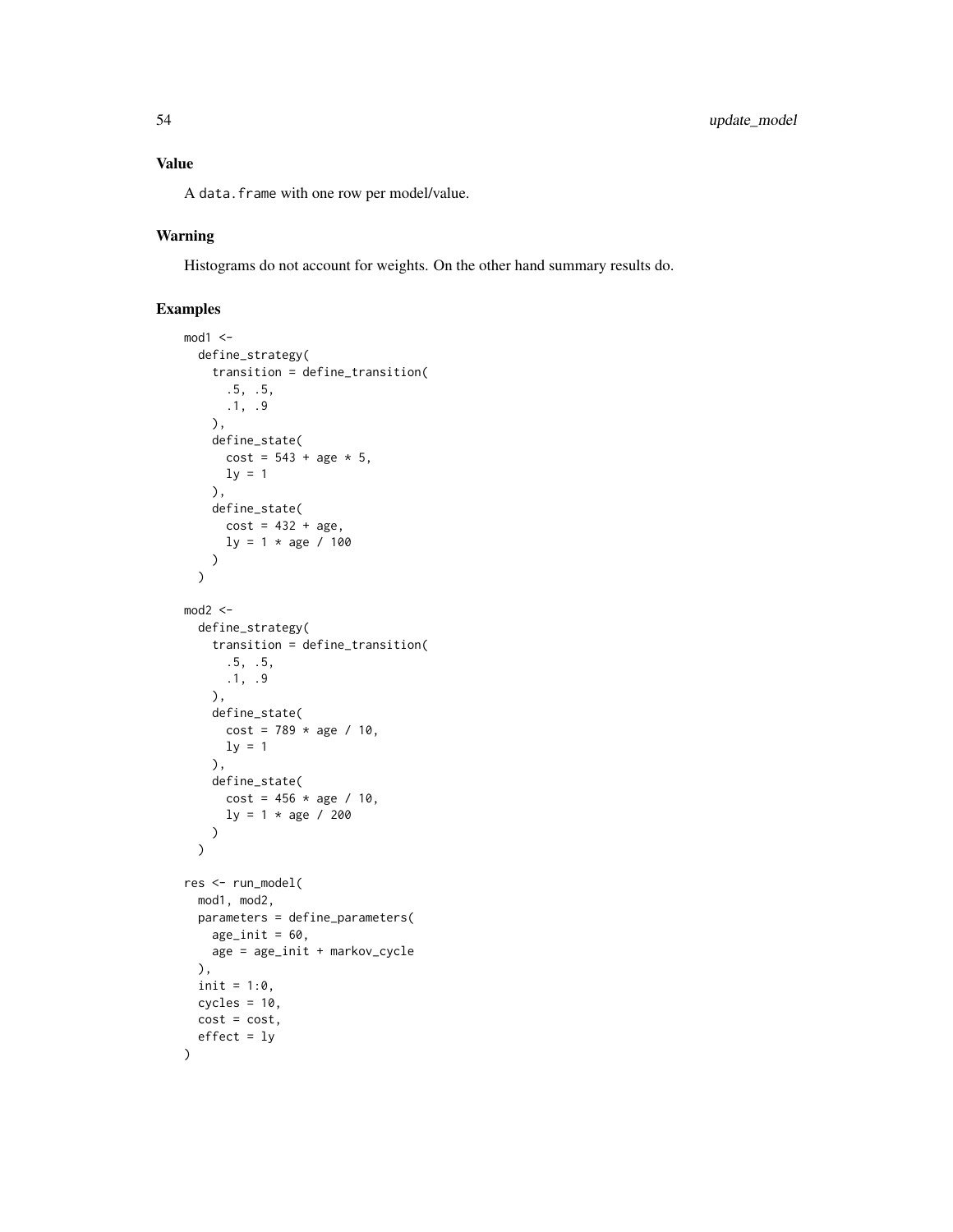```
# generating table with new parameter sets
new_tab <- data.frame(
 age\_init = 40:45)
# with run_model result
ndt <- update(res, newdata = new_tab)
summary(ndt)
# using weights
new_tab2 <- data.frame(
  age\_init = 40:45,.weights = runif(6)\mathcal{L}ndt2 <- update(res, newdata = new_tab2)
summary(ndt2)
```
who\_mortality *Use WHO Mortality Rate*

#### Description

Returns age and sex-specific mortality probabilities for a given country.

#### Usage

```
get_who_mr_memo(
  age,
  sex = NULL,region = NULL,
 country = NULL,
 year = "latest",
 local = FALSE
)
get_who_mr(
  age,
  sex = NULL,
 region = NULL,
 country = NULL,
 year = "latest",
  local = FALSE
\mathcal{E}
```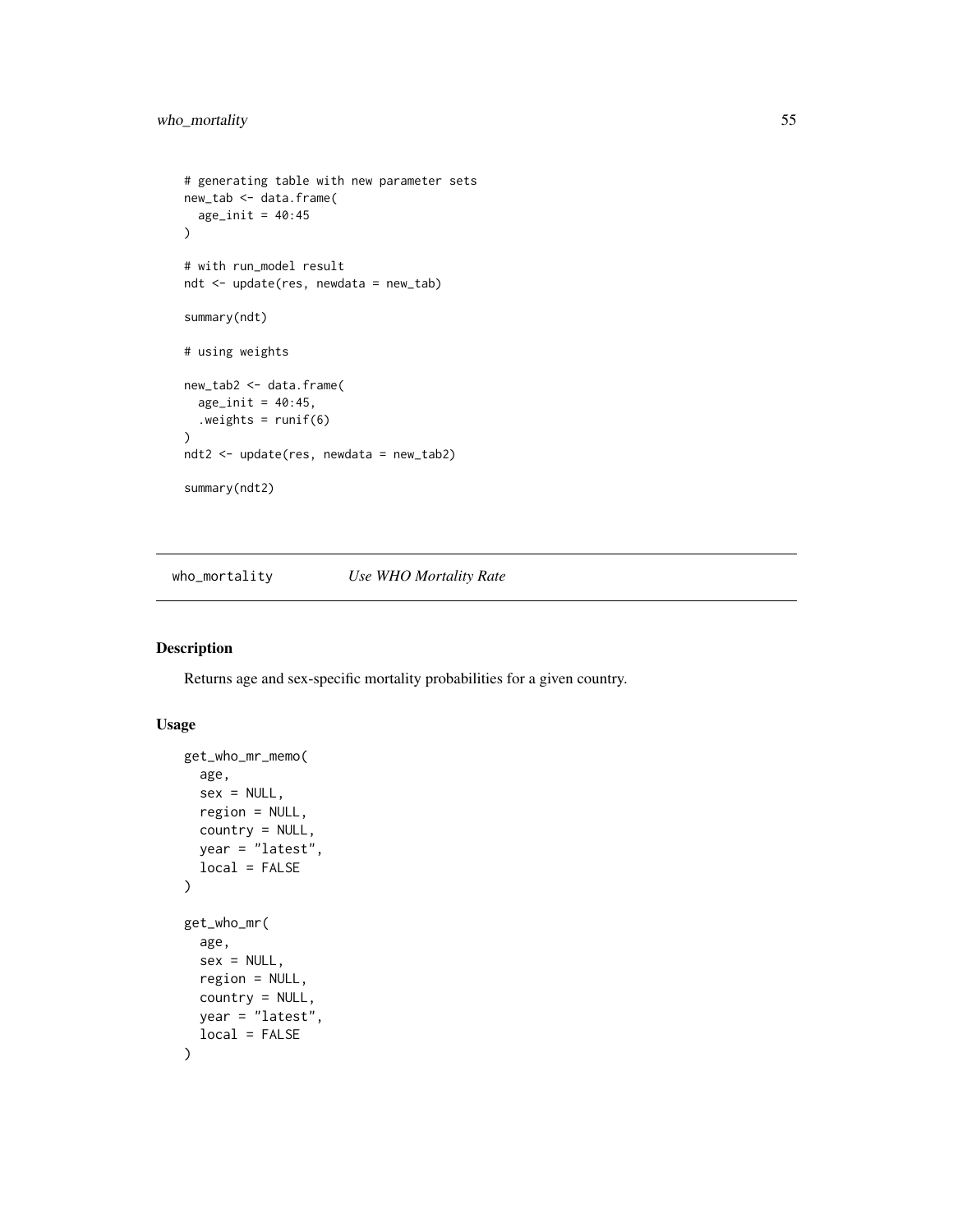#### <span id="page-55-0"></span>Arguments

| age     | age as a continuous variable.                                                    |
|---------|----------------------------------------------------------------------------------|
| sex     | sex as "FMLE"-"MLE", $0-1$ (male = 0, female = 1) or 1-2 (male = 1, female = 2). |
| region  | Region code. Assumed NULL if provided along with country.                        |
| country | Country code (see details).                                                      |
| year    | Use data from that year. Defaults to "latest".                                   |
| local   | Fetch mortality data from package cached data?                                   |

## Details

Locally cached data is used in case of connection problems, of if local = TRUE. For memory space reasons local data is only available for WHO high-income countries, and only for the latest year.

The results of get\_who\_mr are memoised for options("heemod.memotime") (default: 1 hour) to increase resampling performance.

#### Value

This function should be used within [define\\_transition\(\)](#page-23-1) or [define\\_parameters\(\)](#page-14-1).

```
define_transition(
  C, get_{who\_mr}(age = 50 + markov_{cycle}, sex = "FMLE", country = "FRA"),0, 1
)
```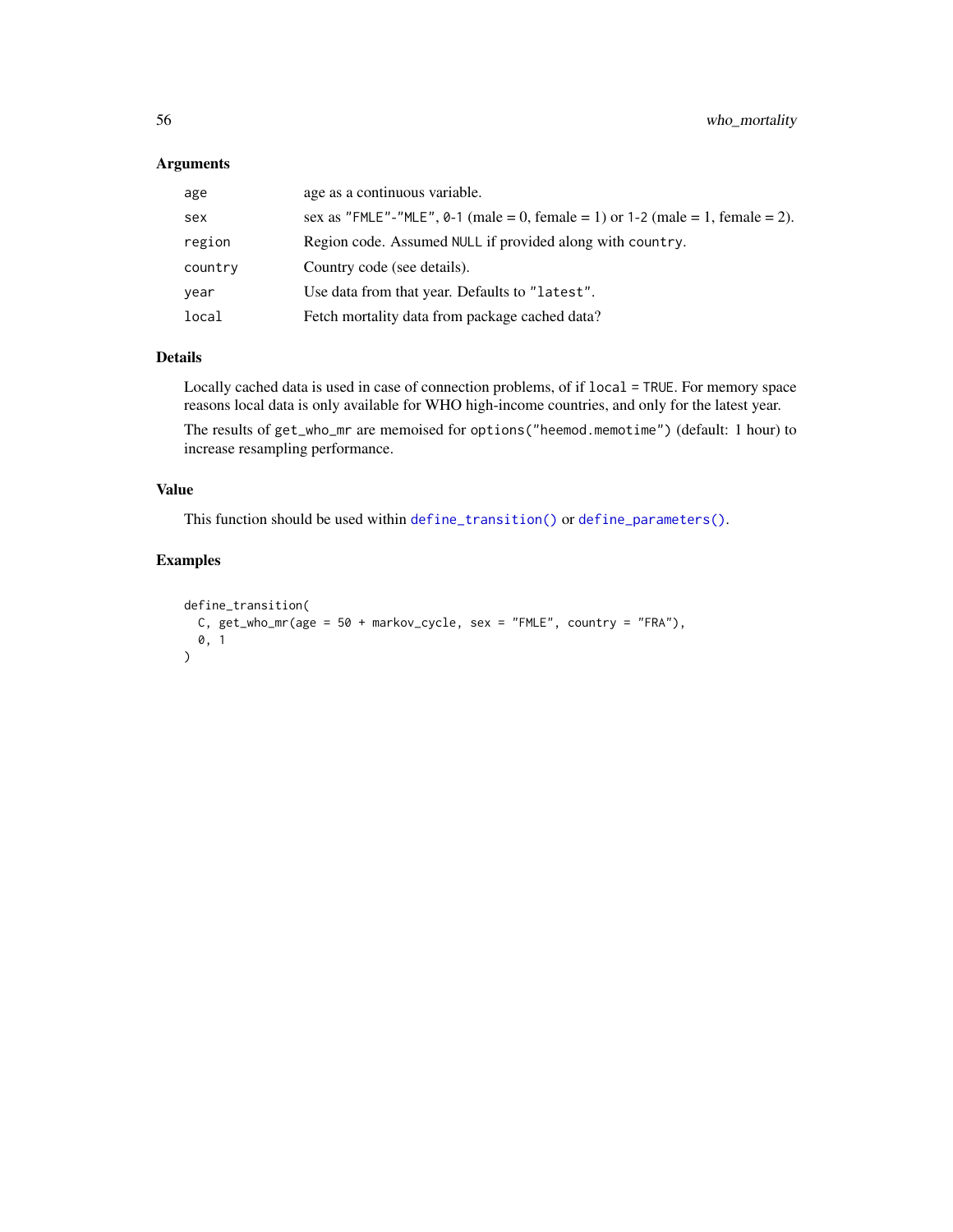# <span id="page-56-0"></span>**Index**

add\_hazards, [3](#page-2-0) add\_hazards\_ *(*add\_hazards*)*, [3](#page-2-0) apply\_af, [4](#page-3-0) apply\_hr, [4](#page-3-0) apply\_or, [5](#page-4-0) apply\_shift, [6](#page-5-0) BCEA::bcea(), *[44](#page-43-0)* beta *(*distributions*)*, [27](#page-26-0) binomial *(*distributions*)*, [27](#page-26-0) calibrate\_model, [6](#page-5-0) calibrate\_model(), *[7](#page-6-0)*, *[11](#page-10-0)* close\_cluster *(*cluster*)*, [8](#page-7-0) close\_cluster(), *[9](#page-8-0)* cluster, [8](#page-7-0) combine\_probs, [9](#page-8-0) compute\_surv, [10](#page-9-0) compute\_surv(), *[11](#page-10-0)*, *[24](#page-23-0)* construct\_part\_surv\_tib, [11](#page-10-0) define\_calibration\_fn, [11](#page-10-0) define\_correlation, [12](#page-11-0) define\_correlation(), *[18](#page-17-0)* define\_correlation\_ *(*define\_correlation*)*, [12](#page-11-0) define\_distribution *(*distributions*)*, [27](#page-26-0) define\_distribution(), *[18](#page-17-0)*, *[29](#page-28-0)* define\_dsa, [13](#page-12-0) define\_dsa(), *[44](#page-43-0)* define\_dsa\_ *(*define\_dsa*)*, [13](#page-12-0) define\_inflow, [14](#page-13-0) define\_inflow(), *[47](#page-46-0)* define\_inflow\_ *(*define\_inflow*)*, [14](#page-13-0) define\_init, [14](#page-13-0) define\_init(), *[46](#page-45-1)* define\_init\_ *(*define\_init*)*, [14](#page-13-0) define\_parameters, [15](#page-14-0) define\_parameters(), *[14,](#page-13-0) [15](#page-14-0)*, *[20–](#page-19-0)[22](#page-21-0)*, *[24,](#page-23-0) [25](#page-24-0)*, *[46](#page-45-1)*, *[53](#page-52-0)*, *[56](#page-55-0)*

define\_parameters\_ *(*define\_parameters*)*, [15](#page-14-0) define\_part\_surv, [17](#page-16-0) define\_part\_surv\_ *(*define\_part\_surv*)*, [17](#page-16-0) define\_psa, [18](#page-17-0) define\_psa(), *[29](#page-28-0)*, *[49](#page-48-0)* define\_psa\_ *(*define\_psa*)*, [18](#page-17-0) define\_spline\_survival, [19](#page-18-0) define\_starting\_values, [20](#page-19-0) define\_starting\_values(), *[20](#page-19-0)[–22](#page-21-0)* define\_starting\_values\_ *(*define\_starting\_values*)*, [20](#page-19-0) define\_state, [21](#page-20-0) define\_state(), *[20](#page-19-0)*, *[22](#page-21-0)* define\_state\_ *(*define\_state*)*, [21](#page-20-0) define\_strategy, [22](#page-21-0) define\_strategy(), *[20](#page-19-0)*, *[25](#page-24-0)* define\_strategy\_ *(*define\_strategy*)*, [22](#page-21-0) define\_surv\_table, [24](#page-23-0) define\_survival, [23](#page-22-0) define\_survival(), *[17](#page-16-0)* define\_transition, [24](#page-23-0) define\_transition(), *[22](#page-21-0)*, *[56](#page-55-0)* define\_transition\_ *(*define\_transition*)*, [24](#page-23-0) diagram::plotmat(), *[25](#page-24-0)* dispatch\_strategy, [27](#page-26-0) distributions, *[18](#page-17-0)*, [27](#page-26-0) dplyr::mutate(), *[15](#page-14-0)* dplyr::n(), *[15](#page-14-0)* dplyr::row\_number(), *[15](#page-14-0)* export\_savi, [29](#page-28-0) flexsurv::flexsurvreg(), *[17](#page-16-0)* gamma *(*distributions*)*, [27](#page-26-0) get\_counts *(*get\_counts.updated\_model*)*, [30](#page-29-0)

get\_counts.updated\_model, [30](#page-29-0)